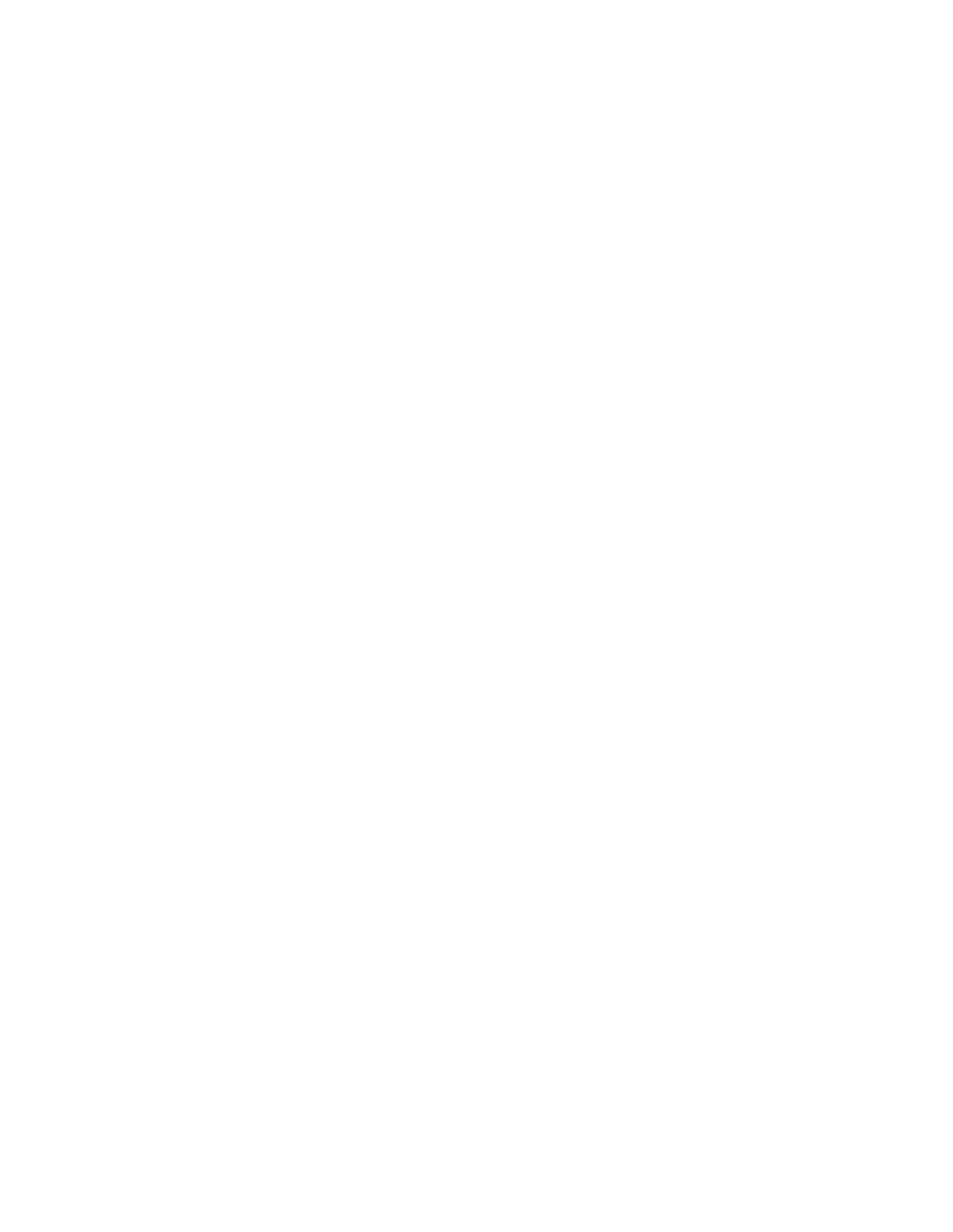# **Identification of Gaps and Priority Interventions for Maternal Nutrition in Nepal A Review**

**Dr Madhu Dixit Devkota Dr Aruna Uprety Mr Narayan Subedi Mr Rajan Paudel**

### **23 March 2012**

*Report prepared for*  Nutrition Section, Child Health Division, Department of Health Services, Ministry of Health and Population and World Health Organization, Country Office for Nepal

Photo Courtesy: Sumit Karn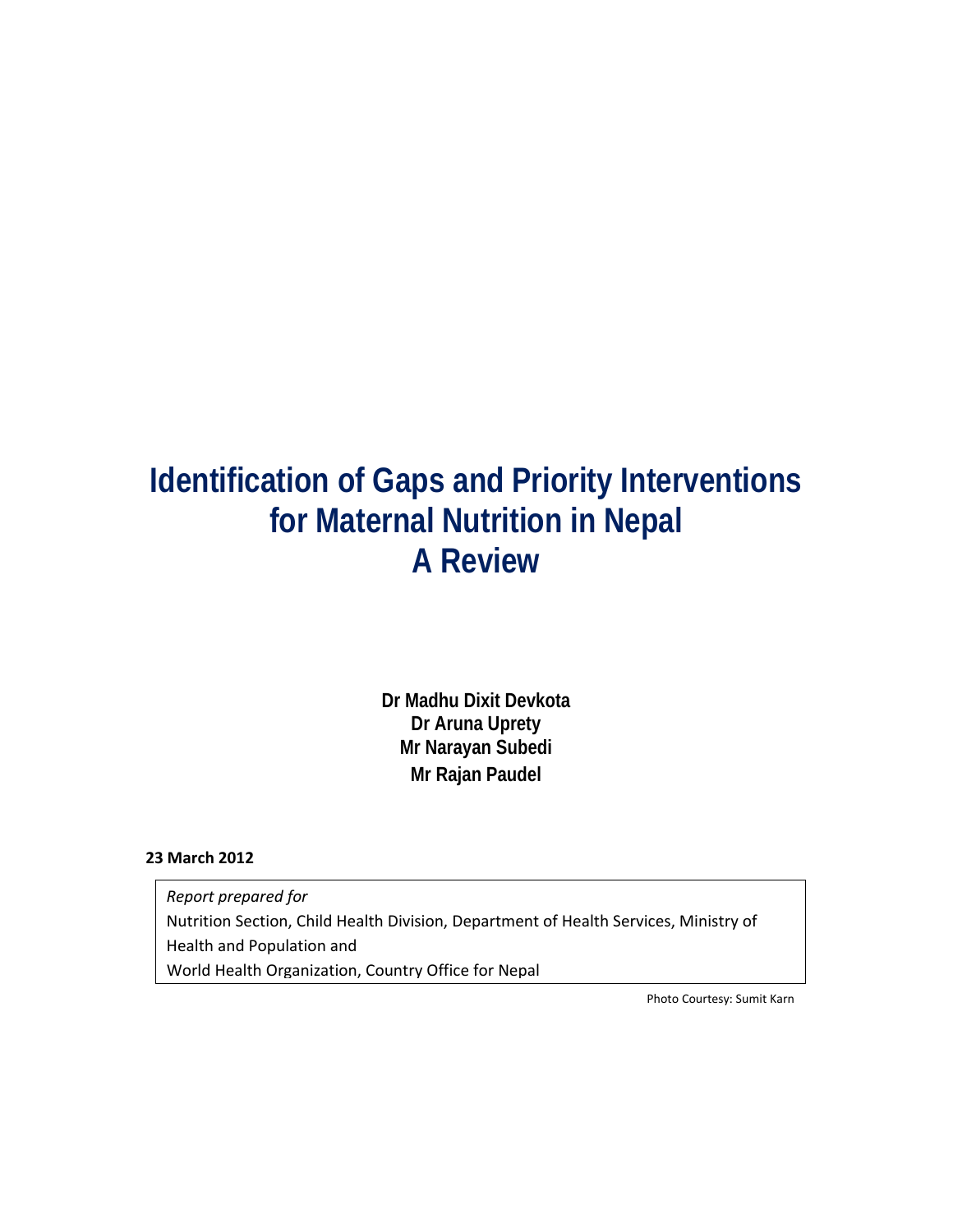# **Identification of Gaps and Priority Interventions for Maternal Nutrition in Nepal: A Review**

Authors:

Madhu Dixit Devkota<sup>1</sup>, DCH, MScCHDC Aruna Uprety<sup>2</sup>, MD, MA Narayan Subedi<sup>3</sup>, MPH Rajan Paudel<sup>4</sup>, MPH

Publication Date: 23 March 2012

Publication City: Kathmandu, Nepal

Citation: Devkota MD, Uprety A, Subedi N, Paudel R. Identification of Gaps and Priority Interventions for Maternal Nutrition in Nepal: A Review. Kathmandu, Ministry of Health and Population and World Health Organization, 2012

 $^1$  Professor, Department of Community Medicine and Public Health, Institute of Medicine, Tribhuvan University, Kathmandu

Trocusor, Peperament on Schmann, The Transition of Peperator, Rural Health and Education Service Trust, Kathmandu<br><sup>3</sup> Programme Manager, Nepal Public Health Foundation; Director of Programmes, People's Health Initiative, K

Initiative, Kathmandu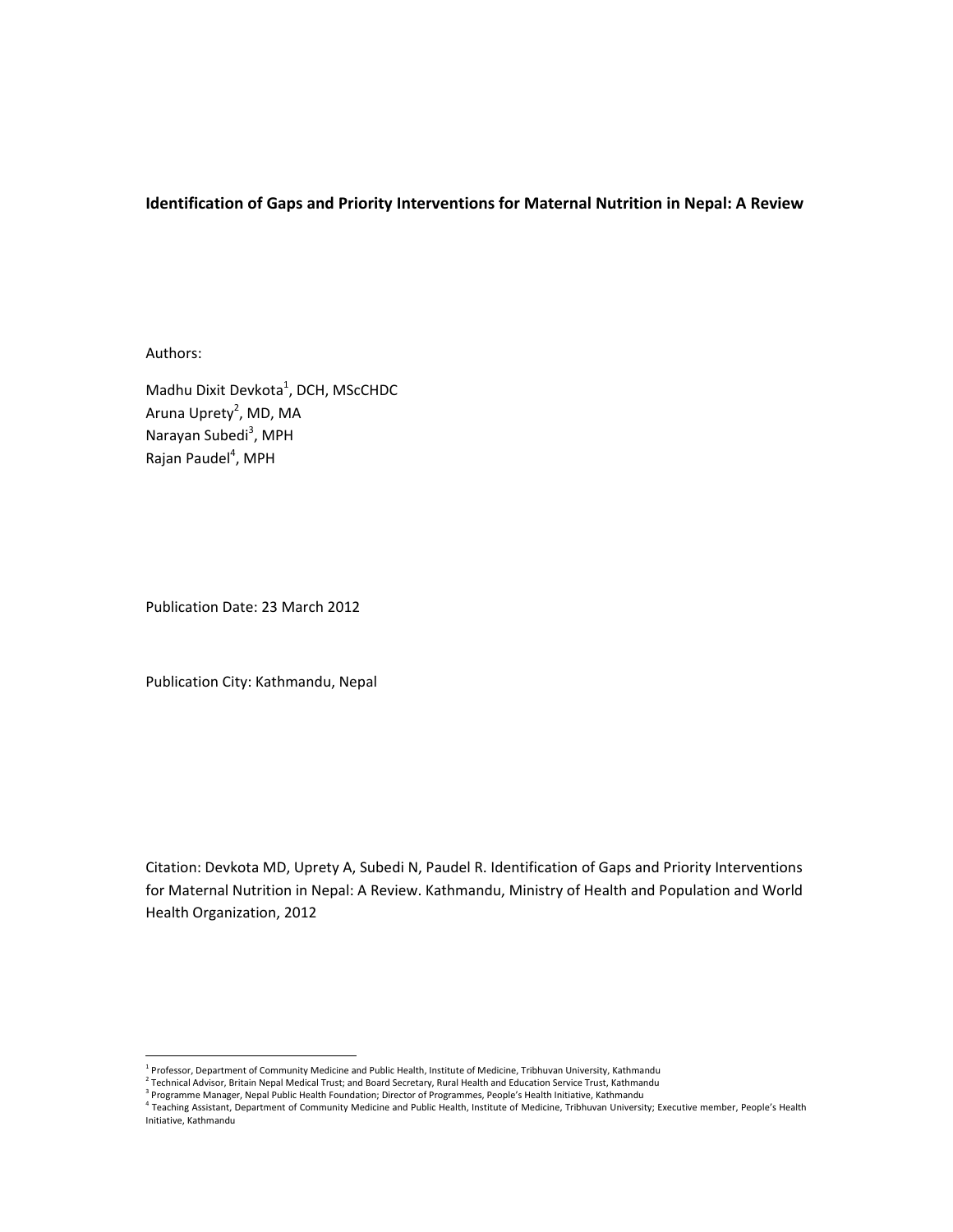# **Acknowledgement**

On behalf of our team, it is indeed my pleasure to express our gratefulness towards those who helped us carry out this review. Our sincere thanks go to the Child Health division, Government of Nepal and *World Health Organization for their joint initiative to pursue this work. We would also like to extend our sincere gratitude to Dr Shyam Raj Upreti; Director of Child Health Division, Department of Health Services and Mr Raj Kumar Pokharel; Chief, Nutrition Section, Child Health Division for their constant support and encouragement. Sincere thanks are to Ashok Bhurtyal, National Professional Officer – Nutrition, Food safety and Child health for his technical review and continuous support throughout the process.* 

*We are thankful to FCHVs from Kailali, nursing staff from Nutritional Rehabilitation Home, Birgunj and senior auxiliary nurse midwives from Bajura and journalists from Nepalgunj who added their voices. The staffs at Child Health Division are acknowledged for their co‐operation and support. The co‐operation received from Mr Sumit Karn and Ms Smriti Bartaula was very helpful in accomplishing this work.* 

*Finally, I would like to thank the consultant team members – Dr Aruna Uprety, Mr Narayan Subedi and Mr Rajan Paudel for their enthusiasm, co‐operation and technical contribution to the work and this report.* 

*Prof Madhu Dixit Devkota Team leader*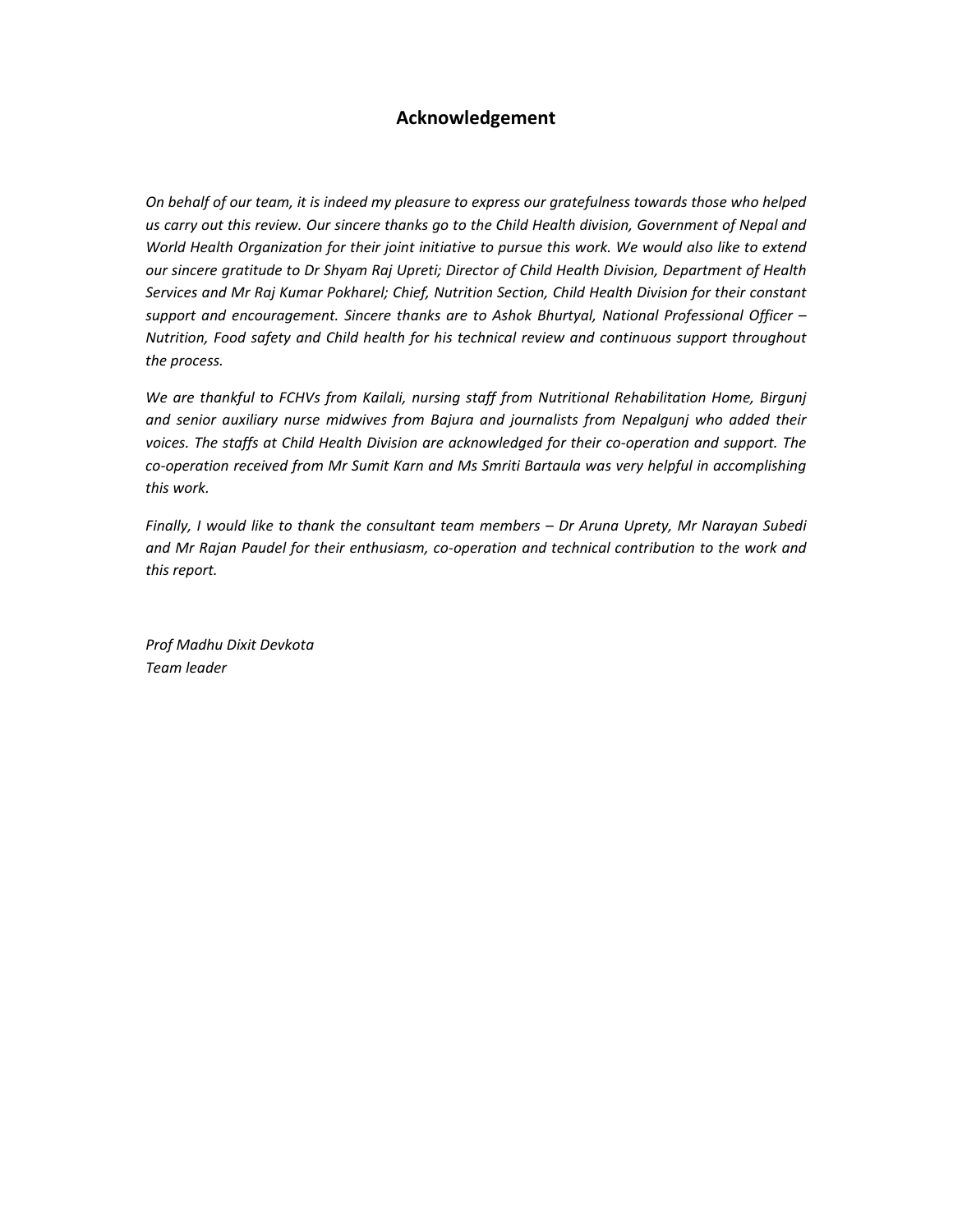# **Executive Summary**

The efforts made by the Government of Nepal in addressing micronutrient deficiencies; particularly the Vitamin A supplementation program, salt iodization and iron supplementation to reduce anaemia during pregnancy have been much appreciated. However, it has yet to put in place effective programs at scale to address "general malnutrition" which manifests itself in low body mass index (BMI) for women, low birth weights, underweight, stunting and wasting in children. In spite of the central role that the mothers play in the health and well-being of her children, surprisingly little attention has been placed in the health care sector on the nutrition of the mother beyond ironsupplementation and monitoring weight gain during pregnancy. With a significant proportion (18 percent) of women having low body mass index, there is a need to identify effective interventions that would accelerate the pace of improvement in maternal nutrition in the country. Unfortunately however, both global and Nepal evidence on what works for maternal nutrition is lacking.

In this context, this review was undertaken with the objectives; to review maternal nutrition status and trends in the country, to identify the gaps in existing programmes /interventions and to suggest effective strategies that would address not only the manifestations of maternal under‐nutrition but also the determinants. The process comprised of desk review and incorporation of some field experiences through interviews with stakeholders (female community health volunteers, nurses and journalists).

The review shows that maternal under-nutrition which includes deficiency in both energy and micronutrients affects many women of reproductive age in the country. According to Nepal Demographic and Health Survey 2011, 18 percent of mothers suffer from chronic energy deficiency (BMI <18.5), and 12 percent of them are short; both are associated with poor birth outcome and obstetric complications. The initial gains in anaemia reduction have not sustained and currently almost half (48%) of pregnant women and a third of the mothers and their children in Nepal are anaemic. Improvement noted in Vitamin A status and 80 percent of the households use adequately iodized salt. It is interesting to note that an additional 14 percent of women in Nepal are obese (BMI ≥ 25) and as a result, Nepal should therefore be gearing to address the "double burden of malnutrition" in the days to come.

The review covers the causal analysis and the life cycle perspective, while food beliefs, practices and intra‐household food distribution patterns add Nepali flavour to the causes of maternal under nutrition. The existing interventions to address maternal under nutrition from the government sector, along with other programmes with possible implications on maternal nutritional status like the antenatal care, birth preparedness package and family planning are looked through the nutrition lens. Some recent pilot studies, and the global context and evidence bases that would have bearing on future endeavours to address maternal under nutrition in Nepal is followed by the recent developments in the nutrition sector in Nepal, including the mutli‐sectoral plan that is currently in the process of being endorsed.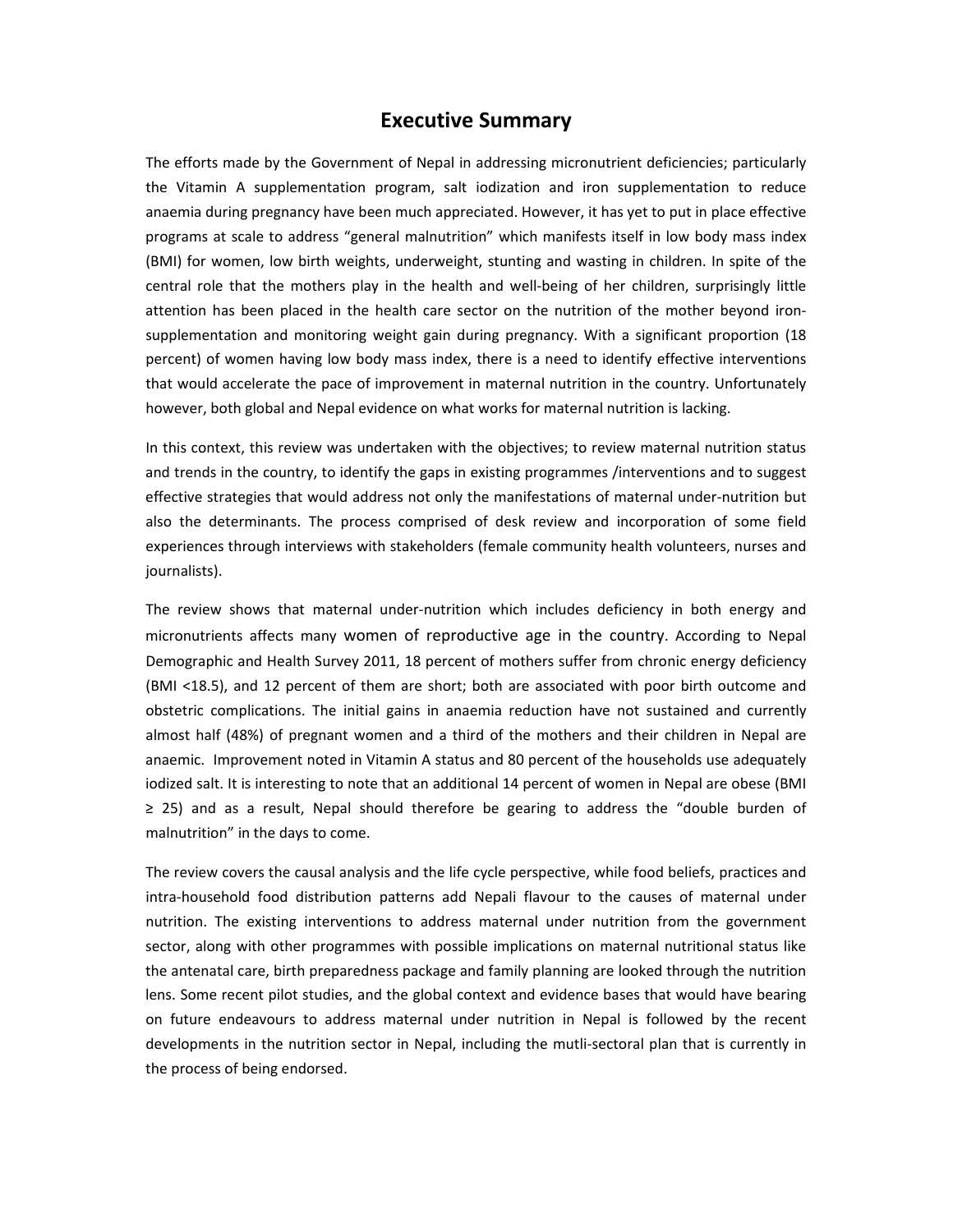This review has identified the gaps in existing interventions to address maternal under nutrition ranging from gaps in policy and strategy to the programs. The policy related gaps include less emphasis on food based approaches for addressing nutrition problems, lack of continuum of care both through life cycle as well as home and health facility; little idea among policy makers technical experts about what could work at scale to improve maternal under nutrition, urban nutrition, challenges with designing strategies to address the needs of socially excluded women and families in an equitable manner. Likewise, the gaps in institutional arrangements and capacity including the poor coordination mechanism to address the continuum of care for nutrition and lack of appropriate human resources to effectively deliver nutrition services to the people at different levels are described. Iron and folic acid supplementation during pregnancy and post‐partum period has been going on for a long time, however, its low coverage and compliance remains low, particularly during the post-partum period. Similarly, the other programmatic gaps include- postpartum Vitamin A supplementation, weak nutrition education and counselling, reaching the most vulnerable population groups (groups at risk) of mothers and children, urban nutrition‐ in the light of recent and continuing growth in urban areas, status of women and integration of gender equality and social inclusion issues, and low adequate household iodine consumption in Hill and Mountain districts.

Based on the review, it is recommended that there is a need for comprehensive and sustainable approaches which takes into account the need of adolescents and incorporates continuum of care approach both across the life cycle as well as from home to health facility and beyond. Promotion of local foods and prevailing good cultural practices in the community must be incorporated in the forthcoming national nutrition policies and programs. Social and economic reforms to promote equity among the indigenous communities must be focused to prevent malnutrition in the long run. Coverage and compliance of existing supplementation programs on iron, folic acid and deworming during pregnancy and lactation needs to continue as an interim strategy; coupled with improvement in diet and dietary diversification through nutrition education and counselling. This calls for capacity enhancement of the current and future staffs at national, regional and national levels. Coordination and interaction amongst the various division, departments and centres which is vital to improve program effectiveness in terms of human resource development, avoidance of duplication, optimal use of resources and standardization of training, and communication activities are also recommended.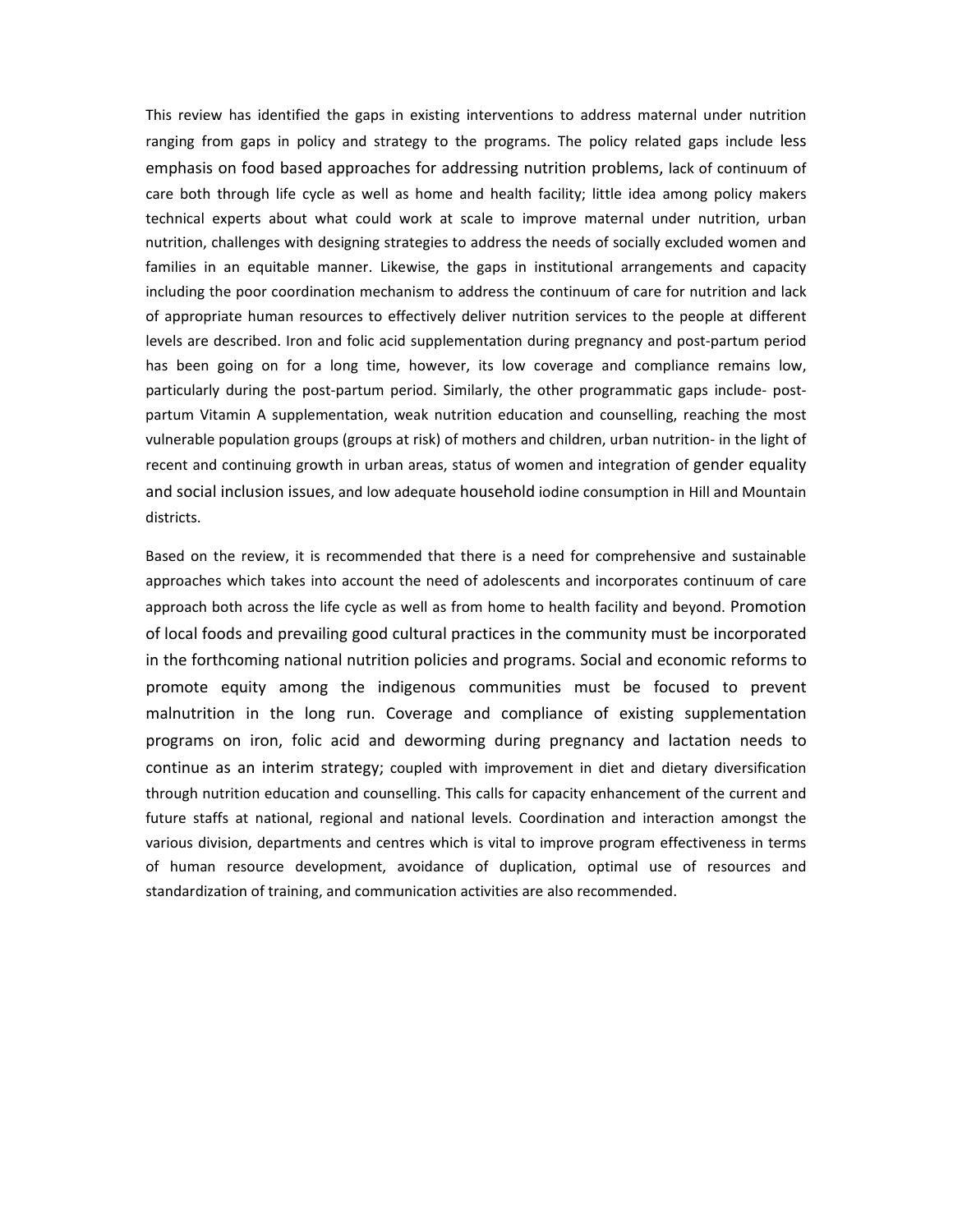# **Table of Contents**

| 1.1.  |  |
|-------|--|
| 1.2.  |  |
| 1.3.  |  |
| 1.4.  |  |
| 1.5.  |  |
|       |  |
|       |  |
| 2.1.  |  |
| 2.2.  |  |
|       |  |
|       |  |
|       |  |
|       |  |
| 2.3.  |  |
|       |  |
|       |  |
|       |  |
|       |  |
|       |  |
| 3.1.  |  |
| 3.2.  |  |
|       |  |
|       |  |
| 4.1.  |  |
| 4.2.  |  |
| 4.3.  |  |
| 4.4.  |  |
| 4.5.  |  |
| 4.6.  |  |
| 4.7.  |  |
| 4.8.  |  |
| 4.9.  |  |
| 4.10. |  |
| 4.11. |  |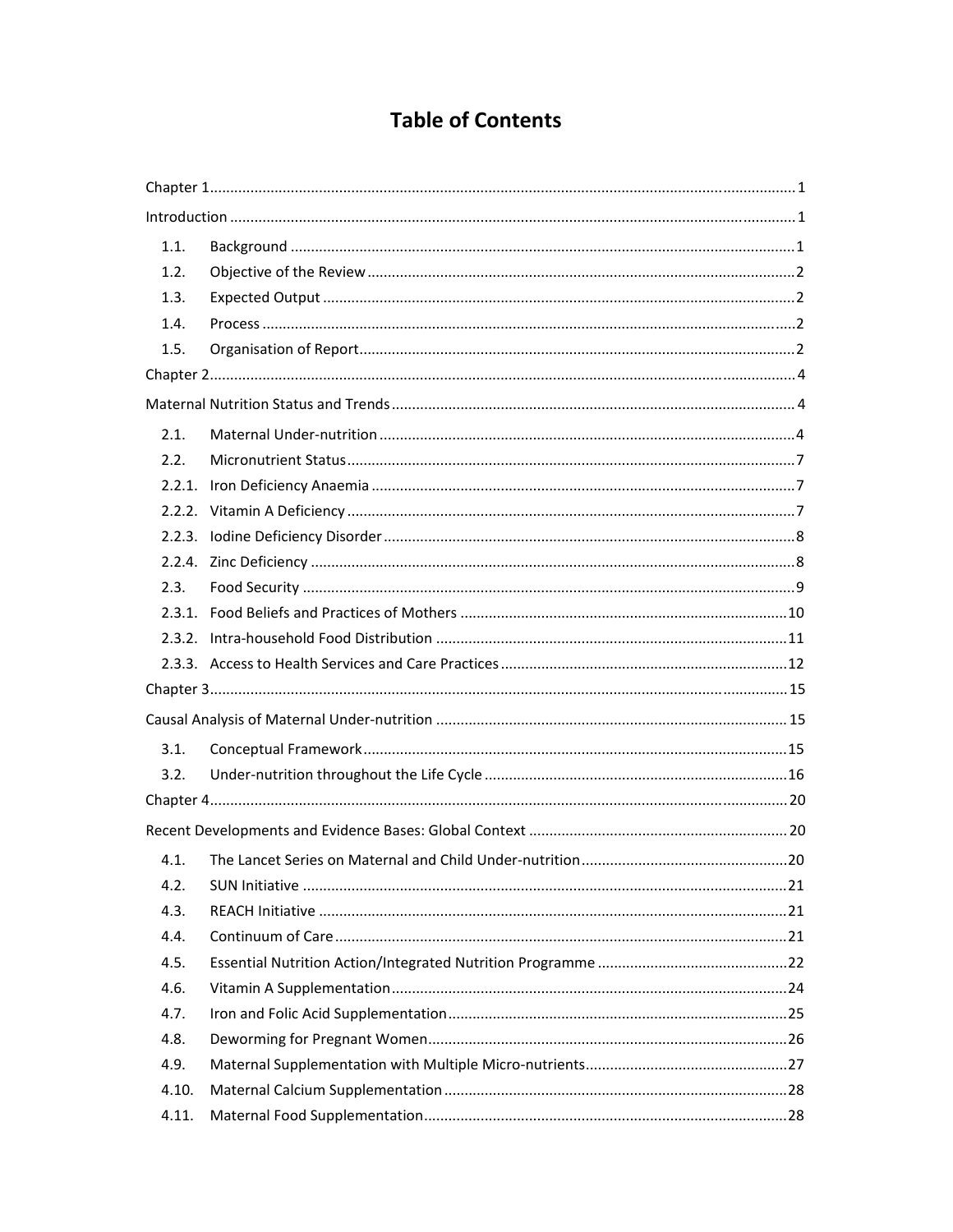| 5.1.   |  |  |  |
|--------|--|--|--|
| 5.2.   |  |  |  |
| 5.3.   |  |  |  |
| 5.4.   |  |  |  |
| 5.5.   |  |  |  |
| 5.6.   |  |  |  |
| 5.7.   |  |  |  |
| 5.7.1. |  |  |  |
|        |  |  |  |
|        |  |  |  |
|        |  |  |  |
|        |  |  |  |
|        |  |  |  |
|        |  |  |  |
| 6.1.   |  |  |  |
| 6.2.   |  |  |  |
| 6.3.   |  |  |  |
| 6.4.   |  |  |  |
| 6.5.   |  |  |  |
|        |  |  |  |
|        |  |  |  |
| 7.1.   |  |  |  |
|        |  |  |  |
|        |  |  |  |
| 7.1.3. |  |  |  |
| 7.1.4. |  |  |  |
| 7.2.   |  |  |  |
| 7.2.1. |  |  |  |
|        |  |  |  |
| 7.2.3. |  |  |  |
| 7.2.4. |  |  |  |
| 7.3.   |  |  |  |
|        |  |  |  |
|        |  |  |  |
| 8.1.   |  |  |  |
|        |  |  |  |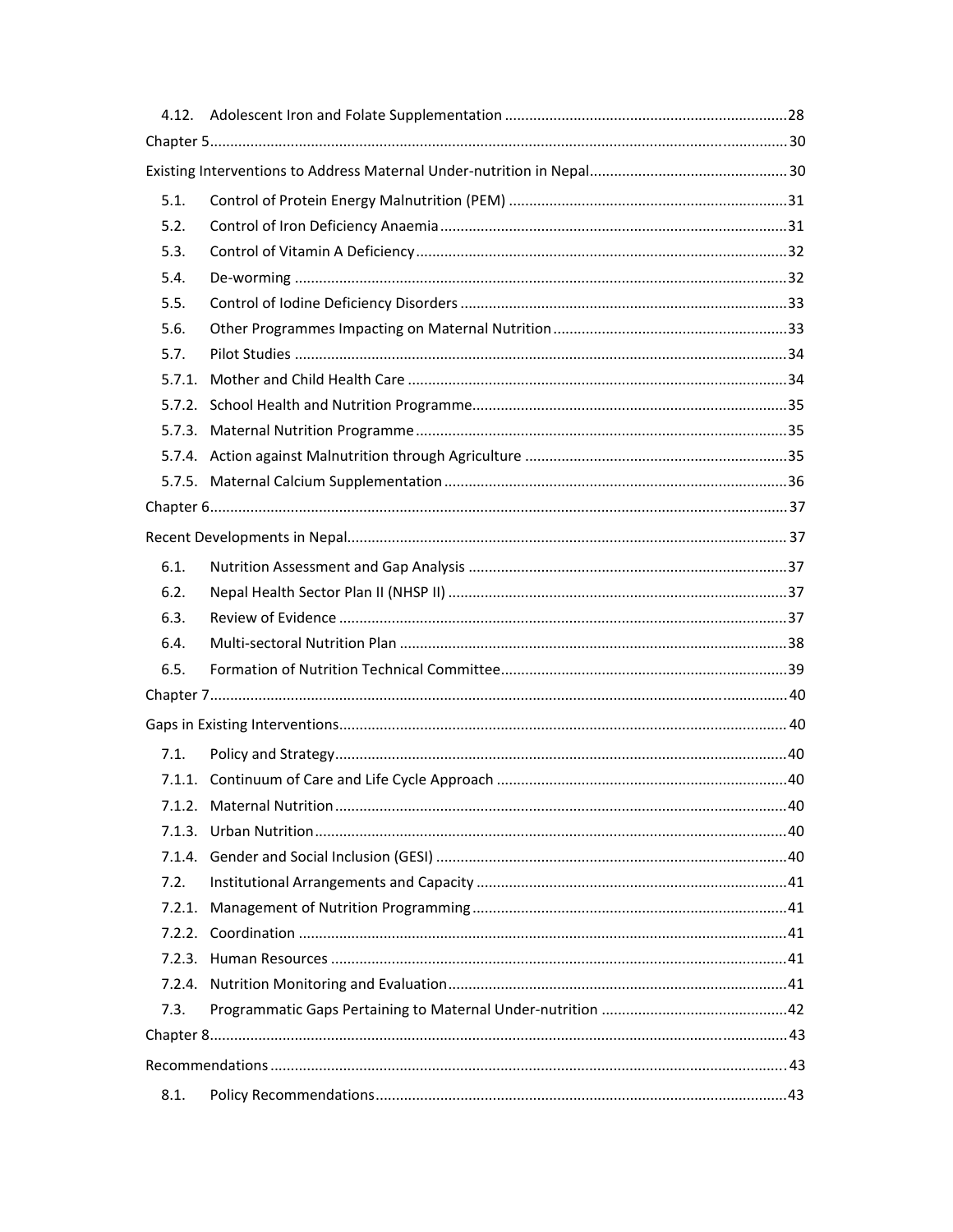| 8.2. |  |  |
|------|--|--|
| 8.3. |  |  |
| 8.4. |  |  |
| 8.5. |  |  |
| 8.6. |  |  |
| 8.7. |  |  |
| 8.8. |  |  |
| 8.9. |  |  |
|      |  |  |
|      |  |  |
|      |  |  |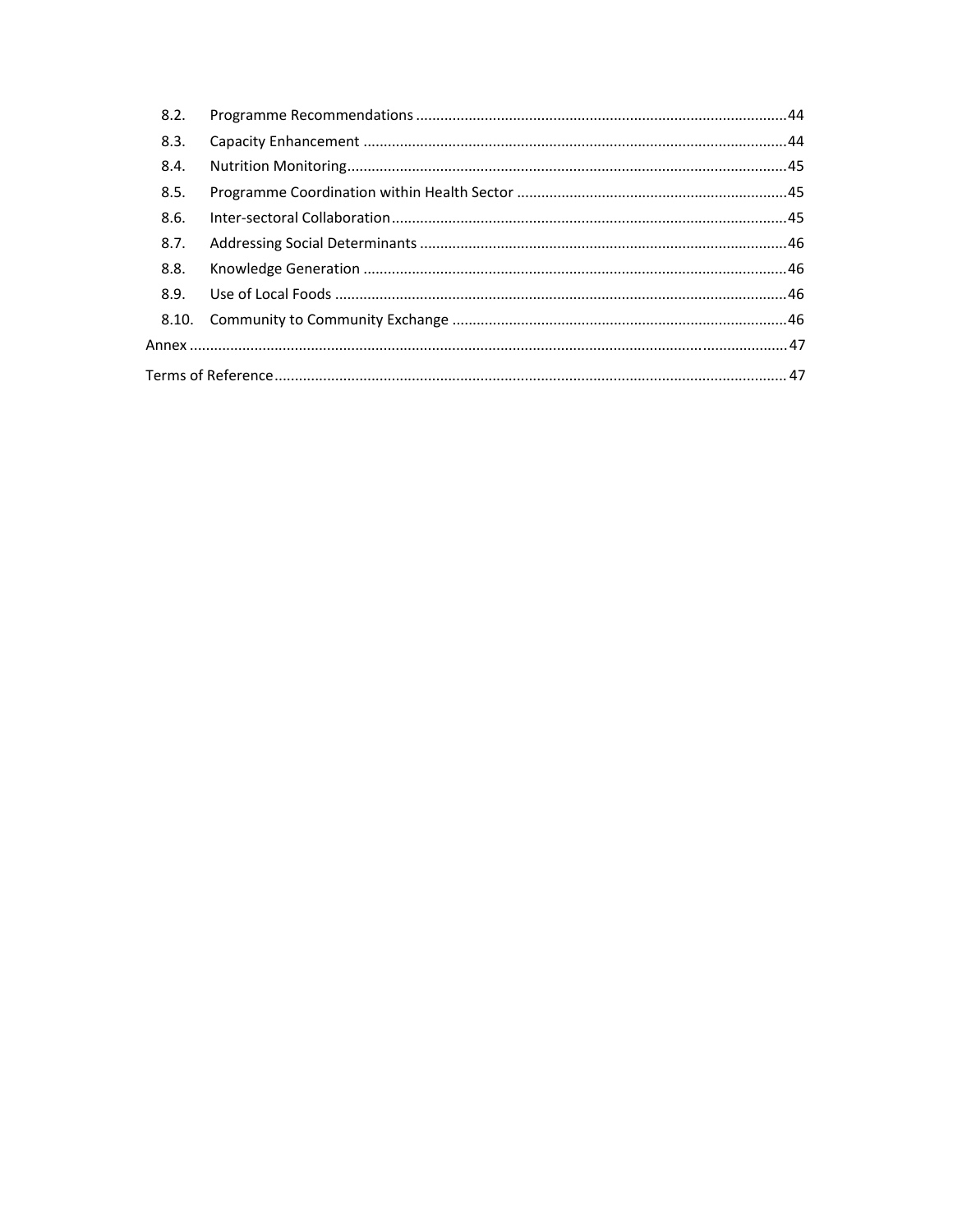# **List of Figures**

| Figure 4: Educational status of women and BMI; Figure 5: Maternal under-nutrition by wealth   |  |
|-----------------------------------------------------------------------------------------------|--|
| Figure 6: Anaemia trend among pregnant and non-pregnant women, Figure 7: Coverage of iron and |  |
|                                                                                               |  |
|                                                                                               |  |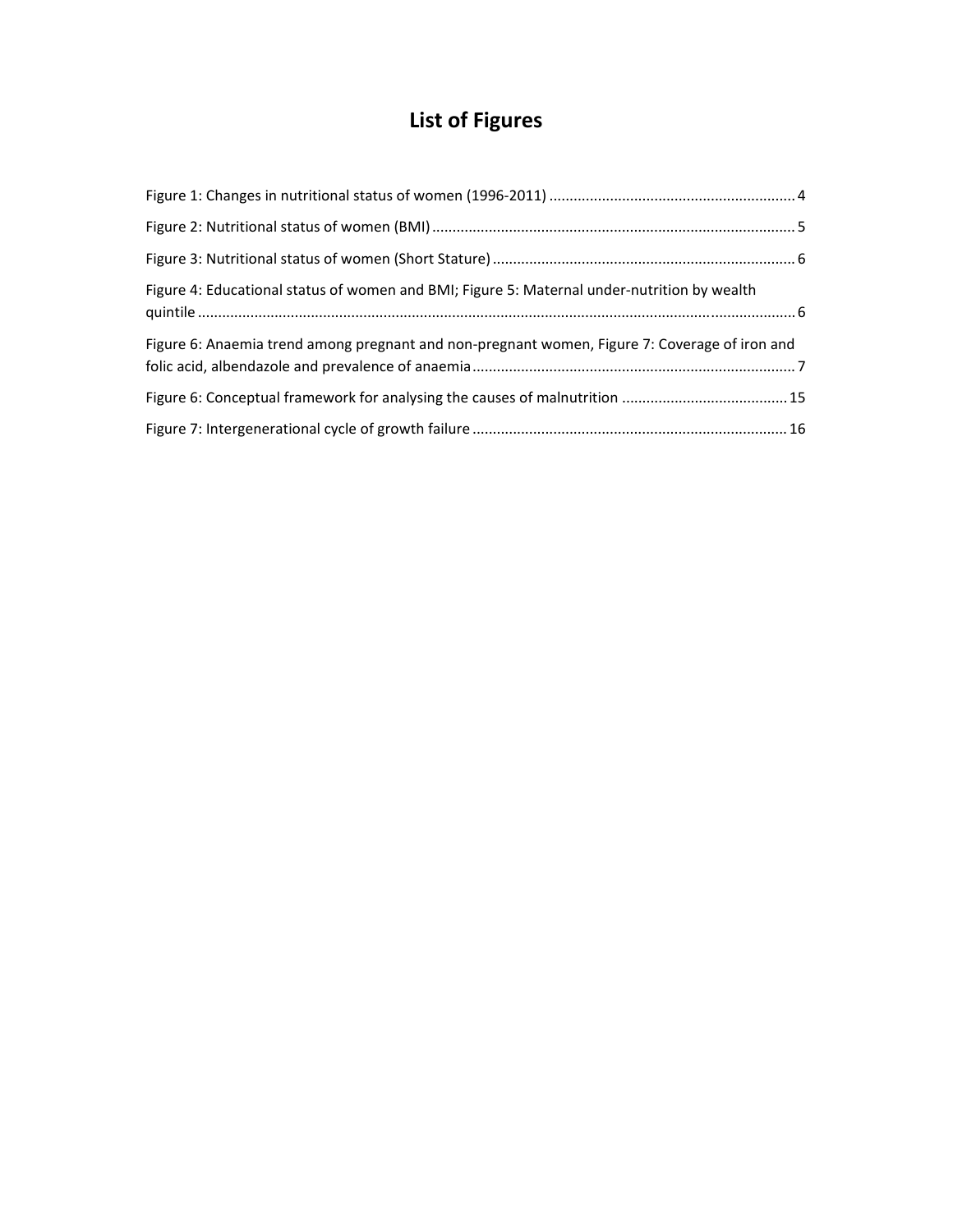# **Acronyms**

| <b>ANC</b>    | Ante natal care                                                 |
|---------------|-----------------------------------------------------------------|
| <b>ANM</b>    | <b>Auxiliary Nurse Midwife</b>                                  |
| <b>BMI</b>    | <b>Body Mass Index</b>                                          |
| <b>CEDAW</b>  | Committee on the Elimination of Discrimination against Women    |
| <b>CHD</b>    | <b>Child Health Division</b>                                    |
| <b>CRC</b>    | Convention on the Rights of the Child                           |
| <b>DALYS</b>  | Disability Adjusted Life Years                                  |
| <b>DoHS</b>   | Department of Health Services                                   |
| EDP           | <b>External Development Partners</b>                            |
| <b>FAO</b>    | Food and Agriculture Organization of United Nations             |
| <b>FCHV</b>   | Female Community Health Volunteer                               |
| <b>FGD</b>    | <b>Focus Group Discussion</b>                                   |
| <b>FHD</b>    | <b>Family Health Division</b>                                   |
| <b>FHS</b>    | Family Health Survey                                            |
| <b>GESI</b>   | Gender and Social Inclusion                                     |
| GoN           | Government of Nepal                                             |
| HMIS          | Health Management and Information System                        |
| <b>ICESCR</b> | International Covenant on Economic, Social and Cultural Rights. |
| <b>IDA</b>    | Iron Deficiency Anaemia                                         |
| IDD           | Iodine Deficiency Disorder                                      |
| <b>IFA</b>    | Iron and Folic Acid                                             |
| <b>IMNMP</b>  | Intensification of Maternal and Neonatal Micronutrient Program  |
| IQ            | Intelligence Quotient                                           |
| IU            | <b>International Unit</b>                                       |
| <b>LBW</b>    | Low Birth Weight                                                |
| <b>MCHC</b>   | Mother and Child Health Care                                    |
| <b>MDG</b>    | Millennium Development Goal                                     |
| <b>MIRA</b>   | Mother and Infant Research Activities                           |
| <b>MIYC</b>   | Maternal Infant Young Child                                     |
| MoAC          | Ministry of Agriculture and Cooperatives                        |
| MoE           | Ministry of Education                                           |
| MoHP          | Ministry of Health and Population                               |
| MoLD          | Ministry of Local Development                                   |
| <b>MoPPW</b>  | Ministry of Planning and Physical Works                         |
| <b>MSNP</b>   | <b>Multi Sectoral Nutrition Plan</b>                            |
| <b>NDHS</b>   | Nepal Demographic and Health Survey                             |
| <b>NPC</b>    | <b>National Planning Commission</b>                             |
| <b>NFHS</b>   | Nepal Family Health Survey                                      |
| <b>NHEICC</b> | National Health Education Information and Communication Centre  |
| <b>NLSS</b>   | Nepal Living Standards Survey                                   |
| <b>NMSS</b>   | <b>Nepal Micronutrient Status Survey</b>                        |
| <b>NNCC</b>   | National Nutrition Coordination Committee                       |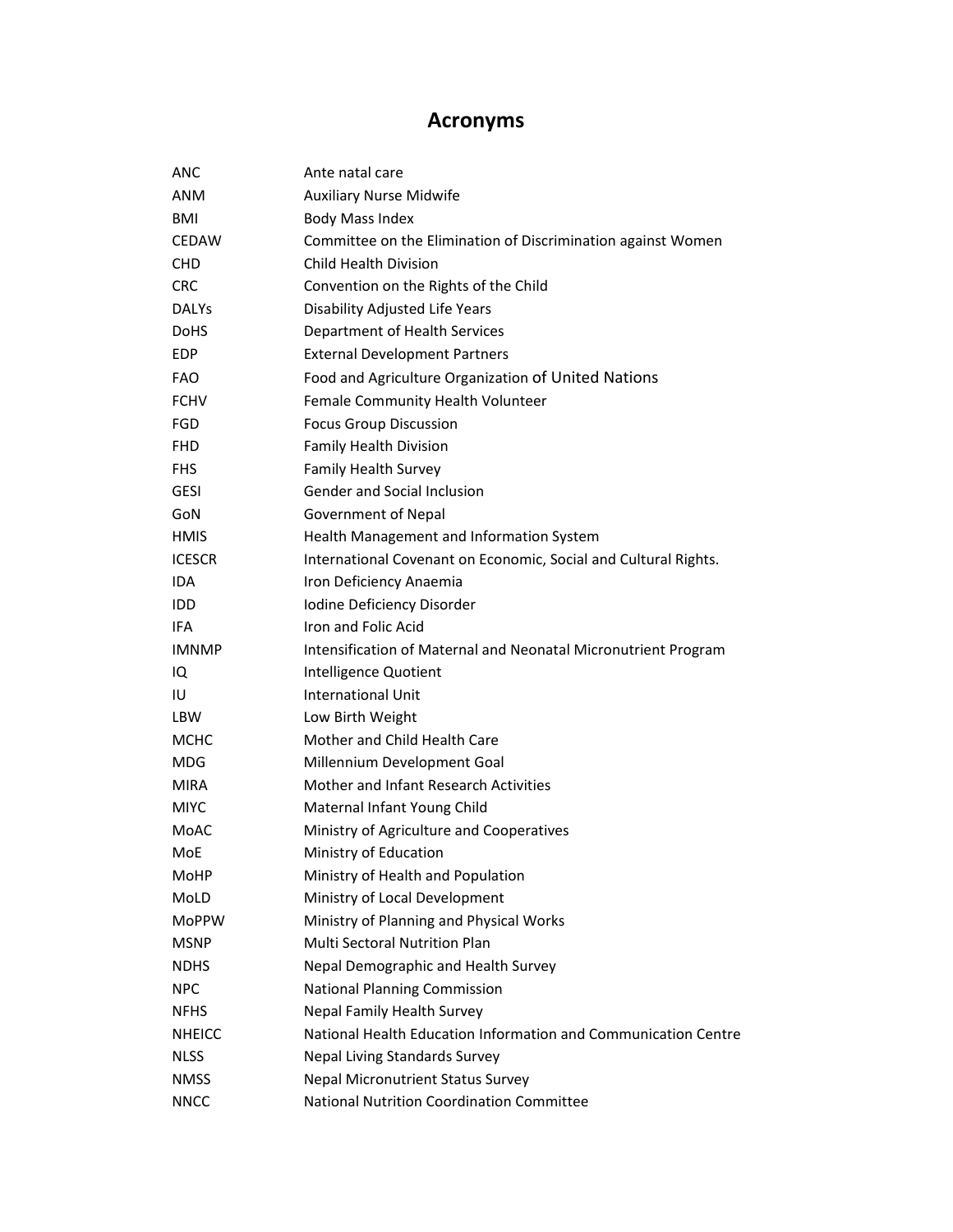| <b>NPC</b>    | <b>National Planning Commission</b>              |
|---------------|--------------------------------------------------|
| <b>NRH</b>    | Nutrition Rehabilitation Home                    |
| <b>NUTEC</b>  | <b>Nutrition Technical Committee</b>             |
| <b>ORC</b>    | Outreach Clinic                                  |
| <b>PEM</b>    | Protein Energy Malnutrition                      |
| <b>PNC</b>    | Post Natal Care                                  |
| <b>SAARC</b>  | South Asian Association for Regional Cooperation |
| <b>SUN</b>    | <b>Scaling Up Nutrition</b>                      |
| <b>UNICEF</b> | United Nations Children's Fund                   |
| Vit A         | Vitamin A                                        |
| <b>WFP</b>    | World Food Programme                             |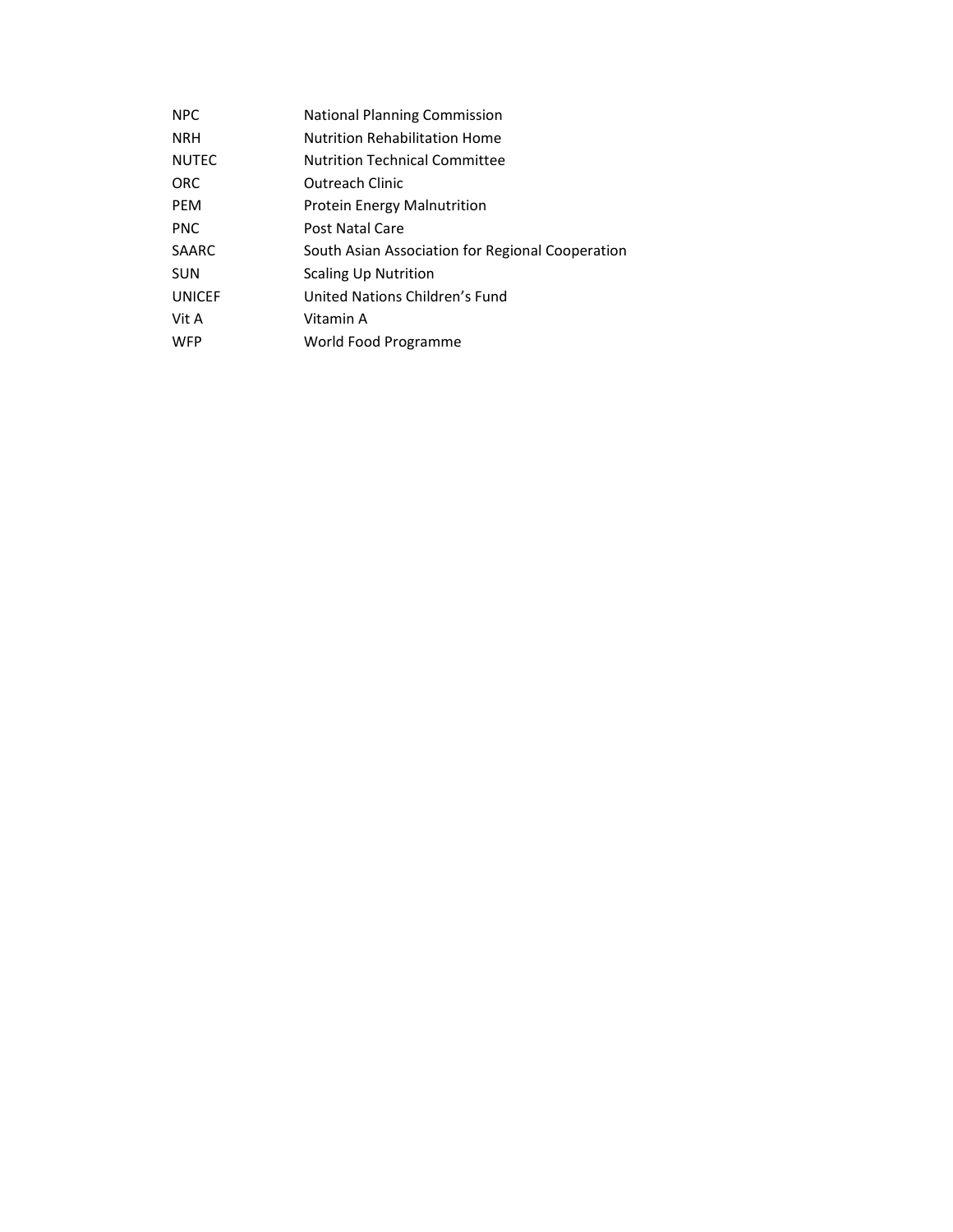# **Chapter 1 Introduction**

# **1.1. Background**

Maternal under‐nutrition, which includes deficiencies in both energy and micronutrients, affects the majority of women living in resource‐poor settings. In some countries in sub‐Saharan Africa and Asia where maternal under‐nutrition is a serious problem, more than 20% of women may have a body-mass index of less than 18⋅5 kg/m<sup>2</sup>.<sup>5</sup>Chronic under-nutrition has also meant that in some countries more than 10% of women aged 15–49 years are of short stature, of less than 145 cm. Poor maternal nutrition not only has negative consequence on a woman's health, it affects her chances of surviving pregnancy, and greatly impacts on her child's health; since pregnancy and lactation are periods of heightened nutritional vulnerability for both the mother and her baby.

Globally more than 3.5 million mothers and children under five die unnecessarily each year due to the underlying causes of under nutrition, and millions more are permanently disabled by the physical and mental effects of poor dietary intake in the earliest months of life. By 24 months of age, if undernourished, children could suffer irreversible physical and cognitive damage, impacting their future health, economic well‐being, and welfare. The adverse consequences of insufficient nourishment may continue into adulthood and be passed onto the next generation as these undernourished girls and women have children of their own. Therefore, the threat of malnutrition begins in the womb and continues throughout the life cycle. A mother who was malnourished as an infant, young child or adolescent is more likely to enter pregnancy malnourished; her compromised nutritional status then affects her own health as well as that of her child.

An analysis of the causes of stunting among children in Nepal reveals that around half of itis rooted in poor maternal nutrition and the other half in poor infant and young child nutrition. Around a quarter of babies are born low birth weight, and as per findings of Nepal Demographic and Health Survey<sup>6</sup>, 41 percent of children below 5 years of age are stunted, 29% of the children are underweight and 11 % are wasted. The survey also found that malnutrition is not evenly distributed throughout the country but varies both ecologically and regionally, stunting, underweight and wasting are more common in mid and far west hills and mountain areas than other parts of the country; while all three indicators are poor in the central Terai.

Nepal has been hailed for its effort in addressing micronutrient deficiencies, particularly the Vitamin A supplementation program, salt iodization and iron supplementation to reduce anaemia during pregnancy. However, it has yet to put in place effective programs at scale to address "general malnutrition" which manifests itself in low body mass index (BMI) for women,

<sup>&</sup>lt;sup>5</sup>Black RE, Allen LH, Bhutta ZA, et al. For the Maternal and Child Under nutrition Group. Maternal and child under nutrition: global and regional exposures and health consequences. Lancet.2008; Published Online January 17. DOI:10.1016/S0140‐6736(07)61690‐0.

<sup>&</sup>lt;sup>6</sup>Ministry of Health and Population (MoHP) Nepal, New Era, and ICF International Inc. 2012.Nepal Demography and Health Survey, 2011. Kathmandu, Nepal: Ministry of Health and Population, New Era, and ICF International, Calverton, Maryland.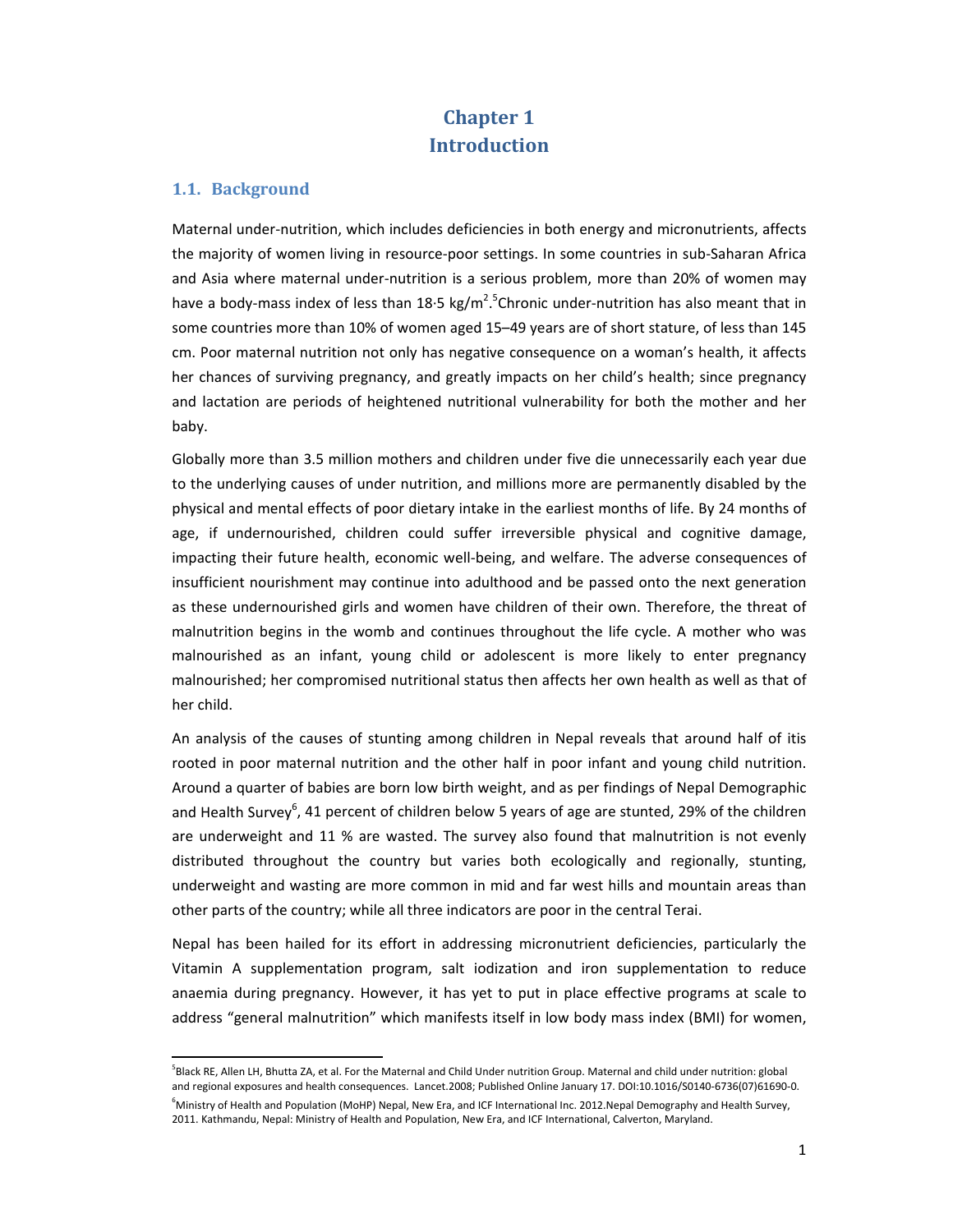low birth weights, underweight, stunting and wasting in children. Furthermore, effective and self-reliant measures are needed to ensure sustainability of the reduction in micronutrient deficiencies. In spite of the central role that the mothers play in the health and well‐being of her children, surprisingly little attention has been placed in the health care sector on the nutrition of the mother beyond iron‐ supplementation and monitoring weight gain during pregnancy. With a significant proportion (18%) of women having low body mass index, there is a need to identify effective interventions that would accelerate the pace of improvement in maternal nutrition in the country. Unfortunately however, both global and Nepal evidence, on what works, is lacking for maternal nutrition. In this context, this review was undertaken with the following objectives:

# **1.2. Objective of the Review**

- To review maternal nutrition status and trends in the country
- To identify the gaps in existing programmes /interventions
- To suggest effective strategies that would address not only the manifestations of maternal under‐nutrition but also the determinants.

# **1.3. Expected Output**

- Documentation of maternal nutrition status, trends and beneficial local practices
- Identification of priority interventions for accelerating improvement in maternal nutrition.

#### **1.4. Process**

The process comprised of desk review of existing policy, strategy and programs of Nepal government and programs supported by external development partners. Evidences available from international journals and other sources were reviewed rigorously. Similarly, incorporation of field experiences accrued through field visit in different parts of the country in different indigenous communities. Observation of cultural practices associated with maternal, infant and young child feeding was done during the field visits. The other method of information collection of the study was interview with different stakeholders at community level (female community health volunteers), health institution level (nurses and other health workers) and district level (journalist) in numerous locations by the team that comprised of Dr Aruna Uprety, Mr. Narayan Subedi, Mr. Rajan Paudel and coordinated by Dr. Madhu Dixit Devkota.

The total duration of the study was of five months starting from November 2011 to March 2012.

# **1.5. Organisation of Report**

The report comprises of eight chapters: the first is introduction that includes the objective and the expected outputs of the review; the second chapter describes maternal nutrition status and trends in Nepal where food beliefs, practices and intra‐household food distribution patterns add Nepali flavour. The causal analysis and the life cycle perspective are dealt with in chapter three;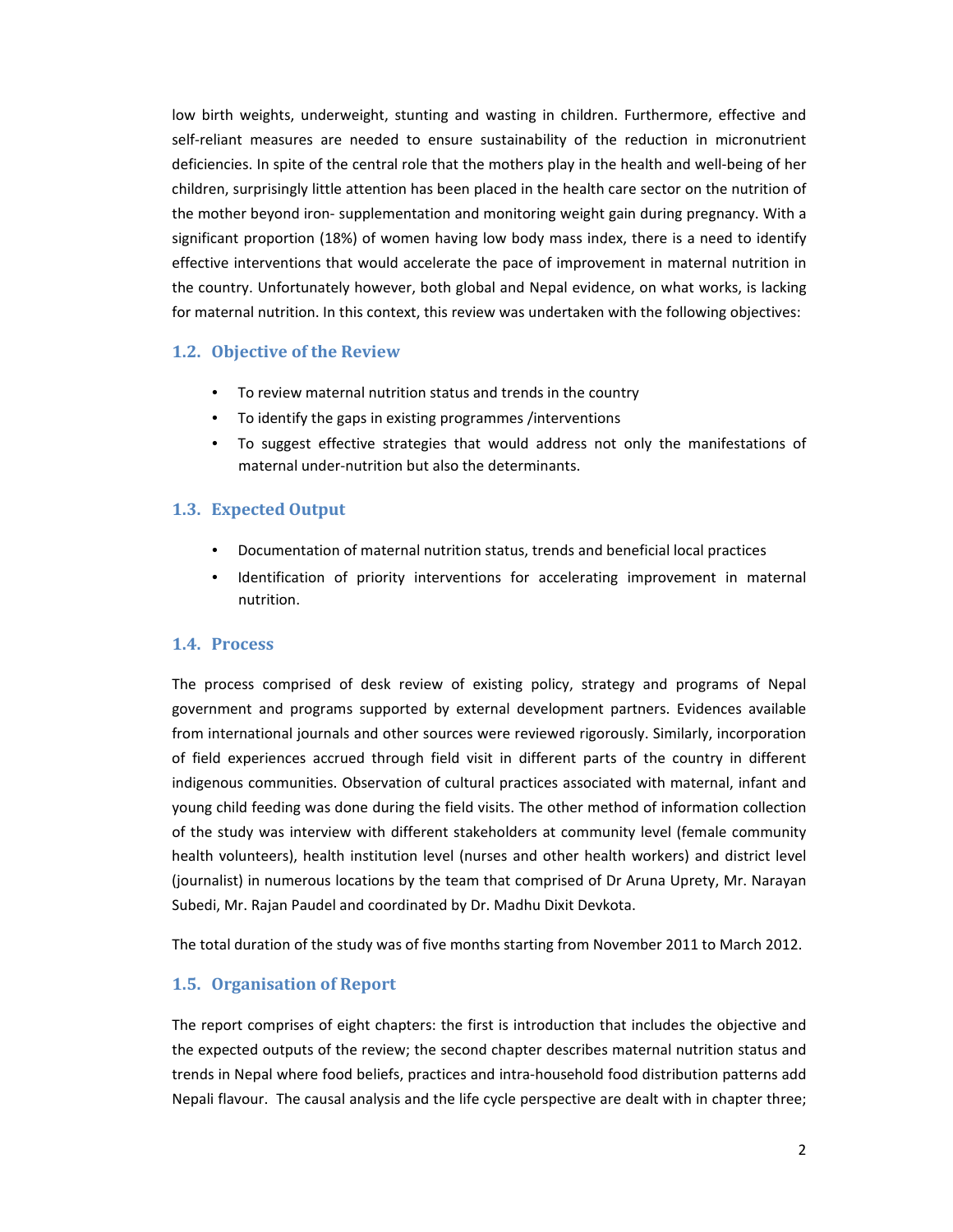chapter four deals with the existing interventions to address maternal under‐nutrition from the government sector; some other important governmental programmes with possible implications for maternal nutritional status (antenatal care, birth preparedness package and family planning) are looked through the nutrition lens and some recent pilot studies are also incorporated. The global context and evidence base that would have bearing on future endeavours to address maternal under‐nutrition in Nepal are discussed in chapter five. Chapter six captures the recent interest and developments in nutrition, including the multi-sectoral nutrition plan that is ready for endorsement by the government and being rolled out. The existing gaps in programme and recommendations follow in chapters seven and eight respectively.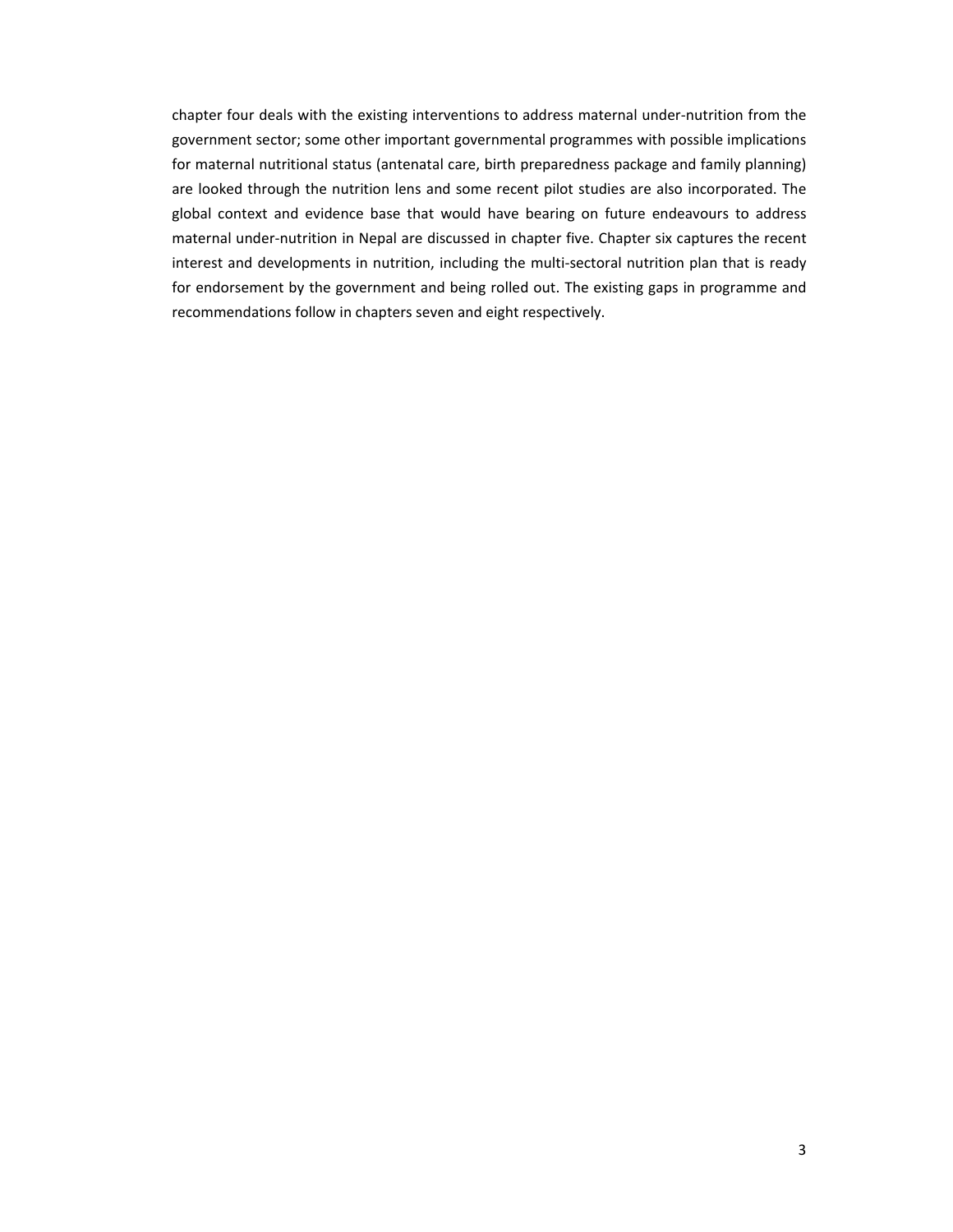# **Chapter 2 Maternal Nutrition Status and Trends**

# **2.1. Maternal Under‐nutrition**

Over the last decade, reduction in maternal under‐nutrition have been disappointing; despite significant reduction in other indicators like maternal mortality which have halved or more, maternal under nutrition rates have declined only by 10 percentage points between 1996 and 2011 as shown in figure 1.



# **Figure 1: Changes in nutritional status of women (1996‐2011)**

Maternal under-nutrition is assessed by measuring the weight and height of women. Short stature (height less than 145 cm) reflects poor socio-economic conditions and inadequate nutrition during childhood and adolescence, due to chronic energy deficiency. Short stature additionally carries the risk for difficulties during delivery, obstetric complications and poor birth outcomes, including low birth weight. Body mass index (BMI) is the measure for thinness and obesity; a BMI below 18.5 kg/m<sup>2</sup> indicates thinness or acute under-nutrition and a BMI of 25 kg/m<sup>2</sup> or above indicates overweight or obesity. A BMI below 16 kg/m<sup>2</sup> indicates severe undernutrition and is associated with increased mortality. Low pre-pregnancy BMI, as with short stature, is associated with poor birth outcome and obstetric complications.

National surveys, quite consistently indicate high prevalence of chronic energy deficiency among women of reproductive age group. Nepal Family Health Survey (NFHS) in 1996 identified that 15% of Nepalese mothers had short stature while the DHS 2011 shows that 11.6 percent of Nepali women are shorter than 145 cm. As shown in figure 2, the adolescents are better (10%) compared to older women, while women in rural areas (12%) fair worse than urban areas (8%).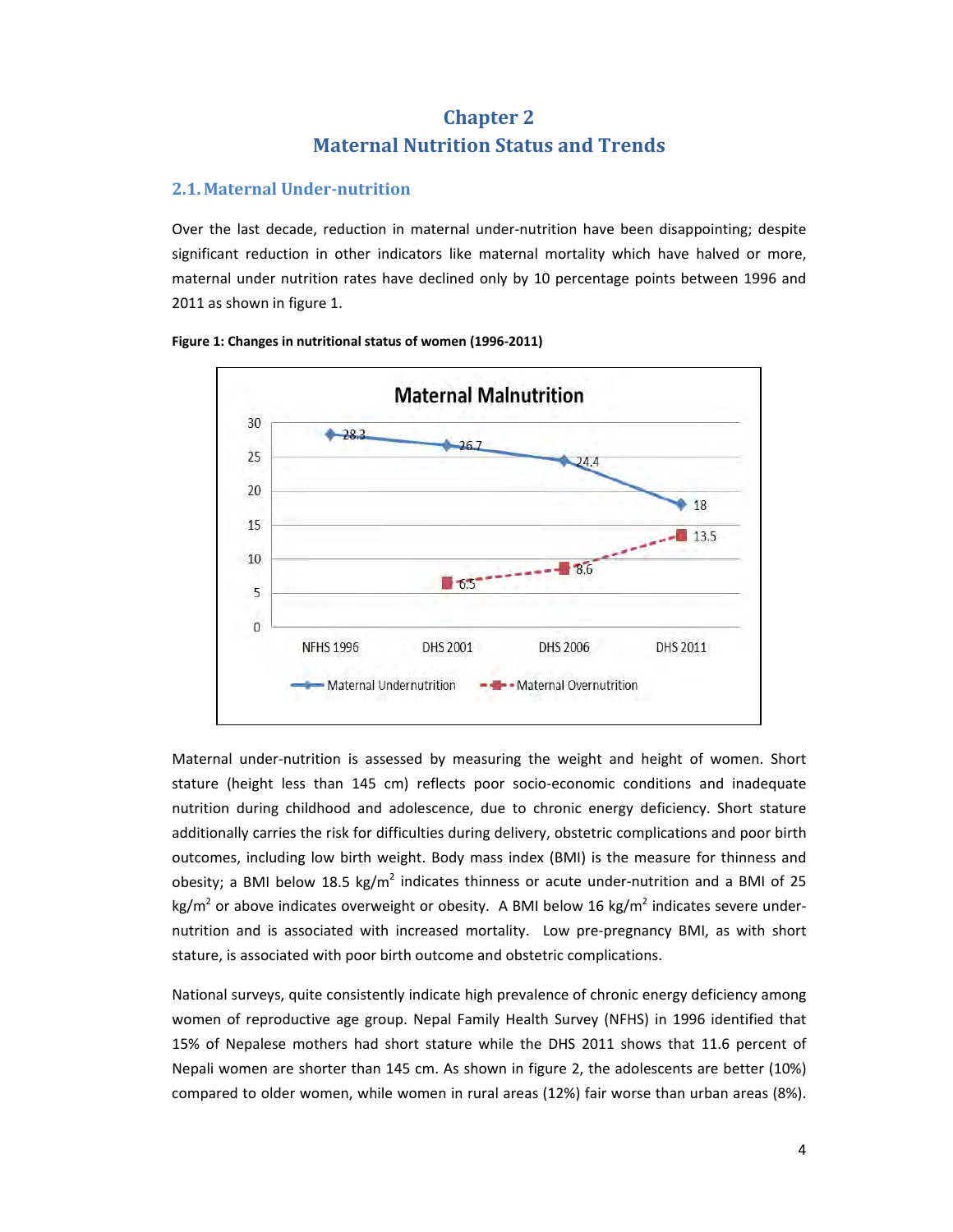There is regional disparity with women in the Far‐western region least likely (6.5%) while Eastern mountain sub reason has the highest (15.5%)of women under 145 cm. The likelihood of being shorter than 145cm decreases with a rise in level of education and wealth quintile.



**Figure 2: Nutritional status of women (Short Stature)**

The mean BMI among women age 15-49 is 21.4 kg/m<sup>2</sup>. Mean BMI generally increases with age. Urban women have a slightly higher mean BMI (22.7kg/m<sup>2</sup>) than rural women (21.2 kg/m<sup>2</sup>). There are only small differences in mean BMI among women living in the mountain, hill and terai ecological zones. Variations by development region are minimal, and the mean BMI not found to correlate with women's level of education. With regard to wealth, mean BMI shows a steady increase from 20.4 kg/m<sup>2</sup> among women in the lowest wealth quintile to 23.2 kg/m<sup>2</sup> among those in the highest quintile.

As shown in figure 3, eighteen percent of women of reproductive age are thin or undernourished (BMI <18.5 kg/m<sup>2</sup>). The proportions of mild thinness (17.0-18.4 kg/m<sup>2</sup>) and moderate and sever thinness (<17 kg/m<sup>2</sup>) are 12 percent and 7 percent respectively. Despite the absence of a linear correlation with age, the data show that adolescents (age 15‐19) are most likely to be thin (26%). Rural women are more likely to be thin (19%) than urban women (14%). The proportion of women in the terai who are thin (23%) is almost double the proportion in the hill zone (12%). A notably higher percentage of women in the Far-western development region (24%) than in the Western region (14%) are thin. Among sub-regions, the highest proportion of thinness is the Central terai sub‐region (26%) and the lowest is in the Western hill sub‐region (8%). Thinness is more common among women with no education (23%) than among women with an SLC and higher level of education (15%). Women in lowest wealth quintile are more likely to be thin (22%) than women in the highest wealth quintile (12%).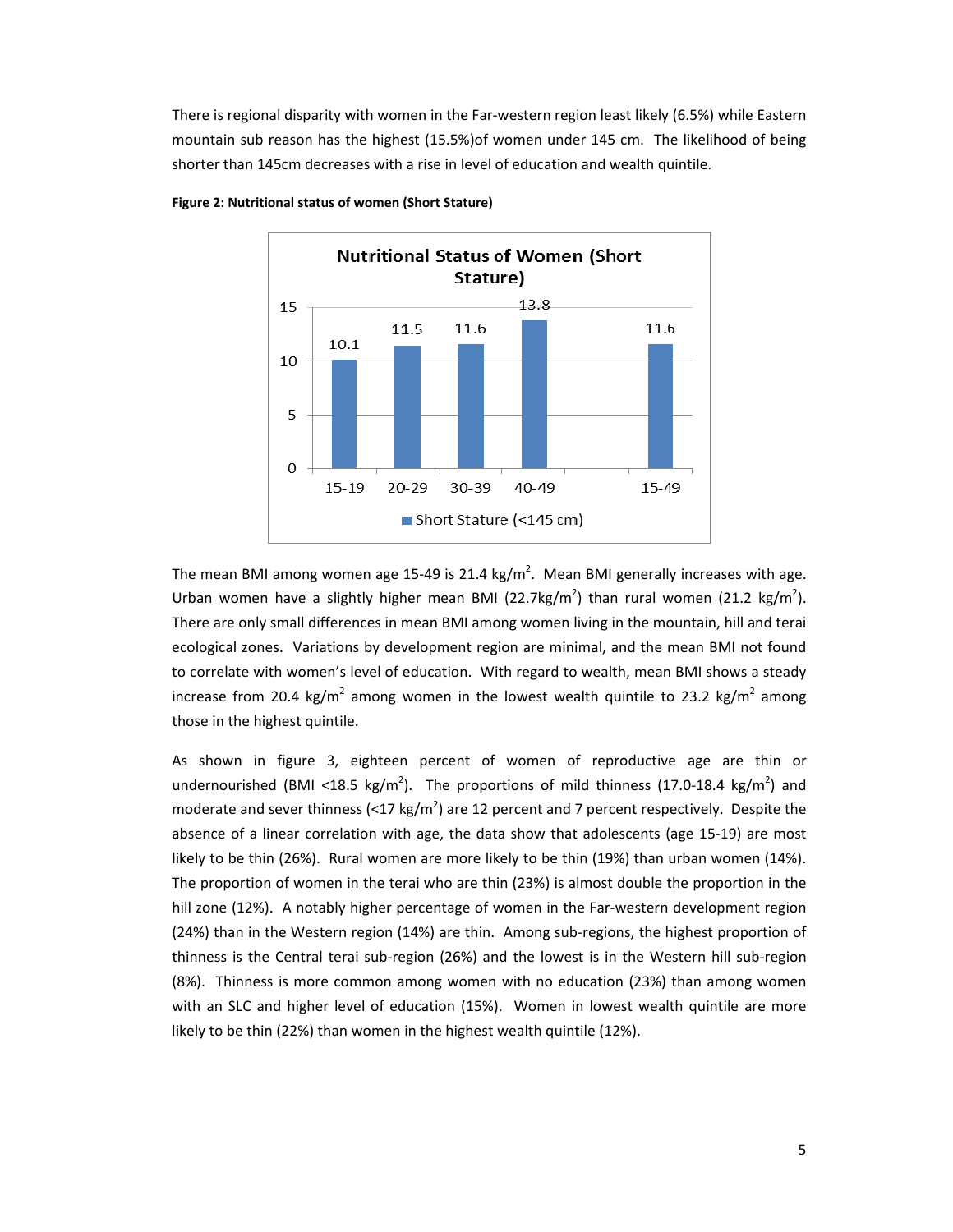#### **Figure 3: Nutritional status of women (BMI)**



Additionally, the DHS 2011 shows that 11 percent of women (15 to 49 years) are overweight (BMI 25-29 kg/m<sup>2</sup>, and 2 percent are obese (BMI 30kg/m<sup>2</sup> or above). The prevalence of overweight/obesity had increased 5 percentage points since 2006. Younger women are less likely than older women to be overweight or obese. Urban women are more likely to be overweight/obese (26 percent) than rural women (11 percent). Obesity is positively correlated with wealth quintile: the proportion of overweight/obese women increase steadily from 3 percent in the lowest wealth quintile to 30 percent in the highest wealth quintile. Given the changing profile of the non‐communicable diseases, future linkages would need to be established with the efforts being made to address them in Nepal.

As shown consistently by various DHS surveys, maternal under nutrition is also closely correlated with maternal education and poverty (Figure 4). Mothers with no education are more likely to have low BMI compared to mothers who have completed schooling. Improvements in maternal education have occurred in line with other social developments in Nepal. In 2011, 39.7 percent of Nepali women aged 15‐49 had no education, compared to more than half (53.1%) in 2006 and 73 percent in 2001. Maternal under nutrition was also higher in the lower wealth quintiles compared to the highest as shown in figure 5.



# **Figure4: Educational status of women and BMI; Figure 5: Maternal under‐nutrition by wealth quintile**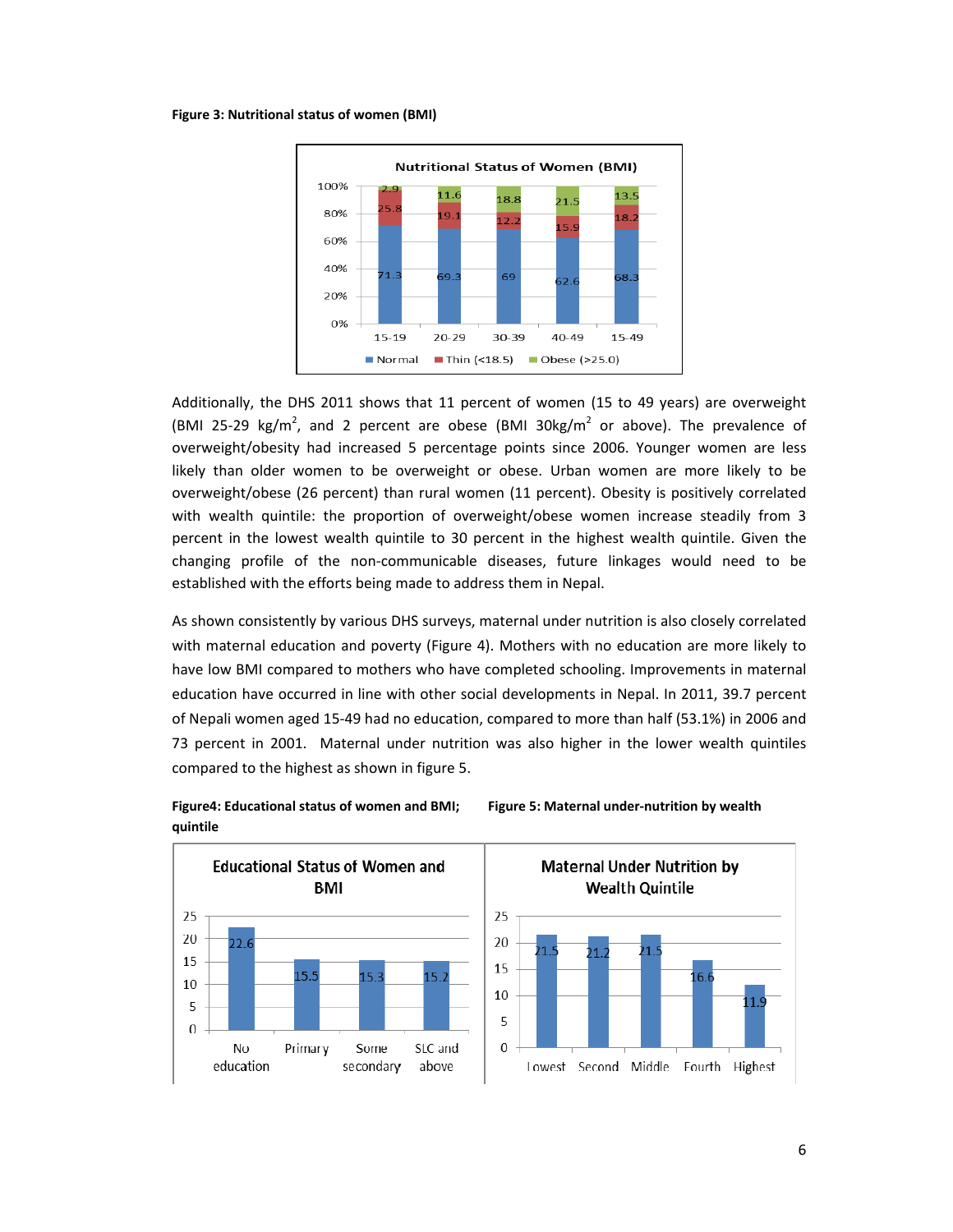#### **2.2. Micronutrient Status**

Women of reproductive age are frequently affected by multiple micronutrient deficiencies because nutrient needs are particularly high during periods of maximum growth such as pregnancy and lactation. Iron, Vitamin A, Iodine and Zinc are considered below:

#### **2.2.1. Iron Deficiency Anaemia**

According to NDHS 2011, thirty‐five percent of women aged 15‐49 in Nepal are anaemic, with 29 percent mild, 6 percent moderate, and less than 1 percent severely anaemic. Prevalence of anaemia is associated with maternity status, 48 percent pregnant women are anaemic, compared to women who are breast feeding (39%) and women who are neither pregnant nor breast feeding (33%). Anaemia is more prevalent in rural areas (36%) than urban areas (28%) while it is higher in terai (42%) compared to mountain and hills (27%). Unfortunately, the dramatic decline in anaemia seen earlier has not been continued in 2011.

Figure 6 below, presents the data regarding the iron, folic acid and de-worming coverage<sup>7,8,9</sup> and the prevalence of anaemia. With an increase in coverage of iron, folic acid and de‐worming, the prevalence of anaemia has decreased; however, this level of anaemia among the women makes it still a public health problem.





#### **2.2.2. Vitamin A Deficiency**

The most recent data on vitamin A status is from the 1998 Nepal Micronutrient Status Survey. This survey found that 4.7 percent of women were night blind (16.7% in their last pregnancy) and 0.27 percent and 0.33 percent of pre-school age children had night blindness and Bitot's

<sup>&</sup>lt;sup>7</sup> Ministry of Health Nepal, New ERA, and ORC Macro. Nepal Demographic and Health Survey (NDHS); 2001.185-190.

<sup>&</sup>lt;sup>8</sup>Ministry of Health and Population Nepal, New ERA, and Macro International Inc. Nepal Demographic and Health Survey (NDHS); 2006.192‐195.

<sup>9</sup> Ministry of Health Nepal, New ERA, Micronutrient Initiative, UNICEF Nepal and WHO. Nepal Micronutrient Status Survey (NMSS); 1998.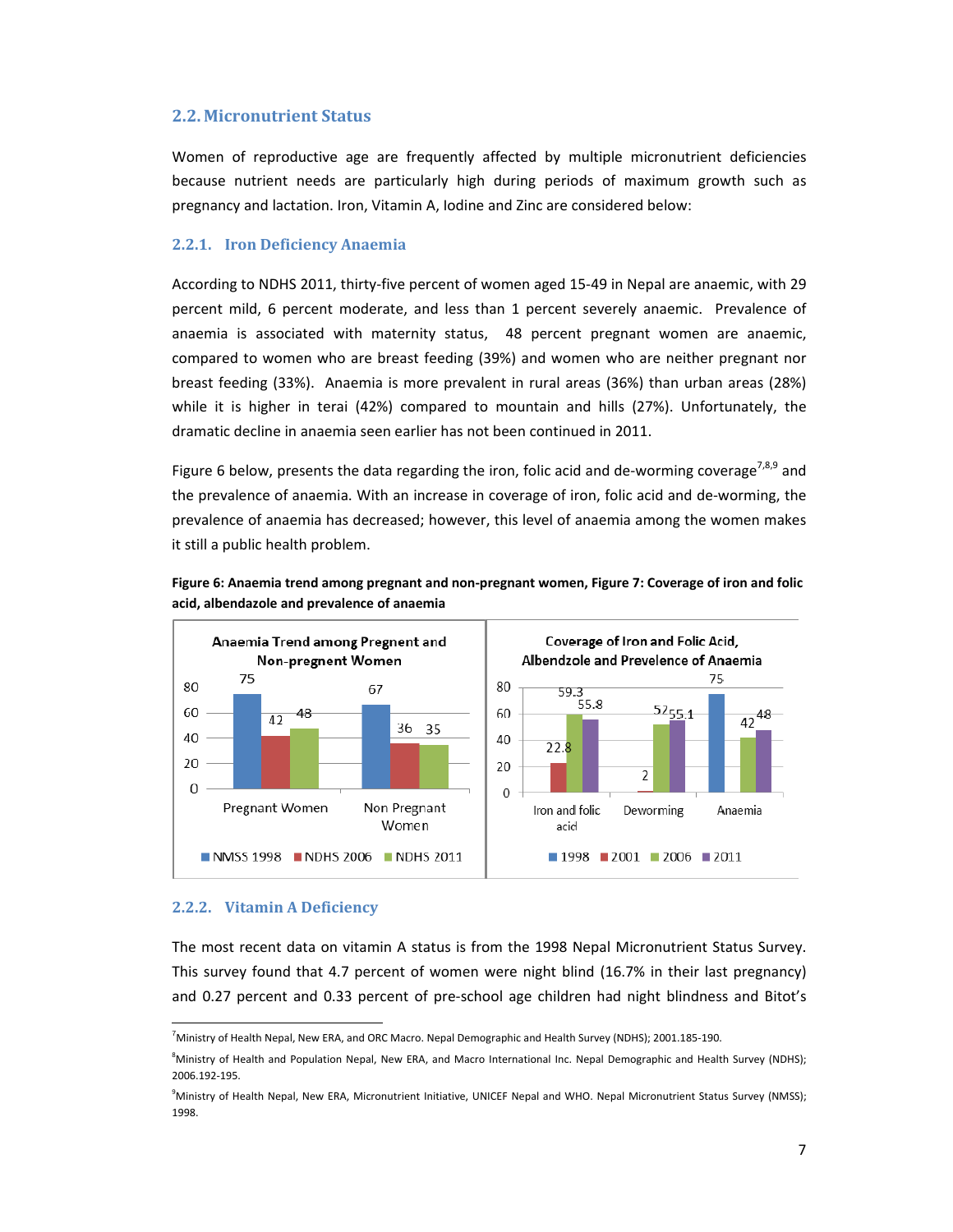spots respectively. Additionally, 16.6 percent and 32.3 percent of women and pre‐school aged children respectively had sub‐clinical vitamin A deficiency as measured by serum retinol rates <0.70μmol/l. WHO categorizes a level of night blindness above 5 percent as 'moderate' and a prevalence of low serum retinol >10 percent as moderate and > 20 percent as severe.<sup>10</sup> By these definitions therefore, Nepal had moderate vitamin A deficiency in women and severe deficiency in pregnant women and young children in 1996. In contrast, the DHS 2006 reports that only 5.2 percent of women had night blindness in their last pregnancy, suggesting an improvement in vitamin A status in women. DHS 2011 showed that only 40 percent women received Vitamin A during postpartum period, a slight difference was also seen among women who received postpartum Vitamin A by urban and rural residence (46% and 40%) respectively. Similarly, women with SLC and higher education were more than twice as likely as mothers with no education to have vitamin A supplementation (62% and 28%) respectively.

#### **2.2.3. Iodine Deficiency Disorder**

Iodine deficiency is associated with an average 13.5 point reduction in IQ for a population. Deficiency in school children leads to reduced cognitive functions. Women of reproductive age are often most affected. Iodine deficiency is related to adverse pregnancy outcome such as abortion, fetal brain damage, stillbirth, perinatal death and irreversible effects on the child's brain development and mental capacity, in the form of cretinism. Nepal has managed to address the problem of iodine deficiency through universal salt iodization as a sole strategy; the median urinary iodine levels were found to be 188  $\mu$ g/L and 202.9  $\mu$ g/L in 2005<sup>11</sup> and 2007<sup>12</sup> respectively; this is slightly above the targeted population range of 100‐199 μg/L. DHS 2011 shows that 75 percent of women (with a child born in the last 5 years and living in the household that were tested for iodised salt) lived in household with adequately iodised salt (salt with 15 ppm or more iodine). The western region has the highest proportion of women living in households with adequately iodised salt (84%), while the far-western region has the lowest (54%). At the sub‐regional level, women in the western terai subregion are most likely to live in households using adequately iodised salt (91%), while women in the far‐western hill sub‐region are least likely to live in such households (42%). The proportion of women living in households using adequately iodised salt is positively related to educational level and wealth status.

#### **2.2.4. Zinc Deficiency**

Another micronutrient of interest is Zinc, as its deficiency impairs innate and acquired  $immunity<sup>13</sup>$ .Zinc deficiency also has direct effects on the gastrointestinal tract that lead to an

<sup>&</sup>lt;sup>10</sup>WHO. Nutrition Landscape Information System (NLIS) Country Profile Indicators: Interpretation Guide. 2010

<sup>&</sup>lt;sup>11</sup>MOHP, MI, New Era. Nepal Iodine Deficiency Disorders Status Survey 2005

<sup>&</sup>lt;sup>12</sup>Govt of Nepal, Govt of India, Alliance Nepal. National Survey and Impact Study for Iodine Deficiency Disorders and Availability of Iodized Salt in Nepal 2007

<sup>13</sup>Shankar, A. H. and Prasad, A. S., Zinc and immune function: the biological basis of altered resistance to infection, *American Journal of Clinical Nutrition*, 68 (supplement 2), 1998, pp. 447S‐463S.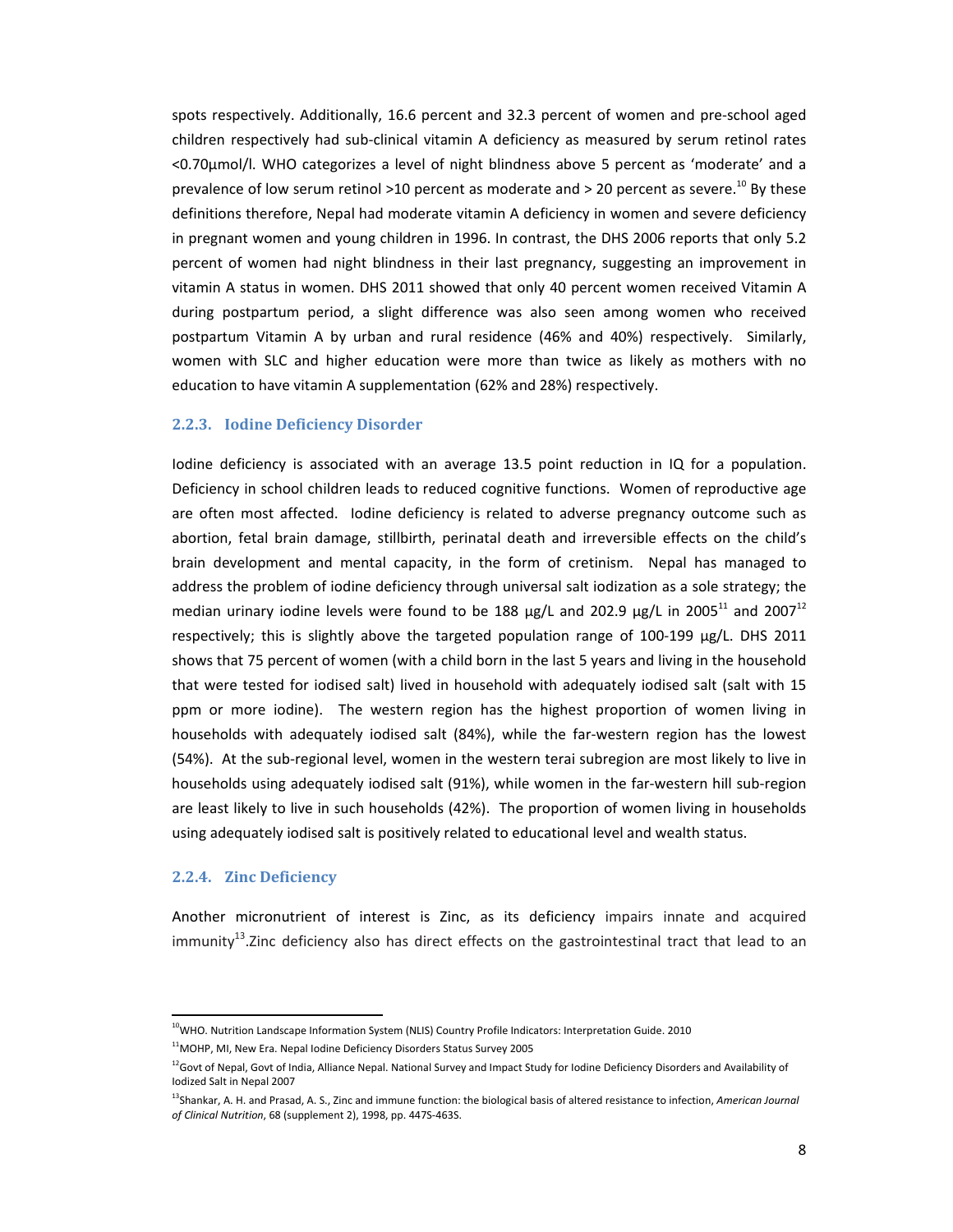$increased$  clinical severity of acute enteric infections $14$ . As a result, zinc deficiency increases the risk of mortality from diarrhoea, pneumonia and malaria by 13 to 21 percent<sup>15</sup>. Zinc deficiency may also negatively affect growth as growth retarded children respond well to zinc supplementation $^{16}$ . Zinc deficiency often co-exists with iron deficiency.

Unfortunately, no national data is available on zinc or folic acid deficiency. A small study in Bhaktapur in 2000 found high levels of zinc deficiency in otherwise healthy women. The deficiency was associated with intake of phytate but not with dietary zinc implying that although women may consume zinc through their foods, high levels of phytate in the food, which bind zinc, were causing the zinc to be unavailable and so contributing to deficiency.<sup>17</sup>

### **2.3. Food Security**

The poor nutritional situation in Nepal is often attributed to chronic food insecurity coupled with economic and geographic inequities. The term "food security" refers to the ability of a country to assure adequate food supply for its current and projected population. The World Food Summit in 1996 defined food security as a situation in which "all people, at all times, have access to sufficient, safe and nutritious food to meet their dietary needs and food preferences for an active and healthy life". FAO provided the link between food, nutrition and health by advocating food security should be assessed taking into account:

*Availability (agricultural production, its determinants and availability to households); Access (household and individual's access to food, poverty and literacy levels, vulnerability of populations); and*

*Absorption (optimal absorption and utilization of food).* 

Nepal's population growth rate has outstripped cereal production growth and domestic cereal supply is reportedly not sufficient to meet national needs. Data from the Statistical Year Book of Nepal 2007 indicates that 49 out of the 75 districts in the country were "food deficit" in  $2005/2006$  based on production data and the Food Security Atlas of Nepal<sup>18</sup> reports that 44 districts were marginally to severely food deficit in the period 2007‐2009. Terai, traditionally the bread basket of Nepal, has had declining production vis‐à‐vis requirements since 2004. Reasons for the insufficient domestic production include the small proportion (16%) of total land under agriculture and low yields per hectare, which are the result of insufficient inputs (irrigation, improved seeds, fertilizer, pesticides and mechanization), and preponderance of small

<sup>&</sup>lt;sup>14</sup>Roy, S. K. and Tomkins, A. M., Impact of experimental zinc deficiency on growth, morbidity and ultrastructural development of intestinal tissue, *Bangladesh Journal of Nutrition*, 2, 1989, pp. 1‐7

<sup>15</sup>Caulfield, L. and Black, R. E., Zinc deficiency, in Ezzati, M., Lopez, A. D., Rodgers, A. and Murray, C. J. L. eds., *Comparative* quantification of health risks: global and regional burden of disease attributable to selected major risk factors, World Health Organization, Geneva (in press), 2003.

<sup>&</sup>lt;sup>16</sup> Brown, K. H., Peerson, J. M., Rivera, J. and Allen, L. H., Effect of supplemental zinc on the growth and serum zinc concentration of prepubertal children: a meta‐analysis of randomized controlled trials, *American Journal of Clinical Nutrition,* 75, 2002, pp. 1062‐71. <sup>17</sup> Chandyo et al. Zinc deficiency is common among healthy women of reproductive age in Bhaktapur, Nepal. Journal of Nutrition. 2009

<sup>&</sup>lt;sup>18</sup>Food Security Monitoring Task Force, National Planning Commission. Food Security Atlas of Nepal July 2010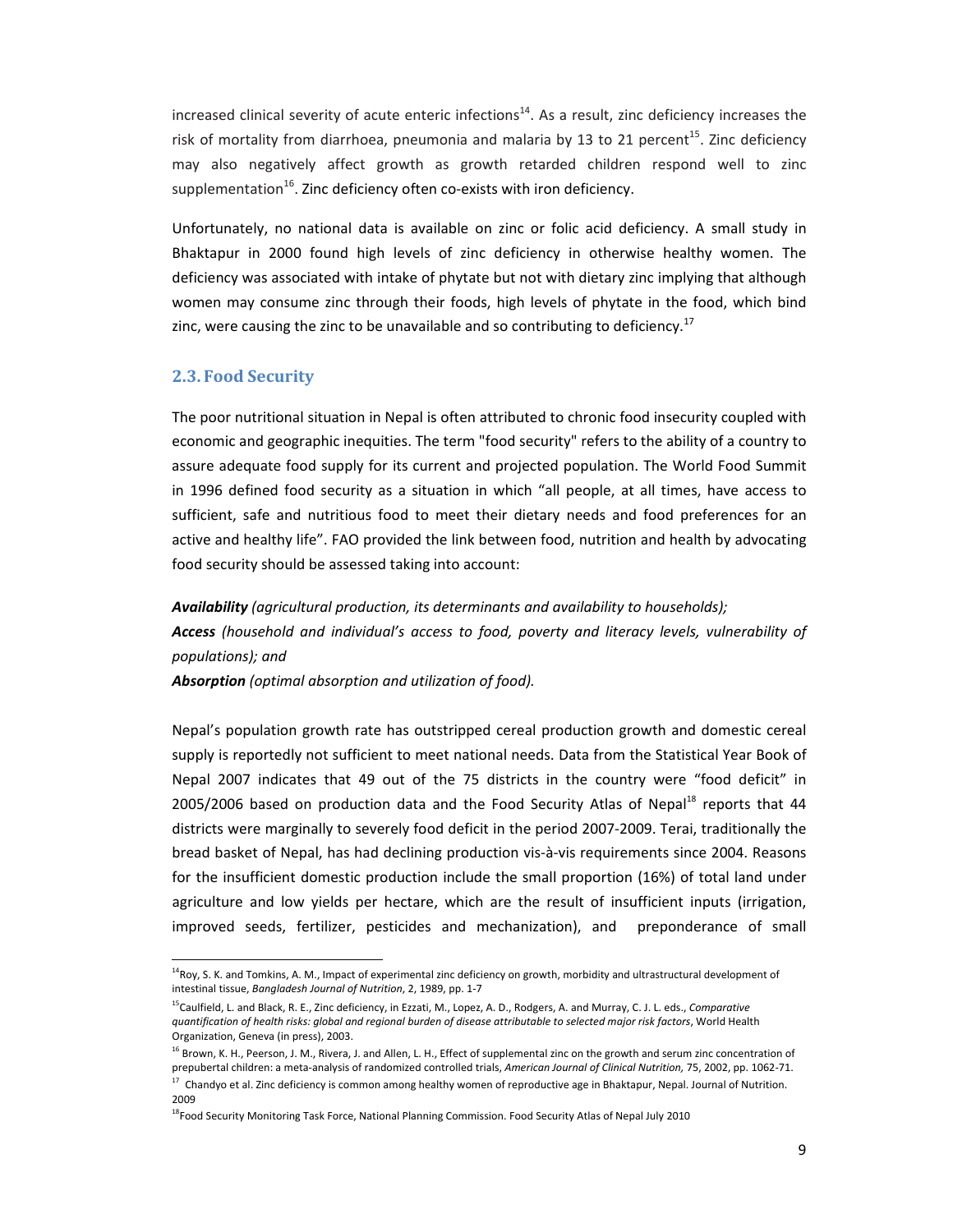landholdings. The shortfall in domestic production has been offset by an increase in food imports, primarily from India. By all accounts, a significant proportion of the Nepali population have problems with food access as a result of prevailing high levels of poverty, even though food may be available; they are unable to purchase adequate amounts of food or an adequate diversity of foods. High poverty is compounded by poor physical access due to insufficient markets and roads and high transport costs for food shipped to remote areas.

The per capita energy intake of Nepali women has increased from 2259 to 2349 cal/person/day; similarly, protein consumption has increased from 57 to 60 gm/person/day and fat from 37 to 40 gm/person/day.<sup>19</sup> However, there is insufficient focus on the cultivation and consumption of low-cost, locally available green leafy vegetables, yellow vegetables and fruits. Health and nutrition education emphasizing the importance of consuming these inexpensive but rich sources of micronutrients should be stressed at the household level. Similarly, food beliefs and practices and intra‐household food distribution patterns have bearing on maternal under nutrition and would now be discussed.

### **2.3.1. Food Beliefs and Practices of Mothers**

*Culture has a strong impact on food behaviours. Food, habits and practices are closely related to the typical behaviours of the particular group that people belong to. People tend to follow codes of conduct in relation to food choice, methods of food preparation and eating, number of meals eaten per day, time of eating, and the size of the portion eaten.20* A focus group discussion about fruit and vegetable consumption patterns was carried out by N. Khadka $^{21}$  in three villages, two in the Hills and one in Terai. The villagers' at all three sites contend that *"no one has to teach us to eat fruit and vegetables as they eat them during their seasons."* Similarly, vegetables were regarded as a part of their meals but were eaten to "add taste to meals." Similarly, a study carried out in Chepang community of Makwanpur district had found that despite mother's poor knowledge on feeding they were found feeding their child well. $^{22}$ 

A large number of studies and surveys conducted in Nepal with a focus on maternal and child health have collected information on cultural practices as they affect nutrition. A review by J Singh<sup>23</sup> in 1998 summarized findings from such studies up through 1997, which are as follows:

- Many believe that pregnancy is a natural condition that does not need any particular attention.
- Any special treatment of mothers tends to be for the protection of the unborn child rather than for her own health and wellbeing.

 <sup>19</sup>FAO Statistical Yearbook, 2010, Table D.1

<sup>20</sup>Barasi, E. and R. F. Mottram. *Human Nutrition*, London, Edward Arnold, 1990.

 $^{21}$ Khadka, N. B. —Culture: A dynamic process of social behaviour, International Journal of Language, Society and Culture, 2000. <sup>22</sup> Subedi N, Poudyal AK, Rana T, Paudel S. Correlates of Infant and Young Child Feeding Practices in Chepang community, Makwanpur,

Nepal. Unpublished thesis, Tribhuvan University, 2010.<br><sup>23</sup> Singh, J. A review of the literature on practices and beliefs regarding maternal and infant/child nutrition in Nepal. Kathmandu Academy for Educational Development, June 1998.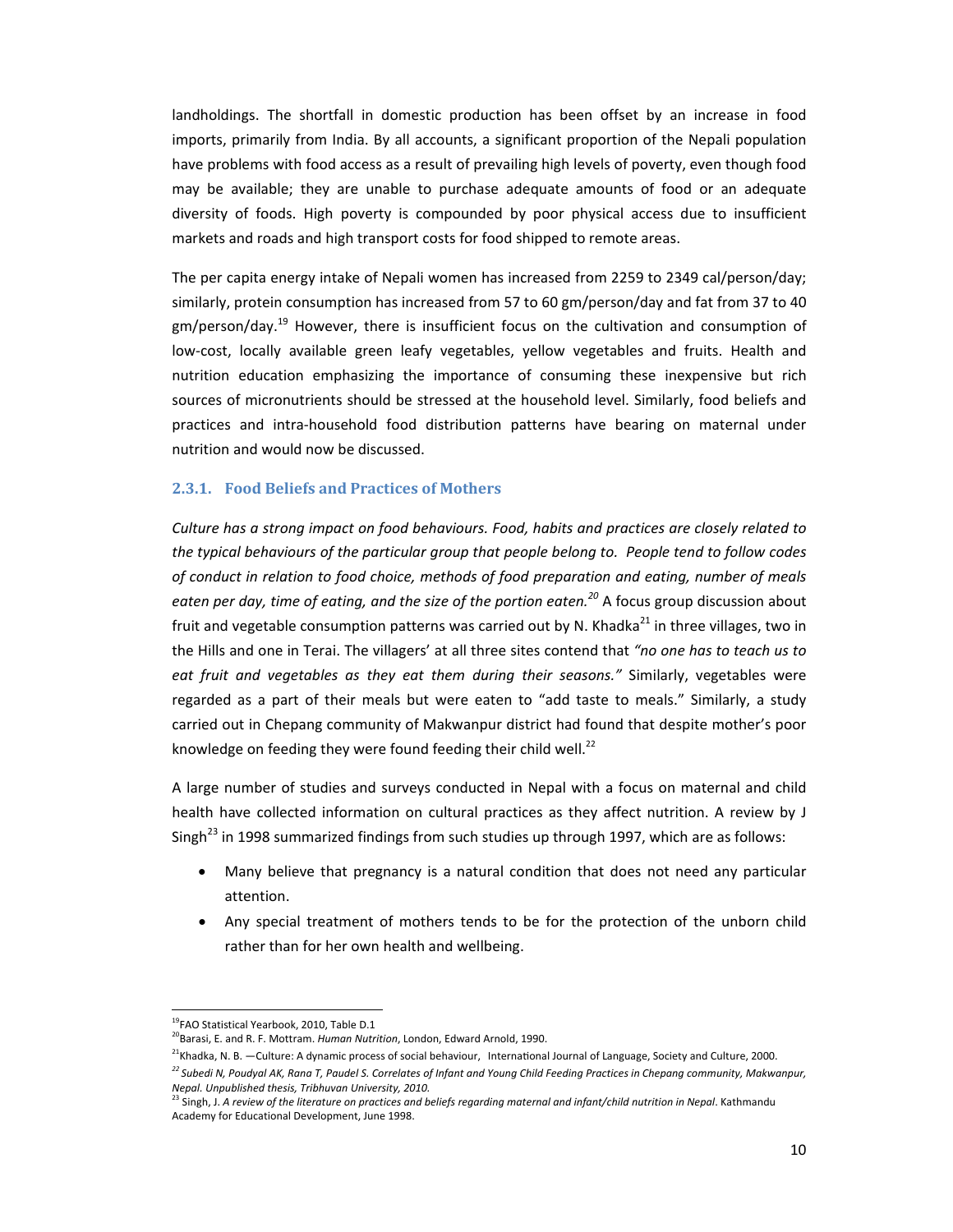- One widely held belief is that if a woman eats more during pregnancy she will have a bigger baby which can cause problems during labour.
- Foods of animal sources are considered good for pregnant women.
- Social factors also influence the diet of pregnant women: women and girls usually eat after male members and children have eaten and have less access to food from animal sources and other special foods.
- Mothers who have recently delivered a baby are considered impure and are not allowed to eat with other family members until the purification ceremony has been held. In some communities, mothers' food intake is limited during this period.
- Women in mid and far western hill regions practice a system in which the recently delivered women are kept in the cowshed outside their homes in very unhygienic conditions.
- In some cultures, it is believed that a connection between stomach and womb exists and womb and stomach are rested together by not giving food to the mothers.
- Ghee, meat, and milk are considered good for new mothers for breast‐feeding. However, for mothers in many families, the diet for lactating mother is the usual family diet because they can't afford different foods.
- The diet for a lactating mother is further restricted when her baby is ill.

There are many practices that support better nutrition which exist in different communities and ethnic groups. Consumption of *jwano (omum)* soup which is rich in calcium and other micronutrients, providing frequent meals (up to 3 times) during post-partum period, special preparations for birth and feeding among indigenous community during which rice, butter, various spices that would help mother to regain strength are frequently used; oil massage of postpartum mothers to help her regain strength and her psychologically well‐being are some worth mentioning.

In the Langtang valley of Rasuwa district, adequately feeding the mother is a part of the culture. Pregnant and lactating women are fed with a special meal consisting of a mix of cereals, eggs, fresh or dried vegetables, meat and cheese. In addition, there is no taboo around menstruation and women eat according to their needs at par with men. Consequently, women enjoy good physical health.<sup>24</sup> There are similar practices in other high mountain communities across the country.

# **2.3.2. Intra‐household Food Distribution**

In patriarchal societies, it is common for women to eat last and to give the highest quality food to the men. If there is a food shortage, women are more likely to go without food. An annotated bibliography of Food Utilization Practices, Beliefs and Taboos in Nepal found reference to all of the following practices: a hierarchy in the distribution of food with a detrimental effect on maternal nutrition, lower consumption of food by women compared to other members of the

<sup>&</sup>lt;sup>24</sup> PHI; Langtang Health Campaign: Exploration and Action. Kathmandu: People's Health Initiative, 2007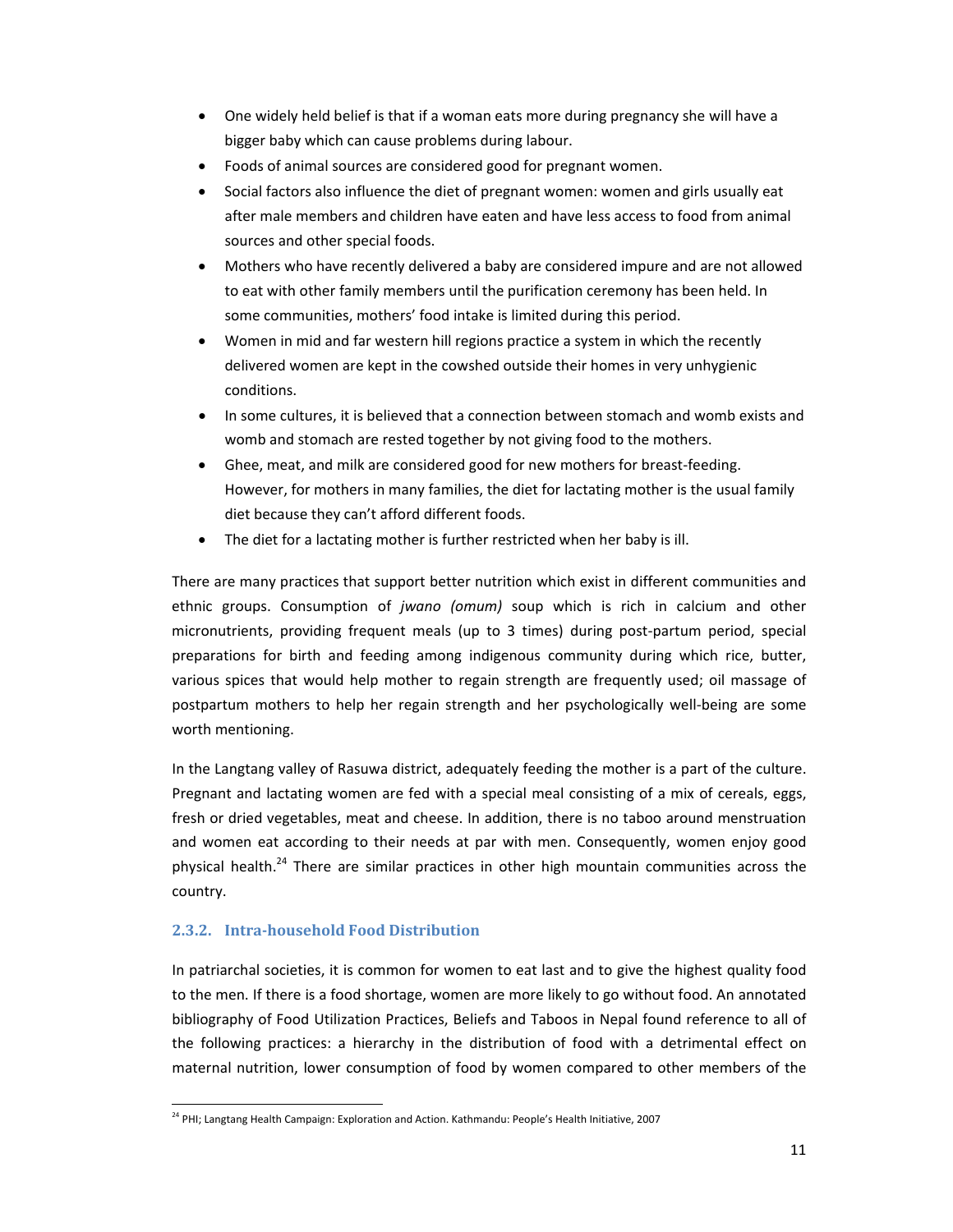family, particularly during pregnancy, eating down and taboos during pregnancy, and food taboos during lactation.<sup>25</sup>Available studies also point to a hierarchy existing in the distribution of food within households that is detrimental to women's food intake. Gittelsohn J<sup>26</sup> documented a variety of mechanisms by which some individuals are favoured over others through household food distribution. This includes serving order, serving method, refusing to serve foods, channelling foods, and distributing low‐status food for higher‐status foods. Adult women were less likely to meet their nutrient requirement for energy, beta‐carotene, riboflavin and vitamin C than men of the same age. Women's late position in household serving order, channelling of special foods to males and children, and lower intake of foods accounts for these findings.

To summarize, there is diverse food consumption pattern depending on region, caste and food availability coupled with traditional beliefs and practices pertaining to pure and impure food; hot, cold and neutral foods; beneficial or harmful foods; or curative food makes food consumption a complex issue. Programs aimed at improving the nutritional status of women will have to consider these diverse consumption patterns, beliefs, and inequity in order to inform and advice depending upon local realities.

#### **2.3.3. Access to Health Services and Care Practices**

Access to health care, another underlying cause of under nutrition, has improved by most indicators. Although coverage of antenatal care (ANC), skilled delivery and postnatal care are still relatively low, they have been increasing significantly, in particular between 2006 and 2011. The government of Nepal has established free essential health services at the health post and sub‐ health post levels and targeted free health care in Primary Health Centres and District Hospitals, with plans to expand these interventions up to regional and national health facilities.<sup>27</sup>

Overall care of women that had shown improvement between 2001 and 2006 appears to have continued to improve in 2011. More women are accessing health services related to pregnancy and delivery and there are small but positive changes in teenage pregnancies and birth intervals as well. According to NDHS 2011, 58 percent of women received antenatal care (an increase of 33% compared to 2006), more women in urban areas (88%) compared to women in rural areas (55%) received ANC; women in mountain (52%) hill (53%) and terai (63%); similarly educated women accessed ANC better (89%) compared to those without education (42%). Women's utilisation of delivery services showed that only 36 percent were delivered by skilled providers and only 28 percent delivered at health facilities. Use of modern contraception has increased from 16 percent in 1996 to 43 percent in 2011. However, only 17.6 percent of those who were less than twenty years were found to use contraceptives as compared to almost 60 percent of those above thirty years.

<sup>&</sup>lt;sup>25</sup>Adhikari RK. Food Utilization Practices, Beliefs and Taboos in Nepal: annotated bibliography. USAID. May 2010

<sup>26</sup>GiƩelsohn, J. ―Opening the box: Intra‐household food distribution in rural Nepal.‖*Social Science and Medicine*, Vol. 33(10): 1141– 1154, 1991.

<sup>&</sup>lt;sup>27</sup>World Bank. Project Appraisal Document on Proposed Credit and A Proposed Grant to Nepal for a Second NHP and HIV/AIDS Project, March 2010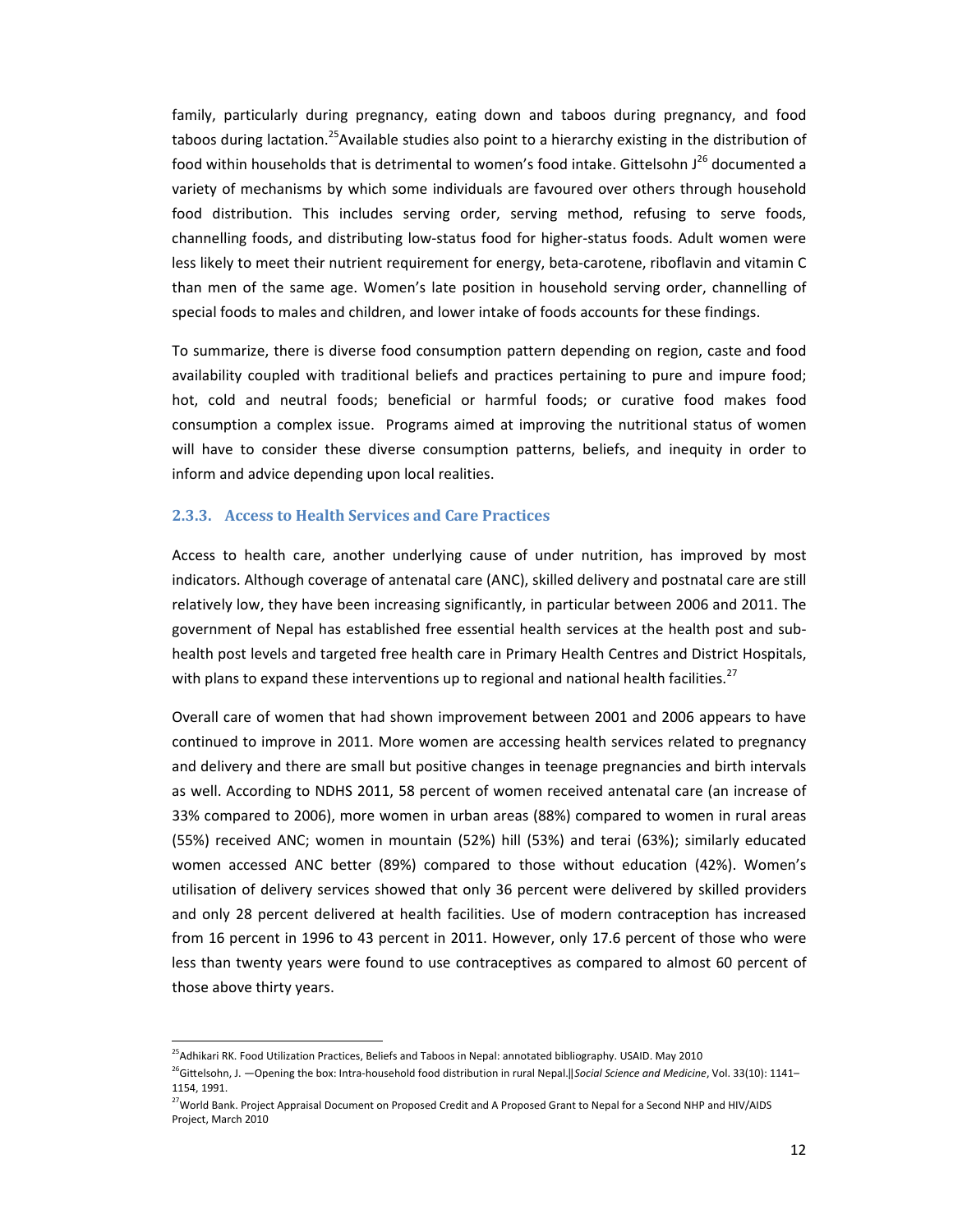The maternal care practices are very poor and a quarter of mothers give birth before the age of eighteen. In terms of both pre-natal and post-natal cares, mothers are ill-provided for. Mothers are forced to be involved in household chores including farming immediately after delivery. A quarter of them also smoke that accounted for 30 percent low birth weight (DHS 2006). As for maternal feeding practices, a study found that less than a quarter of mothers were provided with any quality animal protein foods or foods made with oil or fat. Maternal and infant infections are very common and intestinal parasites constitute one of the major public health problems.

In rural areas, women are mostly engaged in household chores as well as agricultural activities and thus have little opportunities to take care of their health and nutritional needs. In urban areas, women have the double burden of kitchen work and child care, and income related works, thus limiting the time available for their own care.

According to NDHS 2011, more people have electricity in their homes (97% in urban and 73% of rural households) as compared to 49.5 percent in 2006 and 24.6 percent in 2001. About 90 percent of households in both urban and rural areas have an improved water source. Half of urban households and 36 percent of rural households use an improved toilet facility. Nevertheless, large proportions of the Nepali population still have no access to these basic standards of living. The majority also reportedly eat vitamin A rich foods, while consumption of iron rich foods remains low. It is not wrong to say that although maternal care has improved, the situation is still far from optimal in many areas.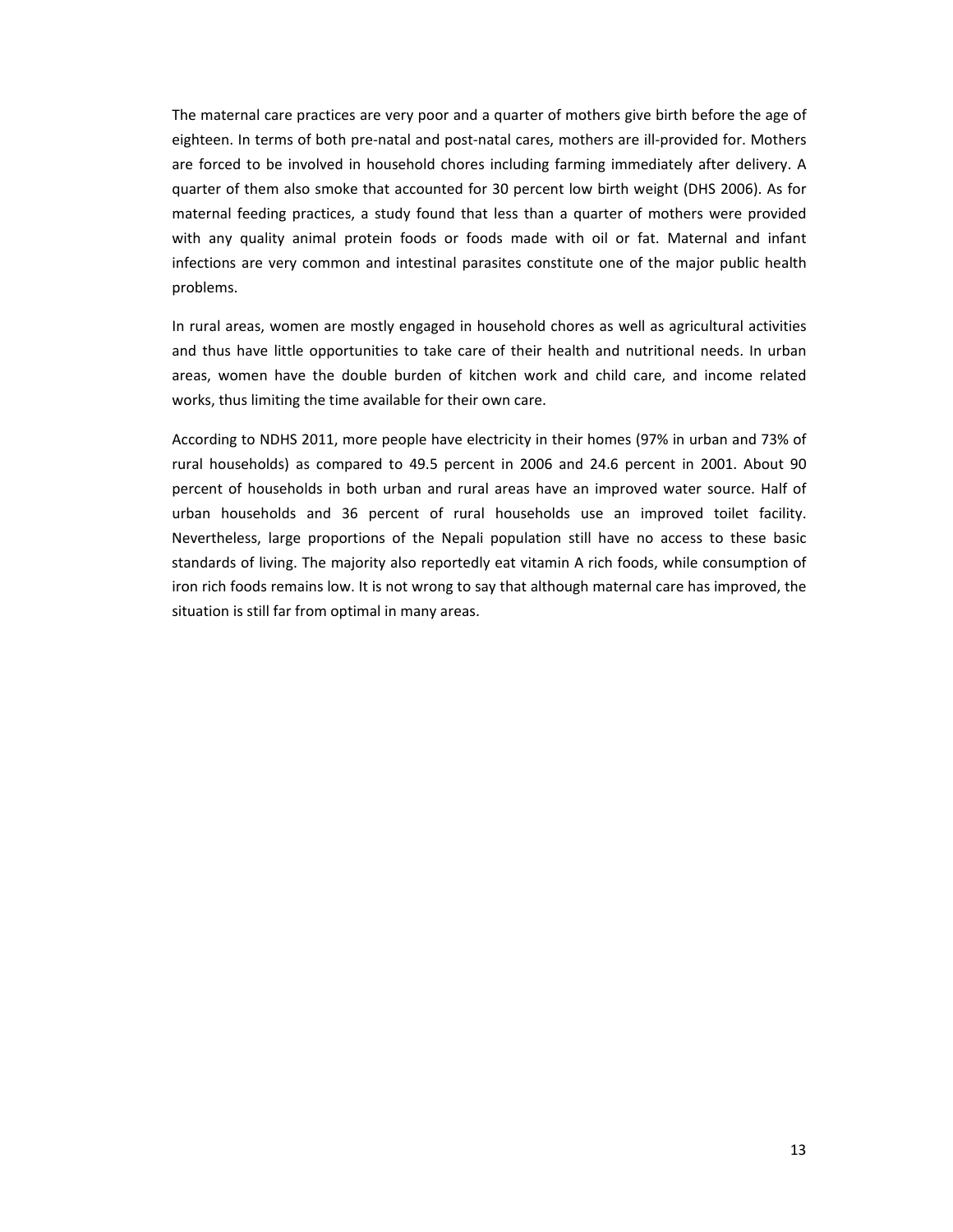#### **Voices from the Field**

In order to understand the realities of the community health workers and volunteers, focus group discussions were conducted; some excerpts:

 "We are given training to give vitamin A capsule and we do distribute iron and folic acid but we do not discuss with pregnant mothers and the families about local food. We know that it is good to cook in iron pot but we do not tell women about this. If someone would have given us training on nutrition and its value, it would have been better."

FCHV, Kailali

 "When we were studying, not enough nutrition information was given to us. We were told about vitamin A capsule and the importance of iron and folic acid to pregnant mothers. Importance of locally available foods, feeding children and cultural aspects of food taboos however, were not taught. The two weeks training that I received when I started my work at the Nutritional Rehabilitation Home in Birjung Hospital was an eye opener for me."

Nurse at NRH, Birjung

 "I do examine pregnant mothers twice a week and distribute Iron and folic acid and tell them to eat nutritious foods like egg, meat etc. But not all our women in this area can afford that and many of them are malnourished. Food which they have like millet, buckwheat etc do not have good protein and vitamins."

Senior ANM, Bajura

Health journalists were also found to have meager knowledge on importance of food and believed that local food did not provide adequate nutrients. Nutrient value of locally available food such as millet, buckwheat, wheat, and potato etc. were not well known and these foods not valued.

"Rice is very important food and we really need to provide rice to get rid of hunger to people. *Other local foods like buckwheat and millet are not as nutritious as rice….!"*

FGD with Journalists in Nepalgunj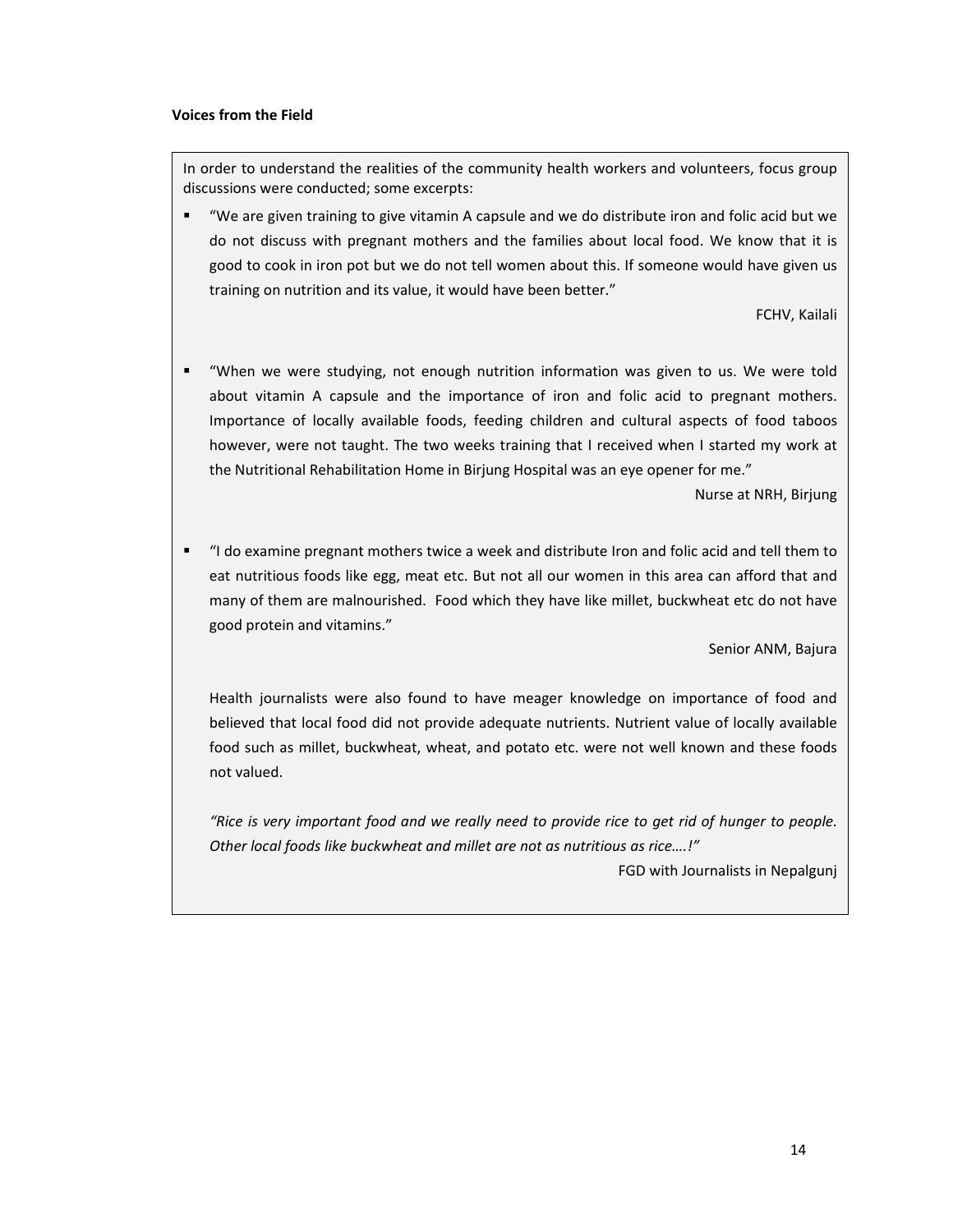# **Chapter 3 Causal Analysis of Maternal Under‐nutrition**

# **3.1. Conceptual Framework**

A conceptual framework of causes of maternal and child under nutrition, developed by UNICEF in the 1990s, $^{28}$  has largely been accepted as the best way to understand the different causes and different levels of causality of under nutrition (figure: 8).







This conceptual framework identifies inadequate dietary intake and disease as the immediate causes of under nutrition. At the household/family level, inadequate dietary intake and disease are themselves caused by inadequate access to food, inadequate care practices (such as feeding) and inadequate access to water, sanitation and health services – commonly referred to as food, care and health. These underlying causes at the household level are themselves affected by basic causes at the societal level such as inadequate food supply, income and poverty, maternal

<sup>28</sup> UNICEF, *Strategy for Improved Nutrition of Children and Women in Developing Countries*, 1990.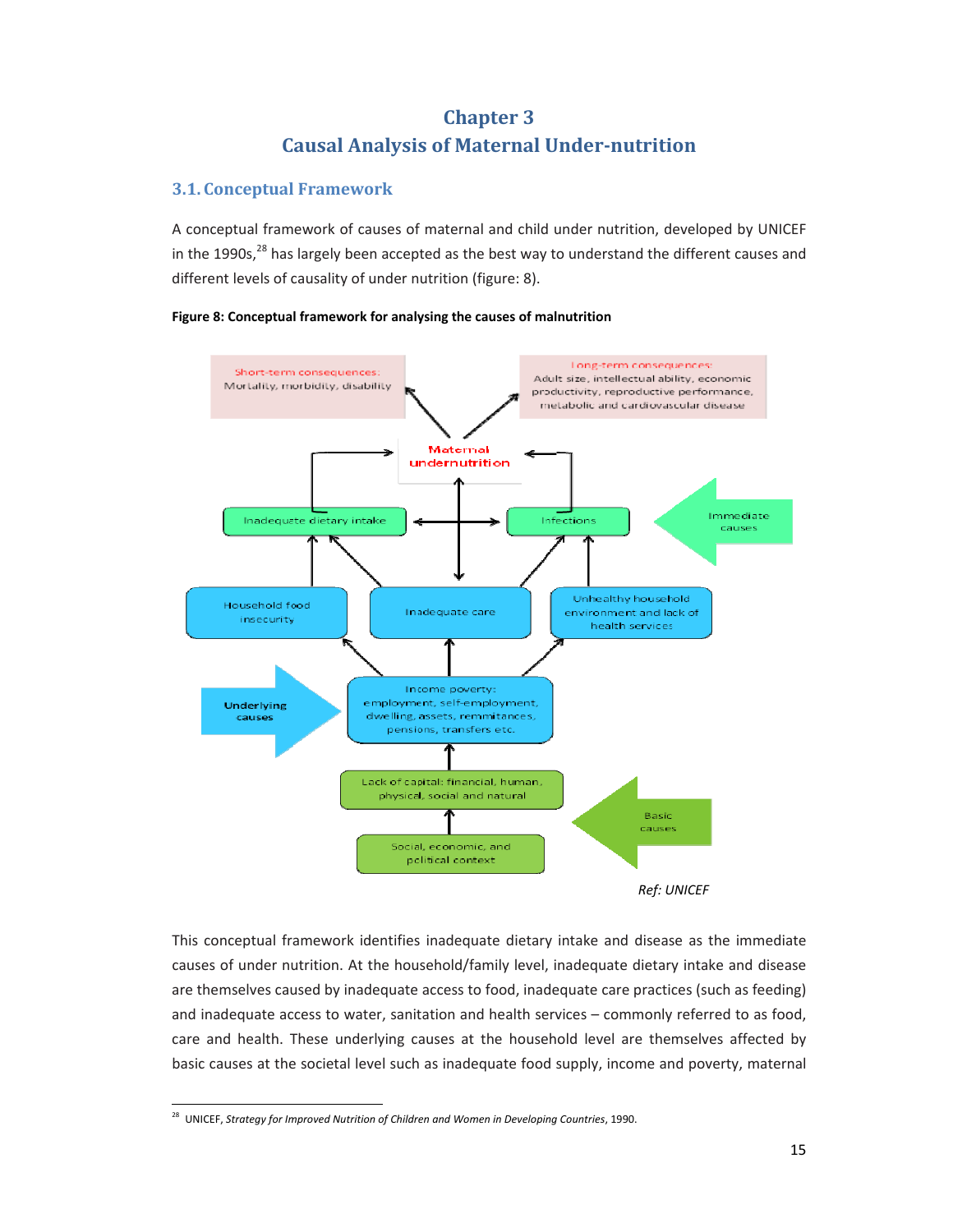education, investment in health services, infrastructure (roads and water supply), social protection schemes and so on. Thus, for example, access to food at the household level is affected by food availability and access by the community, such as proximity to markets, availability of roads or purchasing power.

On the basis of this conceptual framework, many nutrition programmes throughout the world have focused on addressing the immediate and underlying causes of under nutrition in young children through well‐known interventions such as home gardening, food subsidies, breastfeeding counselling, health and nutrition education, vitamin A and iron supplementation, access to iodized salt, child immunizations, clean water and improved sanitation, and growth monitoring and promotion, however, are seriously lacking in interventions that address the basic causes. These now need to be complemented with interventions that address the health and nutrition of women before and during pregnancy, that prevent adolescent pregnancies, and that focus on the reduction of low birth weight and stunting as immediate as well as long-term ways to reduce under nutrition and much attention needs to be accorded to addressing the basic causes of poverty and inequality at societal, community and household level. The additional dimension of intergenerational causality is not adequately reflected in the above framework and therefore shall be dealt in detail under life cycle of under nutrition below.

# **3.2.Under‐nutrition throughout the Life Cycle**

As illustrated in figure 9, the diagram of the life cycle, often under nutrition is 'inherited': light‐ weight, short women tend to give birth to small, low birth weight babies, who, since they do not catch up in growth, become short, light‐weight girls and women. Such 'inherited' under nutrition cannot be fully addressed by post‐natal interventions alone. Hence, measures of maternal nutrition (i.e., low caloric intake or pregnancy weight gain, low pre‐pregnancy weight and short stature) have become, along with ethnicity, important established indicators of factors that have a direct impact on intra uterine growth retardation (IUGR) in developing countries.<sup>29</sup>



#### **Figure 9: Intergenerational cycle of growth failure**

<sup>29</sup> Kramer, M. S., Determinants of Low Birth Weight: methodological assessment and meta‐analysis, *Bulletin of the World Health Organization*, 65 (5), 1987, pp. 663‐737.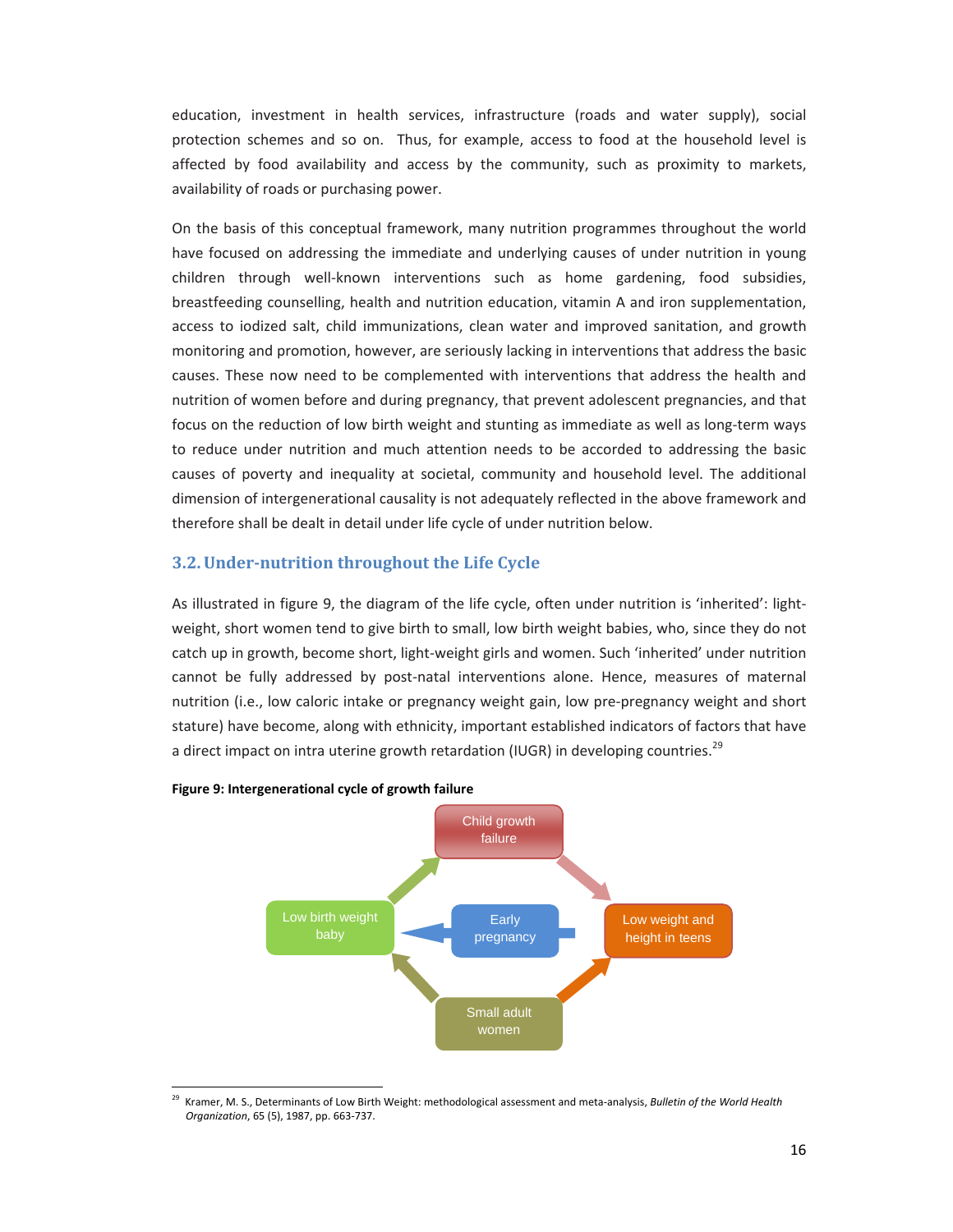Improving birth weight is extremely important because birth weight has an enormous impact on child growth faltering, child development and final adult height. The causes of stunting are rooted in inadequate foetal growth which is strongly influenced by maternal nutrition and health. About half of the growth failure accrued by two years of age, occurs in utero.<sup>30</sup> Despite genetic influences, which account for 40 percent of the variances of birth weight, intrauterine environmental factors are more powerful. $31$  In Asian immigrants to the USA, low birth weight rates were reduced from 15.5 to 8.5 percent (a 46% reduction) within a decade of arrival<sup>32</sup>, proving that small Asian women can have usual birth‐weight babies if the environment is supportive.

The importance of the intrauterine environment is supported by Dobbing's description of 'critical periods' in his studies on brain growth and development two decades ago.<sup>33</sup> A critical period is a period of rapid growth in cell number or in cell size during which cells are especially vulnerable to insult or deprivation. Vulnerability is at its greatest during periods of maximum growth velocity. It is during these maximal periods that the potential for ultimate development is determined. Dobbing applied this concept to cell division and growth in nerve cell numbers in the developing brain and to the later development of cognitive function. The adequacy of circulating levels of iodine at critical periods of brain growth offers a well‐known example. The foetus of an iodine-deficient mother can be successfully protected if iodine is given in the first and second trimester of pregnancy. Supplementation in the third trimester or after birth will not prevent the mental deficits. $34$  The same principle can be applied to critical periods in other growth as well, including linear and weight growth.<sup>35</sup>

Winnick<sup>36</sup> described three phases of foetal growth - phase 1: cellular hyperplasia (increase in cell number), phase 2: hyperplasia with hypertrophy (increase in cell size), and phase 3: cellular hypertrophy. These phases correlate roughly with the trimesters of pregnancy (phase 3).<sup>37</sup> Linear growth velocity, defining the critical period of growth in length, reaches its maximum before the  $15<sup>th</sup>$  week of gestation.<sup>38</sup> After that, it drops to a plateau before birth and never rises to the same velocity in postnatal life, (including the short but not as significant surge during adolescence). On

<sup>&</sup>lt;sup>30</sup>Karlberg J. A biologically oriented mathematical model (ICP) for human growth.ActaPaediatricaScandinavica.1989and Li H et al. Associations between prenatal and postnatal growth and adult body size and composition.AmericanJournal of Clinical Nutrition. 2003

<sup>31</sup>Polani, P. E., Chromosomal and other genetic influences on birth weight variation in Elliot, K. and Knight, J., eds., *Size and Birth,* Associated Scientific Publishers, Amsterdam, 1974.

<sup>32</sup>Doucet, H., Baumgarten, M. and Infant‐Rivard, C., Risk of low birth weight and prematurity among foreign born mothers, *Canadian Journal of Public Health*, 83(3), 1992, pp. 181‐3; and Vangen, S., Stottenburg, C., Skjerven, R.,Magnus, P., Harris, S. R. and Stay‐ Pedersen, B., The heavier the better? Birth weight and perinatal mortality indifferent ethnic groups, *International Journal of Epidemiology*, 31 (3), 2002, pp. 654‐660.

<sup>33</sup>Dobbing, J., Nutritional growth restriction and the nervous system, in Davison, A. N. and Thompson, R. H. S.,eds., *The molecular bases of neuropathology*, Edward Arnold, London, 1981, pp 221‐233.

<sup>34</sup>O'Donnel, K. J., Rakeman, M. A., Zhi-Hong, D., Xue-Yi, C., Mei, Z. Y., DeLo, N., Brenner, G., Tai, M., Dong, W. and DeLong, G. R., Effects of iodine supplementation during pregnancy on child growth and development at school age, *Developmental Medicine and Child Neurology*, 44 (2), 2002, pp. 76‐81.

<sup>35</sup> Tanner, J. M., *Foetus into man: Physical growth from conception to maturity*. Open Books Publishing Ltd., London,1978. 36Winick, M., Nutrition and cell growth, *Nutrition Review,* 26 (7), 1968, pp. 1954‐7.

<sup>37</sup>Eidelman, A. I., The Relationship of Maternal Nutrition to Fetal Growth and Outcome, in Lebenthal, E. and Shapira, N. eds., *Nutrition in the Female Life Cycle,* Israeli Danone Institute, 2000.

<sup>38</sup> Falkner, F., Ultrasonography and foetal growth: key perinatal factors. *Journal of Perinatology*, 15 (2), 1995, pp. 114‐8. and Tanner J. M., op. cit.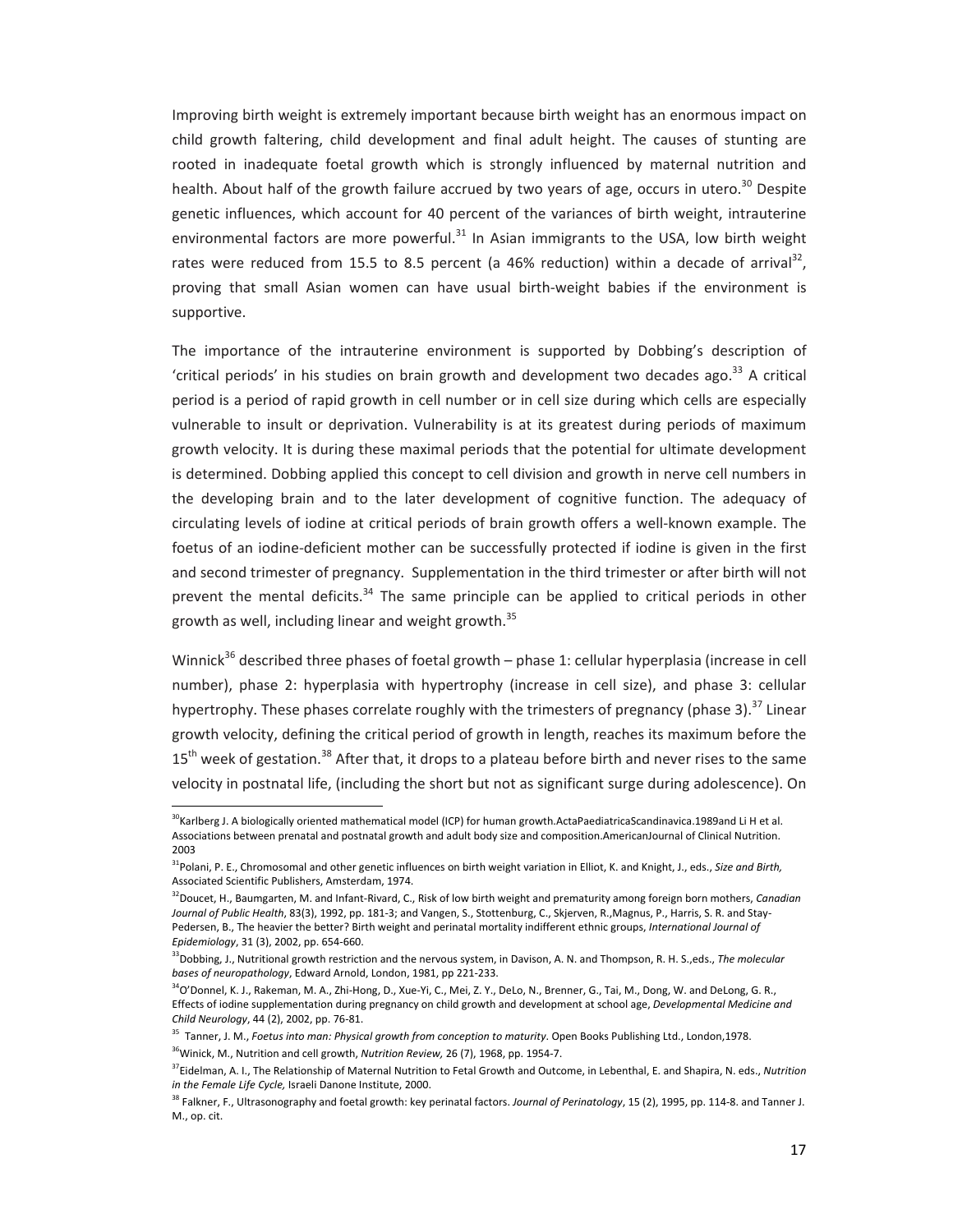the other hand, peak growth velocity for weight of the foetus occurs in the 32<sup>nd</sup> to 34<sup>th</sup> week of pregnancy.<sup>39</sup> This is important for two reasons. It implies two different vulnerable periods, and therefore possibly two different mechanisms of interference in linear and weight growth. It also suggests the need for different interventions to protect those growth spurts. It is of great importance to realize that similarly, in postnatal life, the processes leading to stunting and wasting are independent of each other and the commonly-held concept that stunting is the outcome of chronic under nutrition in childhood must be challenged.<sup>40</sup>

This intergenerational cycle is accentuated by high rates of teenage pregnancy, as adolescent girls are even more likely to have low birth weight babies. The way of breaking the cycle is to improve the distribution of birth weights so that mean birth weight is increased.<sup>41</sup>

The implication is that nutritional materials needed for the rapid cell division seen in linear growth (i.e. protein and micronutrients) are different from those needed for increases in cell size and weight gain (i.e. calories). It also implies that the nutritional inputs necessary to protect the linear growth spurt must be delivered in or before the  $1<sup>st</sup>$  trimester and thereafter, while the calories for weight gain are most crucial through mid-pregnancy and the last trimester  $$ assuming that hyperplasia has occurred appropriately in the first trimester. While different nutrients and different mechanisms may be in play, the two are still related since a decrease in absolute cell number (resulting from phase 1disturbance) will leave fewer cells to grow in phase 3.

There is circumstantial evidence to support this hypothesis:

- (i) Balanced protein energy supplements given to chronically undernourished women during pregnancy (usually in the last half of pregnancy) lead to only modest improvements of birth weight.<sup>42</sup>
- (ii) The greatest deficits in birth weight due to acute starvation are found when mothers are malnourished in the preconception period.<sup>43</sup>
- (iii) Intrauterine deficits of non-caloric micronutrients, including zinc, folic acid and vitamin C, correlate with birth weight decrease particularly when absent in the first trimester.<sup>44</sup>
- (iv) Iron supplementation in the first weeks of pregnancy of iron replete, non-anaemic women led to significantly improved birth weight and a lower incidence of low birth weight.<sup>45</sup>

<sup>42</sup> Kramer, M. S., High protein supplementation in pregnancy (Cochrane Review). *Cochrane Library,* Issue 3, Oxford, 2000.

<sup>&</sup>lt;sup>39</sup>Eidelman, A. I., op. cit.

 $^{40}$ Shrimpton, R., Victora, C. G., de Onis, M., Lima, R. C., Blossner, M. and Glugston, G., Worldwide timing of growth faltering: implications for nutritional interventions, *Pediatrics*, 107, May 2001.

 $^{41}$ SCN. 6th report on the world nutrition situation: Chapter 3 – Maternal nutrition and the intergenerational cycle of growth failure. United Nations System, Standing Committee on Nutrition, Geneva. 2010

<sup>43</sup>Antonov, A. N., Children born during the siege of Leningrad in 1942, *Journal of Pediatrics*, 30, 1947, p. 250.

<sup>&</sup>lt;sup>44</sup> Scholl, T. O., Hediger, M. L., Schall, J. I., Fischer, R. L. and Khoo, C. S., Low zinc intake during pregnancy: its association with preterm and very pre‐term delivery, *American Journal of Epidemiology*, 137, 1993, pp. 115‐24; Scholl, T. O., Hediger, M. L., Schall, J. I., Khoo, C. S. and Fischer, R. L., Dietary and serum folate: their influence on the outcome of pregnancy, *American Journal of Clinical Nutrition*, 63, 1996, pp. 520‐5; and Matthews, F., Yuden, P. and Neil, A., Influence of maternal nutrition on outcome of pregnancy: prospective cohort study, *British Medical Journal,* 319, 1999, pp. 339‐43.

<sup>&</sup>lt;sup>45</sup>Gogswell, M. E., Parvanta, I., Ickes, L., Yip, R. and Brittenham, G. M., Iron supplementation during pregnancy, anemia and birth weight: a randomized control trial, *American Journal of Clinical Nutrition*, 78, 2003, pp. 773‐81.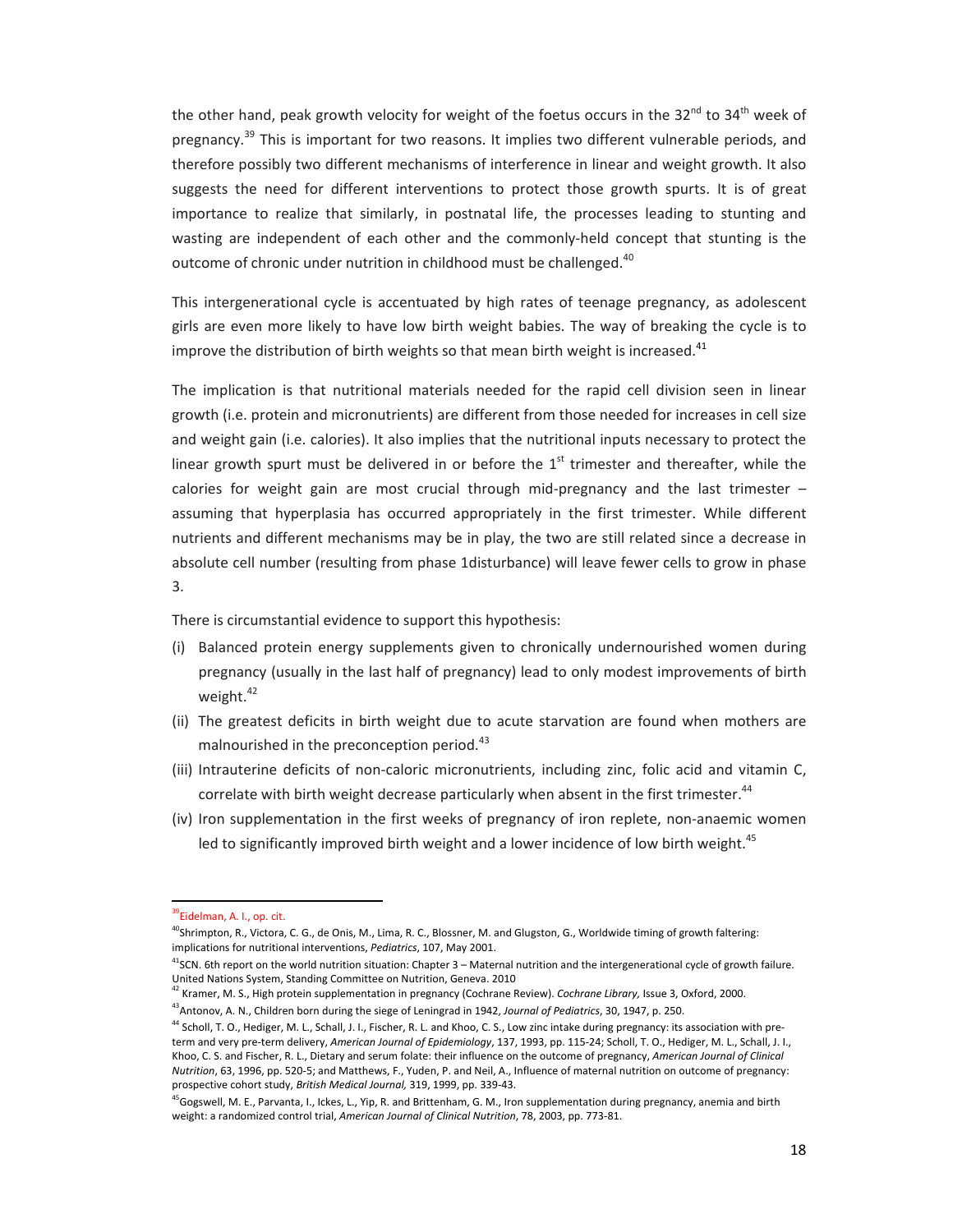#### **Summary of Life Cycle Nutrition**

To summarise, intrauterine life effectively establishes the potential for ultimate growth and development of the child, which, as in mental development in the presence of iodine deficiency or adult diseases programmed in utero, may not be measurable at birth, but may only become evident in some cases many years after birth. Attention to maternal health and nutrition before and throughout pregnancy is therefore of paramount importance to establish such potential. Thereafter, postnatal interventions aimed at the child: food, care and health – all the elements of the Nutrition Conceptual Framework – are necessary to ensure that the potential is achieved. Preventing growth failure in utero and preventing growth failure in the first two years of life are equally important for adult body size and composition.<sup>46</sup>

<sup>&</sup>lt;sup>46</sup> Li, H., Stein, A. D., Barnhart, H. X., Ramakrishnan, U. and Martorell, R., Associations between prenatal and postnatal growth and adult body size and composition, *American Journal of Clinical Nutrition*, 77, 2003, pp. 1498‐1505.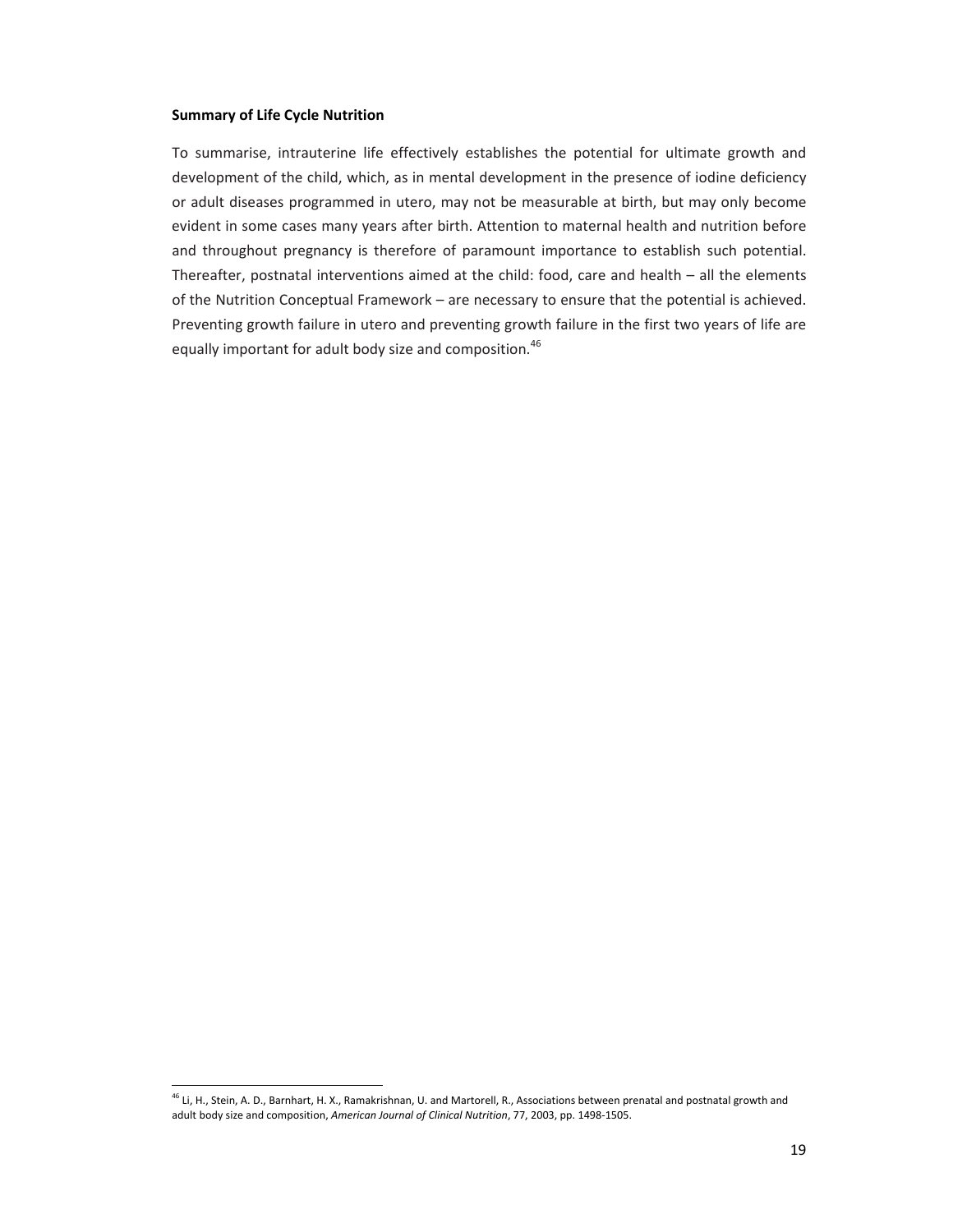# **Chapter 4**

# **Recent Developments and Evidence Bases: Global Context**

# **4.1.The Lancet Series on Maternal and Child Under‐nutrition**

The importance of nutrition interventions in reducing child and maternal mortality and morbidity in developing countries and hence contributing to achieving the Millennium Development Goals (MDGs 4 and 5) was highlighted in the 2008 Lancet Series on Maternal and Child Under nutrition<sup>47</sup>. The *Lancet* Series reviewed the efficacy of interventions that reduced morbidity and mortality resulting from under nutrition. The following interventions pertaining to maternal under nutrition were recommended for implementation in all high‐need countries and additional interventions were identified as having sufficient evidence to be implemented in specific situational contexts. A strong case for addressing nutrition – mortality, productivity, national development was made with the list of effective and feasible nutrition evidence, based on global evidence which were as follows:

#### **Interventions with sufficient evidence to implement in all countries:**

- Iron and folate supplementation
- Maternal supplements of multiple micronutrients
- Maternal iodine through iodisation of salt
- Maternal calcium supplementation
- Interventions to reduce tobacco consumption or indoor air pollution

### **Intervention with sufficient evidence to implement in specific situational contexts:**

- Maternal supplements of balanced energy and protein
- Maternal iodine supplements
- Maternal deworming in pregnancy
- Intermittent preventative treatment of malaria
- Insecticide treated bed‐nets

A major message of the LNS was that, while nutrition is complex and multi‐faceted, significant and important reductions can be made relatively quickly through interventions that are costeffective and feasible to implement in low-resource countries. In addition to identifying 'essential interventions, the series identified seven challenges to addressing undernutrition, including the importance of 'doing the right things', 'not doing the wrong things', acting at scale and reaching those in need. Cross-cutting all of these were a core message that "pregnancy to age 24 months is the critical window of opportunity for the delivery of nutrition interventions".<sup>48</sup>

 47Black R. E., L. H. Allen, Z. A. Bhutta *et al*. 2008. Maternal and child under nutrition: global and regional exposures and health consequences. Lancet. 371: 243‐260.

<sup>&</sup>lt;sup>48</sup> Bryce et al. Maternal and child undernutrition: effective action at national level. Lancet 2008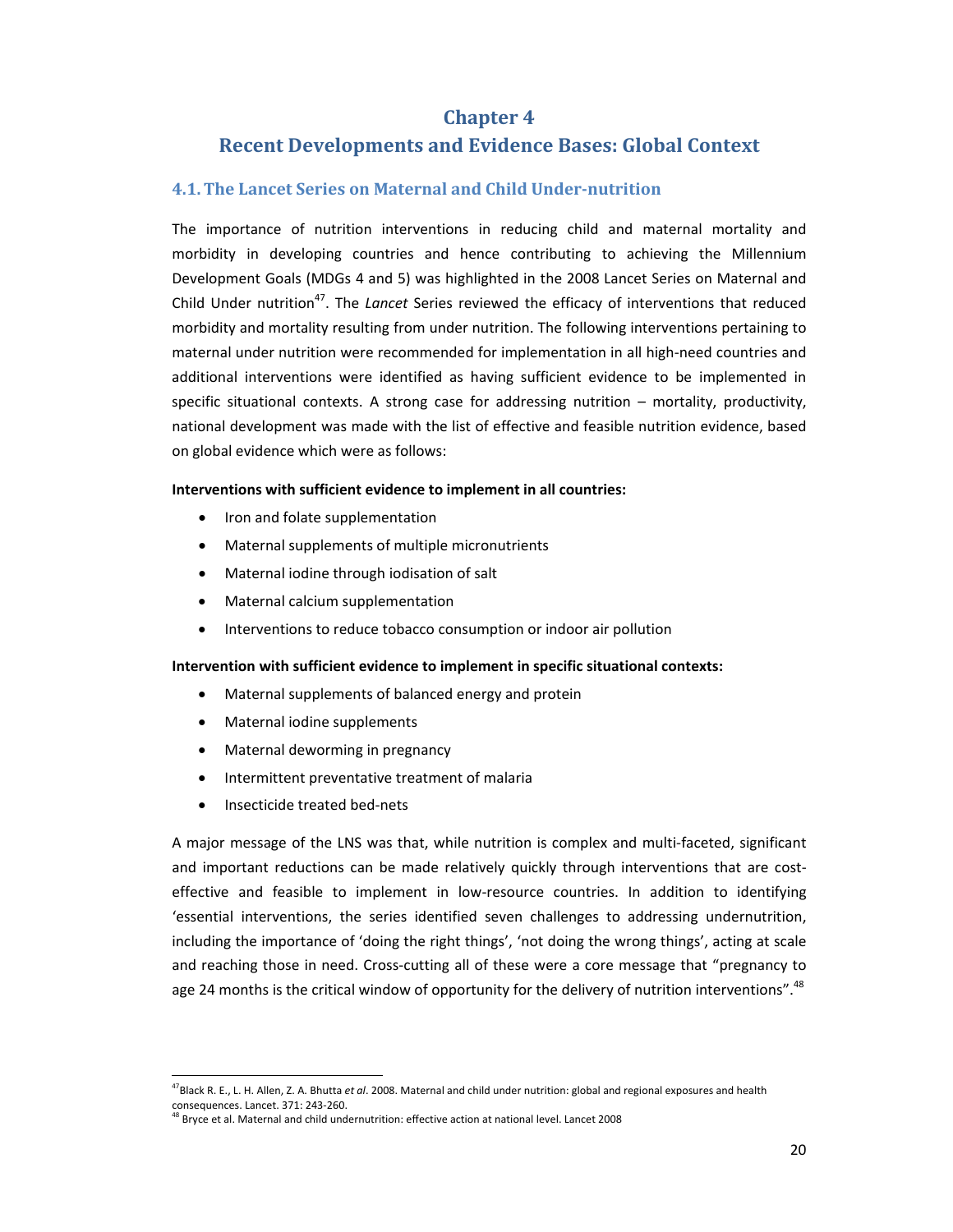# **4.2. SUN Initiative**

After Lancet series identified the gap both in the interventions as well as in the funding, there was a need for widespread agreement on a broad framework for action to counter this neglect and a growing partnership for collective action among key stakeholders—UN, multi-lateral and bi-lateral development agencies, foundations, developing countries, NGOs and other civil society organizations, researchers, and the private sector. In this context, the Scale Up Nutrition Movement (SUN) was initiated in September 2010 by the UN General Assembly.

It focuses mainly on sharp scaling up of evidence based cost effective interventions to prevent and treat undernutrition through multi-sectoral approach involving related sectors; health and non‐health and ensuring sustained domestic and external assistance for nutrition programme. The SUN Movement focuses on "the 1000 day window of opportunity" between the start of pregnancy and the child's second birthday. As of April 2012, twenty seven countries including Nepal have committed for this movement. The UN Secretary General also appointed a high level, multi‐stakeholder Lead Group to provide overall strategic leadership of the SUN Movement. The Prime Minister of Nepal is one of the members of this high level group that has appointed the Director General, DoHS as the national focal point.

# **4.3.REACH Initiative**

Ending Child Hunger and Undernutrition Partnership was jointly established by the United Nations Food and Agriculture Organization (FAO), World Health Organization (WHO), United Nations Children's Fund (UNICEF) and the World Food Programme (WFP). Renewed Efforts against Child Hunger and Undernutrition (REACH) is a global partnership committed to meeting the nutrition needs of the world's most vulnerable children and women, through evidenced based analysis and innovative programming that builds government institutional capacity, strengthens policy planning skills and prioritizes scarce resources. Its goal is to support governments in achieving MDG 1.

Nepal is one of the participating partners in this initiative. The REACH initiative also focuses on scaling‐up (SUN) actions and REACH Nepal Work Plan (2012‐2014) has proposed to achieve following outcomes:

- Increased awareness of the problem and of potential solutions
- Strengthened national policies and programs
- Increased capacity at all levels for action
- Increased efficiency and accountability

# **4.4. Continuum of Care**

As the problem of under nutrition cuts across the life stages, it is imperative to utilize a model that links the varying but critically related stages of life, the impact and interaction of nutritional status and knowledge between them. There is a strong support and discussion for developing a nutrition strategy that is life cycle and continuum of care based. Strong calls have been made to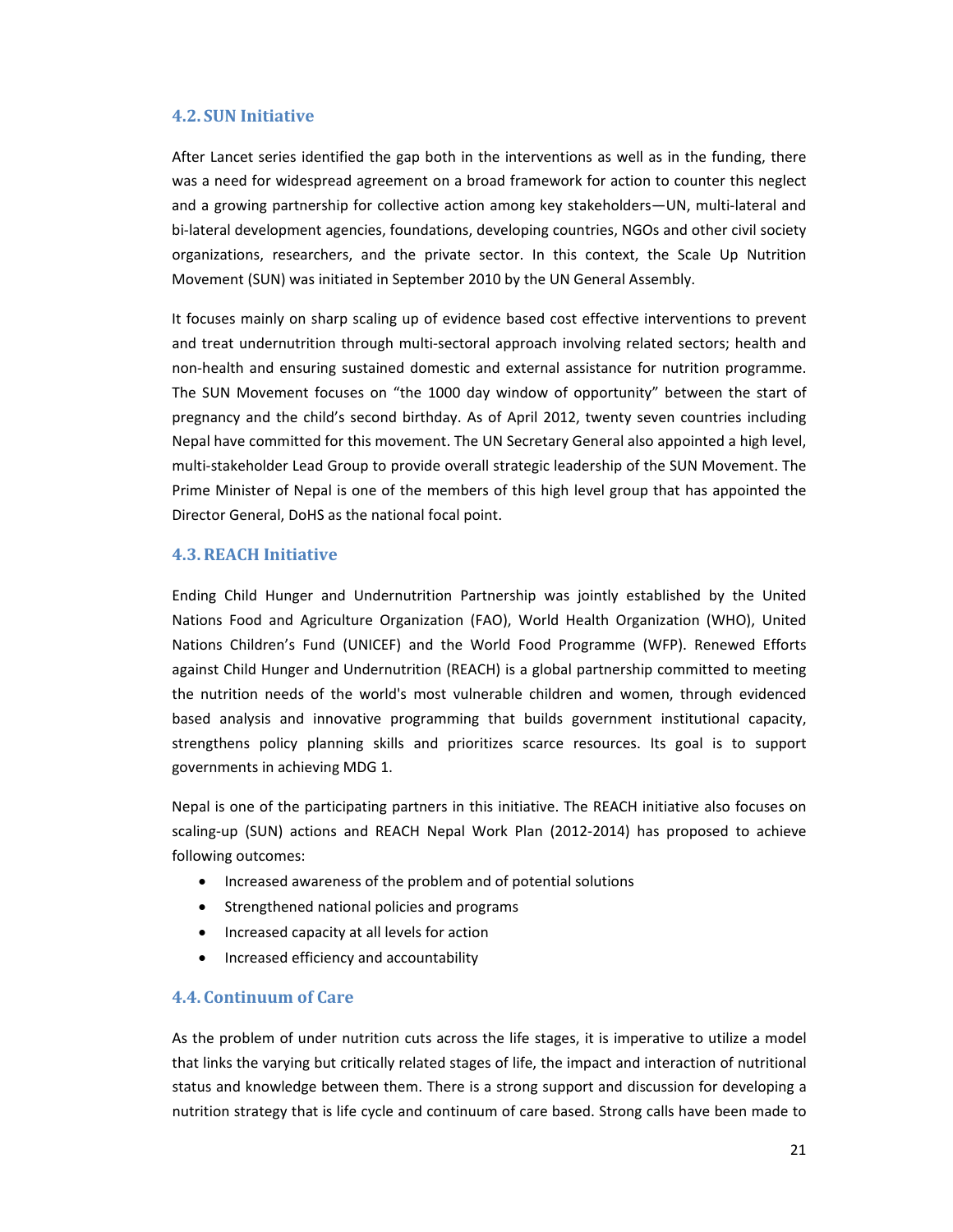integrate programmes for maternal, newborn, and child health recognising that women and children form a unit and that factors affecting one stage of life cycle, impacts on the other. However, there is little know how about how newborn, infant, child, adolescent and maternal nutrition could be linked under one paradigm while addressing both the dimensions of continuum of care: one across the different stages of life and the other across the continuum of health care giving, from home to health facility with a balance between the home, outreach, and facility based services. It would be important to ensure that no essential interventions are omitted, no stages of life neglected, and that the interventions are implemented across all levels of service delivery.

Implementing the continuum of care is also expected to reduce redundancies and overlaps in training, recording and reporting and improve harmonisation between programmes through reinforcement of messages and increased coordination.



#### **Two dimensions of continuum of care**

Reference: Kerber et al. Continuum of care for maternal, newborn and child health: from slogan to service delivery. Lancet 2007

#### **4.5. Essential Nutrition Action/Integrated Nutrition Programme**

Essential Nutrition Action (ENA) is an integration of all nutrition interventions conceptually and programmatically based on proven impact and is action oriented. ENA is a set of affordable and highly effective nutrition interventions delivered at health facilities and in communities to improve the growth and micronutrient status of children. Based on the fact that many babies are born malnourished due to poor maternal nutrition before and during pregnancy, it has covered all the major action areas: breastfeeding, complementary feeding, feeding of sick child, women's nutrition, vitamin A supplementation, Iron and Folic Acid supplementation and Iodine Deficiency Disorders Control. It has got three key programme components at three levels i.e. health facility level, community level and behaviour change. The ENA intervention harmonises with both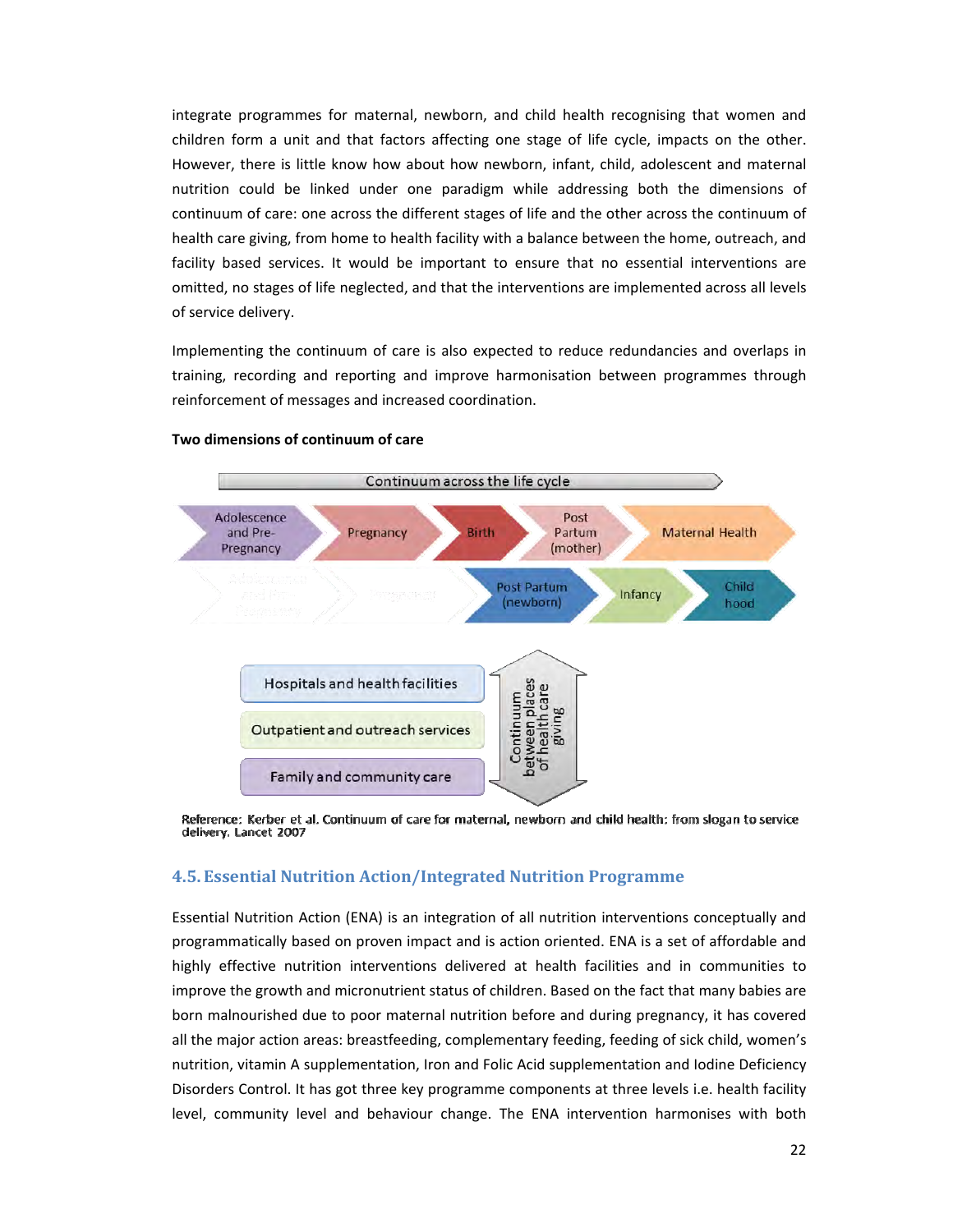health and non‐health sector. The ENA Nutrition Actions has given a clear framework for specific actions to improve nutrition and has greatly expanded nutrition contact far beyond the traditional growth monitoring and promotion programme.

| Primary<br>Health<br>Care/24<br>hour's<br>health<br>facility | Iron folate<br>supplementation<br>De-worming in pregnancy<br>Promotional strategies on<br>hygiene interventions<br>(hand washing, water<br>quality intervention,<br>sanitation)                                                               | Vitamin A<br>supplementation<br>to mother       | <b>Educational Promotional strategy for</b><br>breast feeding<br>Supplementation/ORS of diarrhoea<br>Treatment of severe acute<br>malnutrition<br>Growth monitoring                                                                                                                                           |                                   |
|--------------------------------------------------------------|-----------------------------------------------------------------------------------------------------------------------------------------------------------------------------------------------------------------------------------------------|-------------------------------------------------|---------------------------------------------------------------------------------------------------------------------------------------------------------------------------------------------------------------------------------------------------------------------------------------------------------------|-----------------------------------|
| Outreach/<br>Community<br>level<br>(FCHV/NA)                 | Iron folate<br>supplementation<br>De-worming in pregnancy<br>Promotional strategies on<br>hygiene interventions<br>(hand washing, water<br>quality intervention,<br>sanitation)                                                               | Vitamin A<br>supplementation<br>to mother       | <b>Educational Promotional strategy for</b><br>breast feeding<br>Supplementation/ORS of diarrhoea<br>Treatment of severe acute<br>malnutrition<br>Growth monitoring and counselling<br>Support and promotional strategy<br>homestead food products (home<br>gardening, livestock and dietary<br>modification) |                                   |
| Household/<br>family level                                   | Hand washing or hygiene<br>intervention<br>Maternal iodine through<br>iodization of salt<br>Interventions to reduce<br>tobacco consumption or<br>indoor air pollution<br><b>Balanced supplements of</b><br>energy and protein in<br>pregnancy | <b>Early and</b><br>exclusive breast<br>feeding | <b>Exclusive breast feeding</b><br>Improved complementary feeding<br>Hygiene interventions (hand washing,<br>water quality intervention,<br>sanitation)<br>Homestead food products (home<br>gardening, livestock and dietary<br>modification)                                                                 |                                   |
|                                                              | Pregnancy & Delivery                                                                                                                                                                                                                          | <b>Newborn</b>                                  | <b>Infant (1-12</b><br>months)                                                                                                                                                                                                                                                                                | <b>Children (12-59</b><br>months) |
|                                                              | BPP, CB-NCP, ENA+                                                                                                                                                                                                                             | <b>CB-NCP</b><br>ENA+                           | CB-IMCI, CB-GM,<br>ENA+                                                                                                                                                                                                                                                                                       | CB-IMCI, CB-GM<br>ENA+            |
|                                                              |                                                                                                                                                                                                                                               |                                                 |                                                                                                                                                                                                                                                                                                               |                                   |

#### **Integrated Continuum of Care Approach: An Example**

In Nepal, an integrated nutrition project called SUAAHARA has recently been launched with the support of USAID. Suaahara (good nutrition) is a five‐year programme which uses a comprehensive, household-based approach to improve access to, and consumption of nutritious foods. Suaahara will support the GoN in addressing under‐nutrition and related health issues for women and children under two years of age in 25 targeted districts in Nepal with poor nutrition indicators. Its main objective is to improve the nutritional status of pregnant and lactating women and children under two years of age by directly addressing the vulnerable points of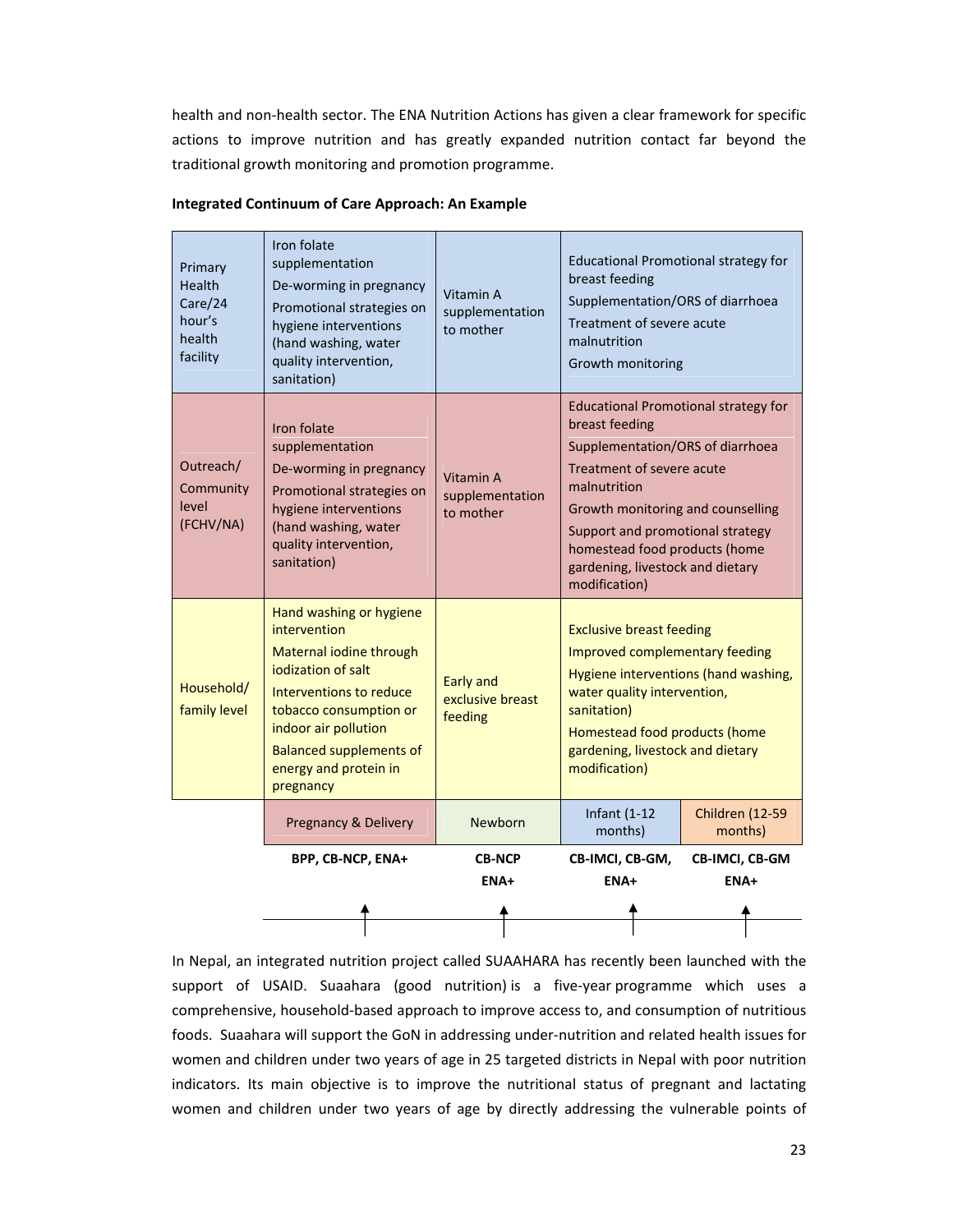development that result in stunting. The program will focus on improving nutrition; maternal, newborn, and child health (MNCH) services; family planning services; water, sanitation and hygiene; and home‐based gardening.

#### **4.6.Vitamin A Supplementation**

There is recommendation from WHO on post-partum vitamin A supplementation<sup>49</sup>. These indicate that post‐partum vitamin A supplementation is not recommended as an intervention to prevent maternal and infant mortality and morbidity ("strong recommendation"). The document notes "the quality of the available evidence for maternal mortality, maternal morbidity and adverse effects was graded as low or very low. The quality of evidence for all-cause infant mortality was high and for cause‐specific infant mortality and morbidity was very low. Postpartum women should continue to receive adequate nutrition, which is best achieved through consumption of a balanced healthy diet."

Low dose treatment of night blind women during pregnancy was recommended by WHO in 1998 in areas where vitamin A deficiency was endemic among children and maternal diets are low in vitamin  $A^{50}$ . The recommendations were reconfirmed in 2001, along with the other recommendations on vitamin A. Meanwhile in 2002, a Cochrane review was undertaken of vitamin A supplementation during pregnancy. It reported that a Nepal study had found a reduction on all‐cause mortality and a reduction in night blindness but not elimination. Another study in Indonesia had a positive effect on anaemia. Two other trials from Malawi did not corroborate these positive findings. The review therefore concluded that "although two trials from Nepal and Indonesia suggested beneficial effects of vitamin A supplementation, further trials are needed to determine whether vitamin A supplementation can reduce maternal mortality and morbidity and by what mechanism. $^{n51}$  On the basis of the Cochrane review, supplementation of pregnant women was listed as an intervention with "insufficient or variable evidence of effectiveness" in the Lancet Nutrition Series. In addition, a just published study from Bangladesh concludes that weekly vitamin A supplementation in pregnant women did not reduce all causes of maternal, fetal or infant mortality although it did increase plasma retinol and reduced, but did not eliminate night blindness.<sup>52</sup> Updated recommendations by WHO for this age group<sup>53</sup> also indicate that "vitamin A supplementation in pregnancy as part of routine antenatal care is NOT recommended for the prevention of maternal and infant morbidity and mortality (strong recommendation). However, in areas where vitamin A deficiency is a severe public health problem<sup>54</sup>, vitamin A supplementation in pregnancy is recommended for the

<sup>&</sup>lt;sup>49</sup> http://www.who.int/elena/titles/vitamina\_postpartum/en/index.html

<sup>&</sup>lt;sup>50</sup>WHO and MI. Safe vitamin A dosage during pregnancy and lactation; recommendations and report of a consultation. 1998 51Van den Broek et al. Vitamin A supplementation during pregnancy Cochrane Database of Systematic Reviews 2002; 4. CD001996. DOI: 10.1002/14651858.CD001996

<sup>52</sup> West et al. Effects of Vitamin A or Beta Carotene Supplementation on Pregnancy-Related Mortality and Infant Mortality in Rural Bangladesh: a Cluster Randomized Trial. JAMA 2011

<sup>&</sup>lt;sup>53</sup> http://www.who.int/elena/titles/vitamina\_pregnancy/en/index.html<br><sup>54</sup> Vitamin A deficiency is considered a severe public health problem when serum or plasma retinol in pre-school age children is <0.70μmol/l in ≥20%. There is no cut‐off available based on night blindness in pregnant women although a prevalence ≥5% is considered moderate. DHS 2006 indicates that in Nepal 5.2% of women with children below 5 were nightblind.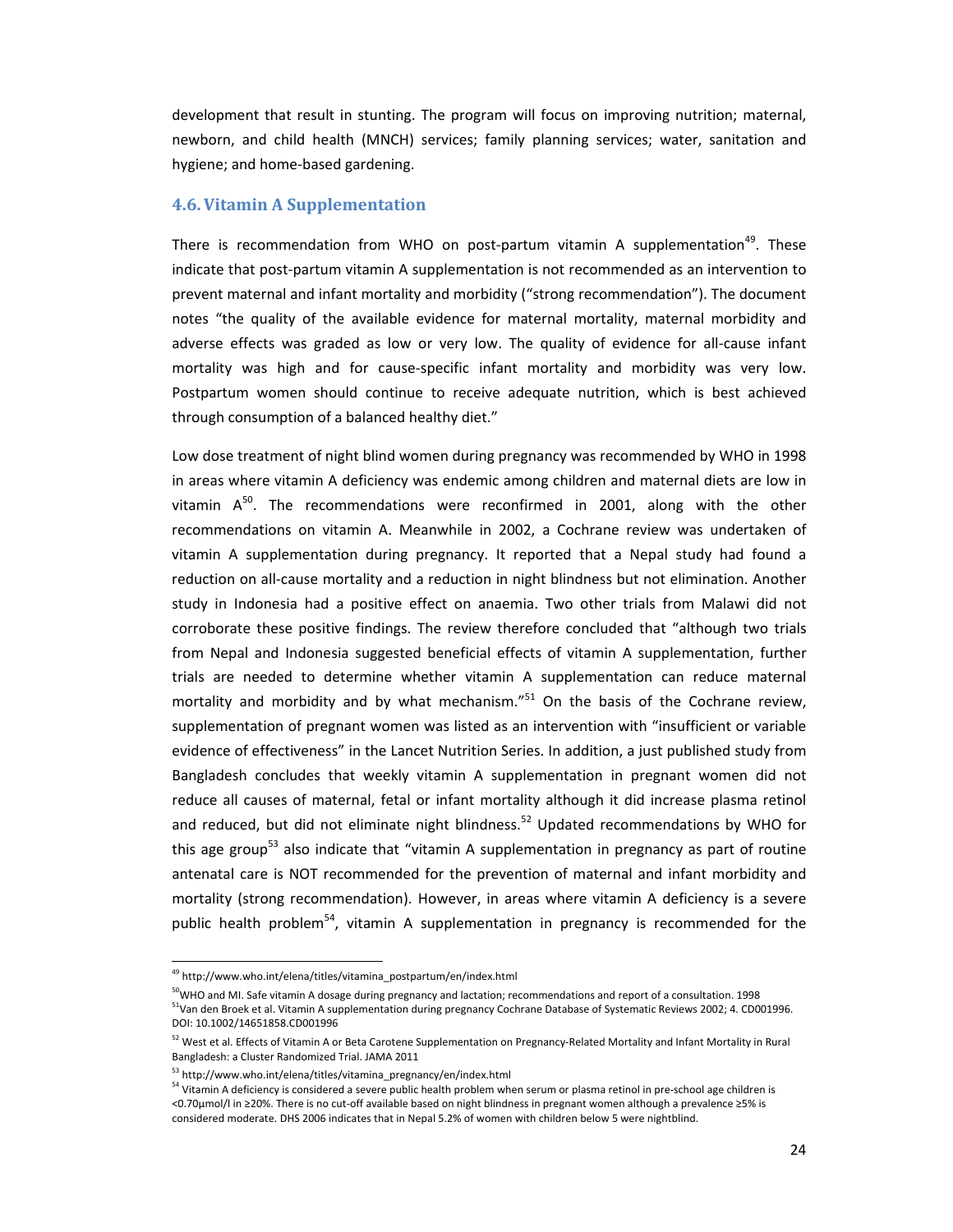prevention of night blindness (strong recommendation). The quality of the available evidence for maternal mortality was found to be high, whereas for all other critical outcomes it was moderate."

### **4.7.Iron and Folic Acid Supplementation**

Iron deficiency, leading to anaemia, is the most prevalent of all the micronutrient deficiencies that affects women of reproductive age, especially those who are pregnant and lactating. In pregnant women, anaemia is associated with premature births, intrauterine growth retardation and low birth weight infants. Full-term infants of anaemic mothers have reduced iron-stores and are at risk of becoming iron deficient and anaemic even if exclusively breastfed for six months. Iron deficiency anaemia affects both infants' and children's physical and mental development causing learning deficits, eating disorders and poor growth. Anaemic children of all ages are apathetic, which affects social development and educability $55$ .

Anaemia reduces the woman's ability to survive bleeding during and after childbirth and so contributes to maternal mortality. Women with severe anaemia have a 2.5 times greater chance of dying during pregnancy or at delivery than women who do not have anaemia. Anaemia‐ related fatigue also makes the effort of child labour more difficult, thus prolonging delivery. Conservative estimates suggest anaemia is the direct cause of 3 to 7 percent of maternal deaths worldwide. Other estimates suggest it is the direct or indirect cause of 20 to 40 percent of maternal deaths. Anaemia related fatigue affects work productivity and earned income accordingly. A literature review from 1973 to 1981 found a 10 percent increase in haemoglobin levels associated with a 10 to 20 percent increase in work output. Adults with anaemia are less likely to engage in social activities and less likely to nurture and care for their infants and children.<sup>56</sup>

IFA supplementation of pregnant and lactating women has been a long‐standing recommendation of WHO. Guidelines dated 1998 recommend that where the prevalence of anaemia in pregnancy equals or is greater than 40 percent, all women should receive supplements for 6 months during pregnancy and three months post-partum. If prevalence of anaemia is less than 40 percent, supplementation is only needed for 6 months during pregnancy.<sup>57</sup> In 2011, anaemia prevalence in pregnant women in Nepal was 48 percent.

The Lancet included IFA supplementation of pregnant women in its list of core interventions on the basis of a pooled analysis of data from eight studies that suggested an increase of 12g/dl in haemoglobin at term and a 73 percent reduction in the risk of anaemia at term. They further estimated that this reduction in anaemia would reduce the risk of maternal death by 23

<sup>&</sup>lt;sup>55</sup> PAHO, USAID, World Bank publication, "Anaemia Prevention and Control: What Works" (in print). Strategy to Reduce Maternal and Child Under nutrition 7

 $56$ Ibid

<sup>57</sup>Stoltzfus R and Dreyfuss M. Guidelines for the use of iron supplements to prevent and treat iron deficiency anaemia.INACG, WHO and UNICEF. 1998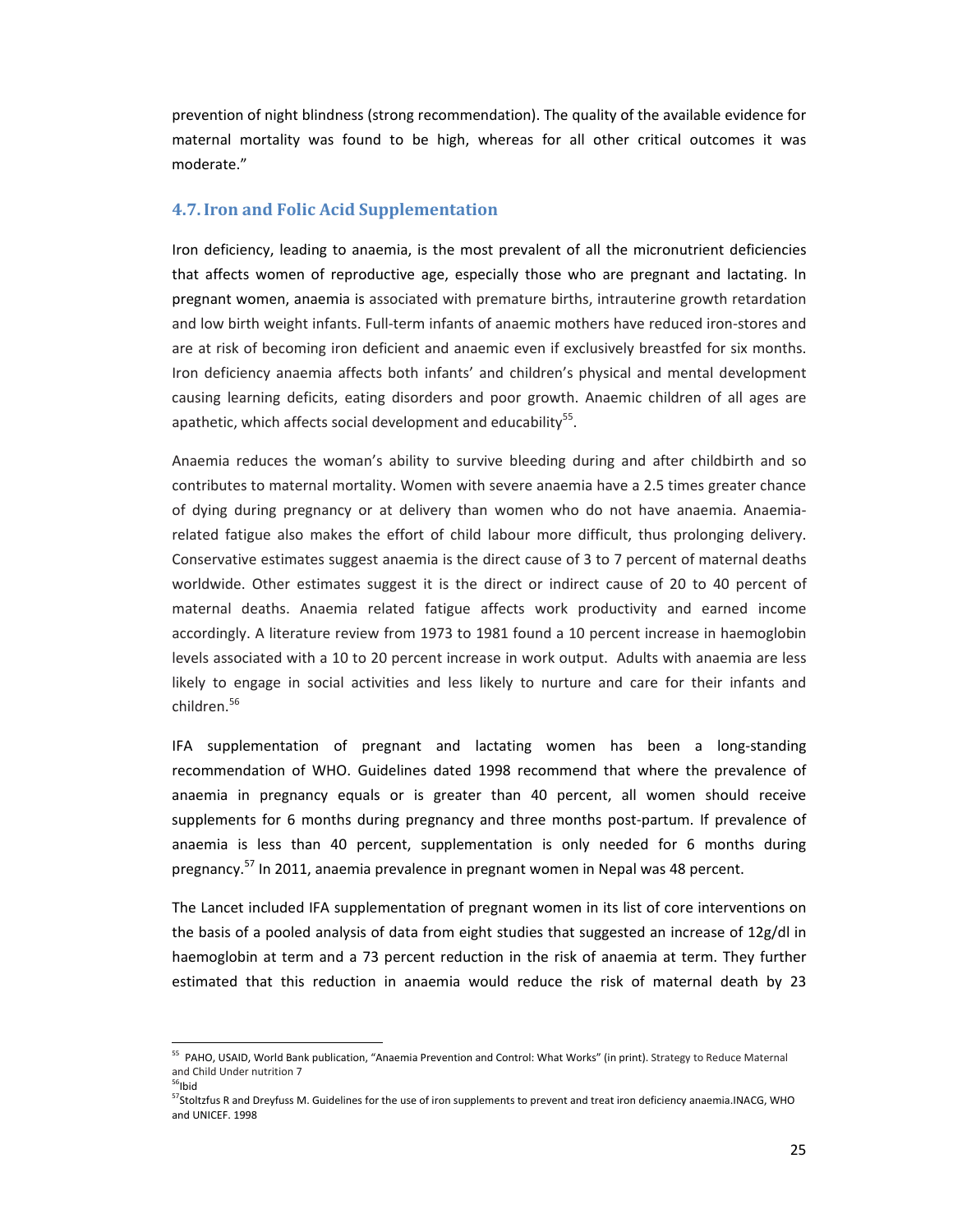percent.<sup>58</sup> Data, including from a study in Nepal, is also accumulating that iron supplementation during pregnancy could reduce low birth weight and may do so without improving anaemia status in the mother $59,60,61$ .

### **4.8. Deworming for Pregnant Women**

Deworming for pregnant women was included in the Lancet list of 'optional' interventions, for implementation in areas with high helminth infestation. Deworming in pregnancy was included because of anticipated improvements in haemoglobin status between the first and third trimester<sup>62</sup>.However, since the Lancet series, a Cochrane review has been published which concludes there is insufficient evidence to recommend use of antihelminthics for pregnant women.<sup>63</sup>Interestingly neither the Lancet analysis nor the 2009 Cochrane review appear to have considered the results of Christian et al. in Nepal in which "women given albendazole in the second trimester of pregnancy had a lower rate of severe anaemia during the third trimester. Birth weight of infants of women who had received two doses of albendazole rose by 48g (95% CI 91-98), and infant mortality at 6 months fell by 41% (RR 0.59, 95% CI 0.43-0.82).<sup>64</sup> WHO and UNICEF both recommend deworming for pregnant women, a WHO meeting in 2002 concluded that "pregnant and lactating women should be considered a high risk group and included in treatment campaigns, as should women of childbearing age. $65$  This conclusion essentially repeated the conclusions of a consultation in 1994 which also recommended deworming of pregnant women, but not in the first trimester.<sup>66</sup> This recommendation was again repeated in a joint WHO and UNICEF statement issued in 2004.<sup>67</sup> A review of data on deworming on pregnancy concluded the health benefits of treating pregnant women outweigh any risks to mother, unborn infant or breastfed infant<sup>68</sup> and a trial in Sri Lanka concluded that mebendazole during pregnancy improved some birth outcomes and was not associated with a significant increase in major congenital defects.<sup>69</sup>

<sup>&</sup>lt;sup>58</sup>Bhutta et al. What works? Interventions for maternal and child under nutrition and survival. Lancet 2008

<sup>&</sup>lt;sup>59</sup>Cogswell et al. Iron supplementation during pregnancy, anaemia and birth weight: a randomized controlled trial. Am J ClinNutr 2003; 78: 773‐81

 $60$  Christian et al. Effects of alternative maternal micronutrient supplements on low birth weight in rural Nepal: double blind randomized community trial. BMJ 2003; 326: 571‐4

<sup>&</sup>lt;sup>61</sup> Mishra et al. Effect of iron supplementation during pregnancy on Birthweight: Evidence from Zimbabwe. FNB 2005; 26 (4) 338-347  $^{62}$ Torelese H et al. Antihelminthic treatment and haemoglobin concentrations during pregnancy. Lancet 2000

<sup>&</sup>lt;sup>63</sup>Haider et al. Effect of administration of antihelminthics for soil transmitted helminthes during pregnancy. Cochrane

Database of Systematic Reviews 2009, Issue 2. Art No. CD005547. DOI:10.1002/14651858. CD005547.pub2.

<sup>64</sup>Christian et al. Antenatal antihelmintic treatment, birth weight, and infant survival in rural Nepal. Lancet 2004; 364: 981‐983.

<sup>&</sup>lt;sup>65</sup>WHO.Informal Consultation on the Use of Praziquantel during Pregnancy/Lactation and Albendzole/Mebendazole in Children under 24 Months.8‐9 April 2002, Geneva.

<sup>&</sup>lt;sup>66</sup> WHO Informal Consultation on hookworm infection and anaemia in girls and women, Geneva 1994.

<sup>&</sup>lt;sup>67</sup>WHO and UNICEF. Prevention and control of schistosomiasis and soil-transmitted helminthiasis: Joint Statement by WHO and UNICEF 2004

<sup>&</sup>lt;sup>68</sup>Savioli et al. Use of antihelminthic drugs during pregnancy. American Journal of Obstetric Gynecology, 2003

<sup>&</sup>lt;sup>69</sup> De Silva et al. Effect of mebendazole therapy during pregnancy and birth outcomes. Lancet 1999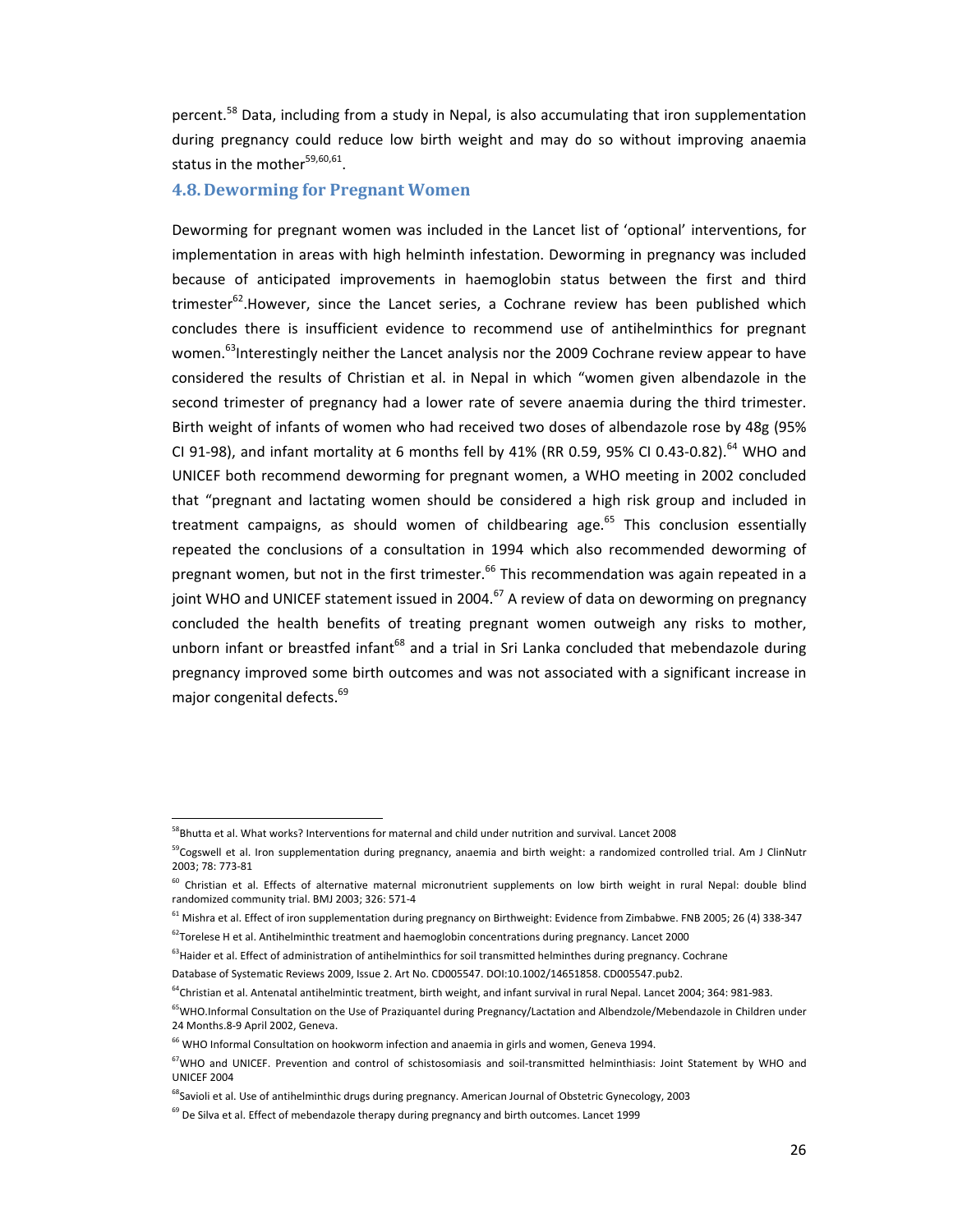#### **4.9. Maternal Supplementation with Multiple Micro‐nutrients**

Multiple micronutrient supplementations (MNS) during pregnancy are listed by the LNS as one of the maternal and birth outcome interventions for which there is sufficient evidence for implementation. A systematic review of nine randomized controlled trials found that multiple‐ micronutrient supplementation resulted in a statistically significant decrease in the number of low birth weight babies, small-for-gestational-age babies and in maternal anaemia. However, these differences lost statistical significance when MNS was compared with iron folic acid supplementation alone. No statistically significant differences were shown for the outcomes of preterm births and perinatal mortality in any of the comparisons.<sup>70</sup> A later meta-analysis indicated a significant reduction in birth weight compared to iron folic acid supplementation and birth weight was significantly higher (weighted difference 54 gram). There were no significant differences in the risk of preterm birth or small-for-gestational-age infants.<sup>71</sup> A further metaanalysis found the following in comparison to iron folate supplementation (i) similar improvements in haemoglobin levels, although MMSs often have lower doses of iron, (ii) small but significant increase in birth weight (pooled estimate +22.4g, with a range of +4.8‐75.5g); similar to that achieved with a food supplement) and (iii) improved attainment of child height (i.e. reduced stunting) in some trials. The most recent meta‐analysis also concludes "MNS was more effective than IFA at reducing the risk of low birth weight and small size for gestational age. A number of studies have also suggested longer term benefits such as reduced stunting at 2 years in Viet Nam and slightly higher weight at 2.5 years in Nepal. In 2006, a WHO, UNICEF and WFP joint statement on the use of multiple micronutrients in emergencies was issued as a result of the strong evidence that MNS were at least as good at reducing anaemia as IFA supplements and had greater impacts upon birth weight.

However, in 2005, Christian et al. pooled the results of the trials in Dhanusha and Sarlahi and reported a non‐significant increase in perinatal mortality associated with MNS. A trial in Pakistan also noted non‐significantly higher early neonatal mortality in the MNS group and in China, although there were non-significant differences for perinatal mortality, iron folic acid was associated with a significantly reduced early neonatal mortality by 54 percent. The authors concluded that higher levels of iron were needed to maximize reductions in neonatal mortality. These suggestions of increased neonatal mortality have raised concerns and to date, WHO has not issued any recommendations on use of MNS in pregnancy.

A recent meta‐analysis by Kawai et al. deliberately set out to consider this question, including potential sources of heterogeneity in the effect of supplementation on perinatal mortality. They conclude "micronutrient supplementation had no overall effect on perinatal mortality although substantial heterogeneity was evident. Subgroup and meta-analyses suggested that micronutrient supplementation was associated with a lower risk of perinatal mortality in trials in which more than 50 percent of mothers had formal education or in which supplementation was

<sup>&</sup>lt;sup>70</sup>Haider&Bhutta.Multiple-micronutrient supplementation for women during pregnancy. Cochrane Database Syst Rev 2006

<sup>&</sup>lt;sup>71</sup> Shah et al. Effect of prenatal multi micronutrient supplementation on pregnancy outcomes: a meta-analysis. CMAJ 2009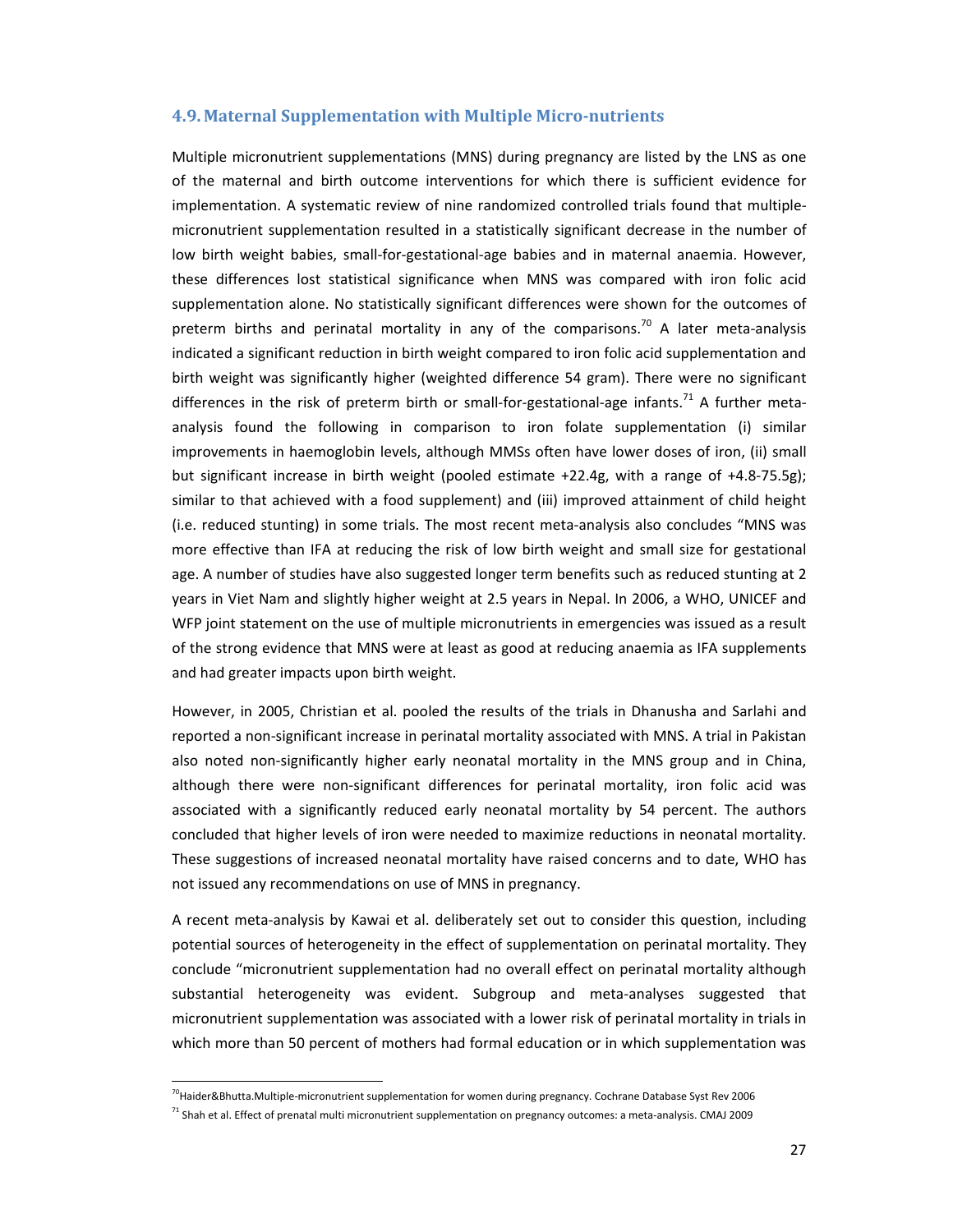initiated after a mean of 20 weeks gestation." Overall it appears that further evidence on the safety and impacts of MNS is still needed.

# **4.10. Maternal Calcium Supplementation**

Maternal calcium supplementation was included in the core list of interventions for improving maternal and newborn outcomes by the LNS because a meta‐analysis has shown that it reduced the risk of pre‐eclampsia. The meta‐analysis found that calcium supplementation during pregnancy was a safe and relatively cheap way of reducing the risk of pre‐eclampsia in women at increased risk and women from communities with low dietary calcium. Pre‐eclampsia is a leading cause of newborn and maternal mortality and preterm birth. More evidence on the optimal dose is still needed however.<sup>72</sup>

# **4.11. Maternal Food Supplementation**

The LNS analysis concluded that balanced energy and protein food supplements might reduce the risk of a small for gestational age baby by 32%. Supplements also modestly increased maternal weight gain during pregnancy. These are worthy outcomes and it would seem worthwhile to consider food supplements for pregnant women in Nepal, especially in subregions where maternal malnutrition, low birth weight and stunting are high.

# **4.12. Adolescent Iron and Folate Supplementation**

Another potential intervention to improve maternal nutrition is weekly iron folate supplementation of adolescent girls. Although not specifically recommended by the LNS, a WHO recommendation exists for weekly iron folate supplementation (WIFS) in women of reproductive age in populations where the prevalence of anaemia is above 20% and food fortification programmes are not in place. Nepal meets these criteria. A variety of evidence, including several programmatic interventions in East Asia, suggest that WIFS is effective at reducing anaemia with a dose response such that the longer a woman consumes the supplement pre‐pregnancy, the less likely she is to be anaemic during the first and second trimesters of pregnancy. WIFS were not effective at eliminating anaemia in the third trimester but anaemia levels were lower than in a control group consuming daily IFA.<sup>73</sup>

#### **Summary of Evidences**

- Vitamin A supplementation to women does not impact maternal or neonatal outcomes
- Strong evidence for calcium supplementation to reduce the risk of high blood pressure and pre‐eclampsia. Calcium however interacts with Fe and folic acid; operationally it should therefore be separated from routine Fe and FA supplementation.
- Zinc supplementation during pregnancy is not recommended as no impact

<sup>&</sup>lt;sup>72</sup> Hofmeyr et al. Calcium supplementation during pregnancy for preventing hypertensive disorders and related problems.Chochrane Database Syst Rev. 2006; 3: CD001059

<sup>&</sup>lt;sup>73</sup>WHO. Weekly iron–folic acid supplementation (WIFS) in women of reproductive age: its role in promoting optimal maternal and child health. Position statement. Geneva, World Health Organization, 2009 (http://www.who.int/nutrition/publications/micronutrients/weekly\_iron\_folicacid.pdf)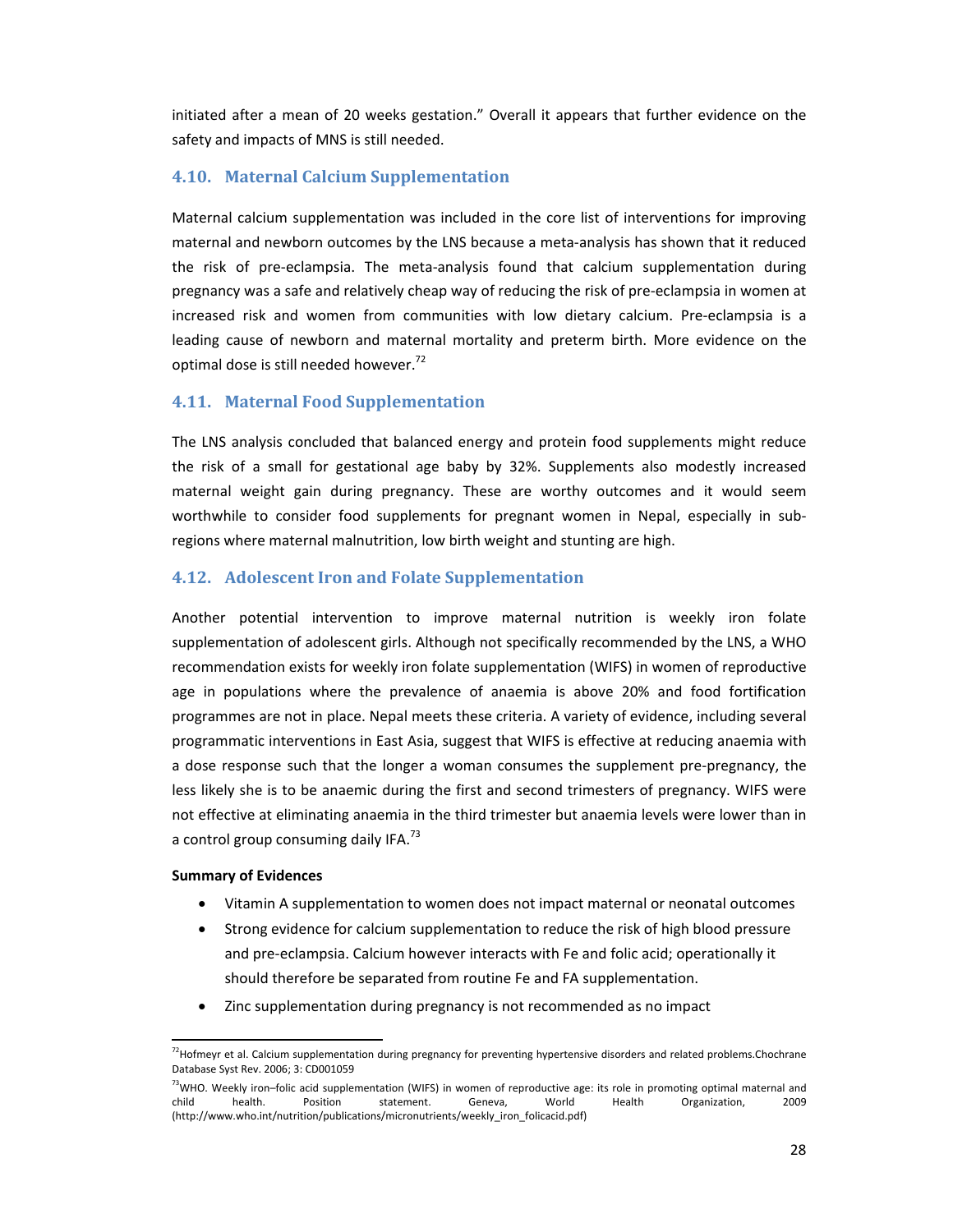- Multiple micronutrient supplementation for pregnant women does not have greater impact than Fe and FA on maternal or neonatal outcomes, and should not be replaced
- Maternal energy and protein supplements during pregnancy have a positive impact on maternal and neonatal outcomes, modest increase in birth weight and substantial increase in gestational weight gain
- With the exception of iodised salt, evidence for the benefits of fortification strategies on micronutrient status of young children and women is weak.
- Weekly iron and folic acid supplementation of adolescent girls reduces anaemia.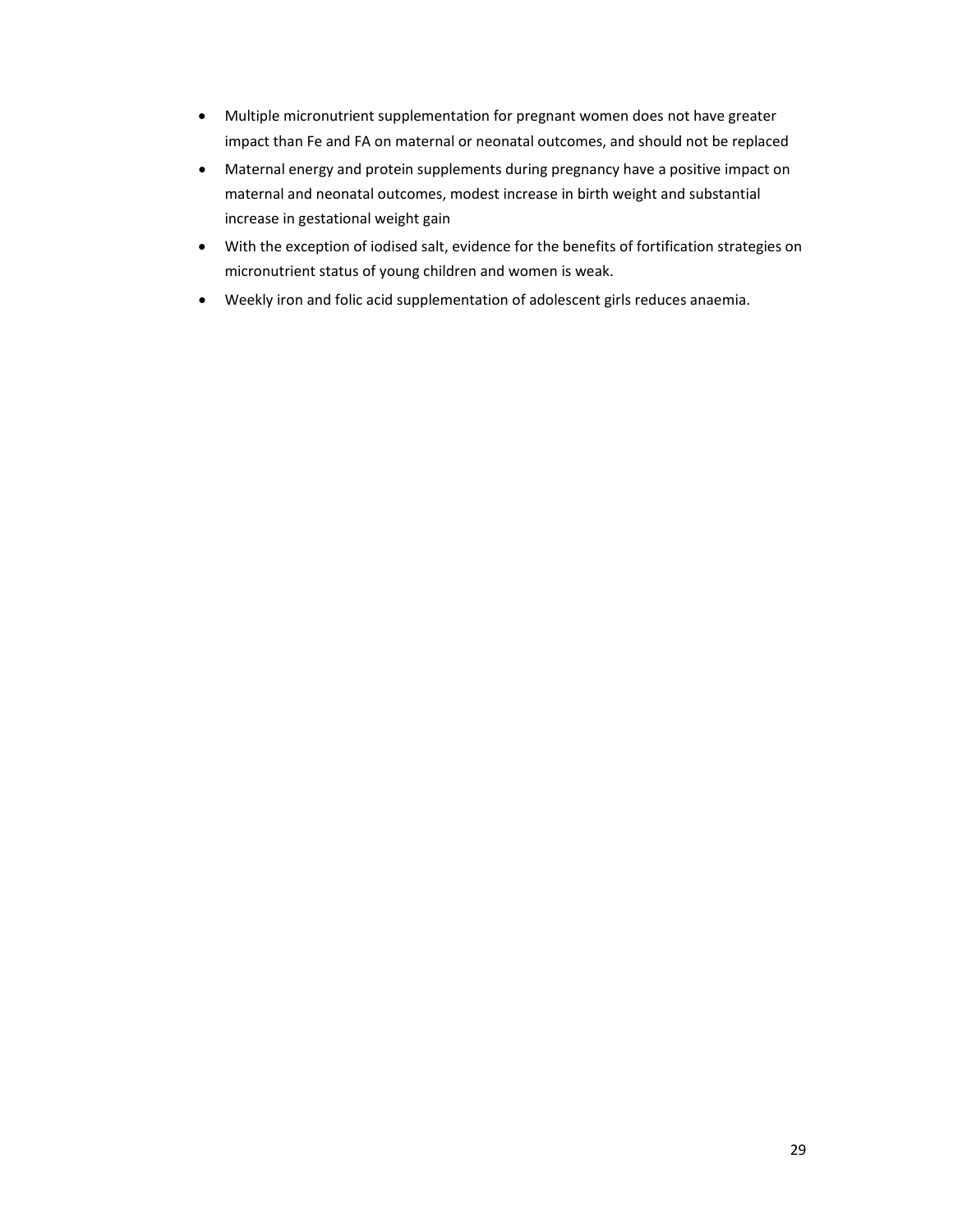# **Chapter 5 Existing Interventions to Address Maternal Under‐nutrition in Nepal**

Internationally, GoN is a party to various declarations and instruments such as Convention on Rights of Child (CRC), Convention on the Elimination of Discrimination against Women (CEDAW), Millennium Development Goals (MDGs), Scaling up Nutrition (SUN) initiative and International Covenant on Economic Social and Cultural Rights (ICESCR). At the regional level, Nepal is party to SAARC Development Goals and South‐East Asia Regional Nutrition Strategy. All of these declarations and conventions require the government to ensure survival and development needs of women and children to which GoN is fully committed and accountable for. Government is committed towards achieving MDGs with strong nutrition components.

The National Nutrition Programme under Department of Health Services (DoHS) has laid the vision as "all Nepali people living with adequate nutrition, food safety and food security for adequate physical, mental and social growth and development and survival" with the mission to improve the overall nutritional status of children, women of child bearing age, pregnant women, and all ages through the control of general malnutrition and the prevention and control of micronutrient deficiency disorders having a broader inter and intra‐sectoral collaboration and coordination, partnership among different stakeholders and high level of awareness and cooperation of population in general.

Government has the following targets related to maternal nutrition to be achieved by the end of 2015:

- Reduce anaemia in pregnant women to 43%
- Reduce anaemia in all age women to 42%
- Reduce prevalence of night blindness in pregnant women to 1%
- Reduce prevalence of thinness (BMI<18.5) in women to 15%

Following are the objectives related to maternal nutrition;

- To reduce under nutrition in reproductive aged women to half of the 2000 level by the year 2017
- To reduce the prevalence of anaemia to less than 40% by 2017 among women
- To virtually eliminate IDD and sustain the elimination by 2017
- To virtually eliminate vitamin A deficiency and sustain the elimination by 2017
- To reduce the infestation of intestinal worms among pregnant women to less than 10% by 2017

Government of Nepal in collaboration and coordination with I/NGOs has implemented the following nutrition programs to address the maternal under nutrition.<sup>74,75</sup>

<sup>&</sup>lt;sup>74</sup>Ministry of Health and Population, Nepal. Annual Report (2009/2010). Department of Health Services; 2010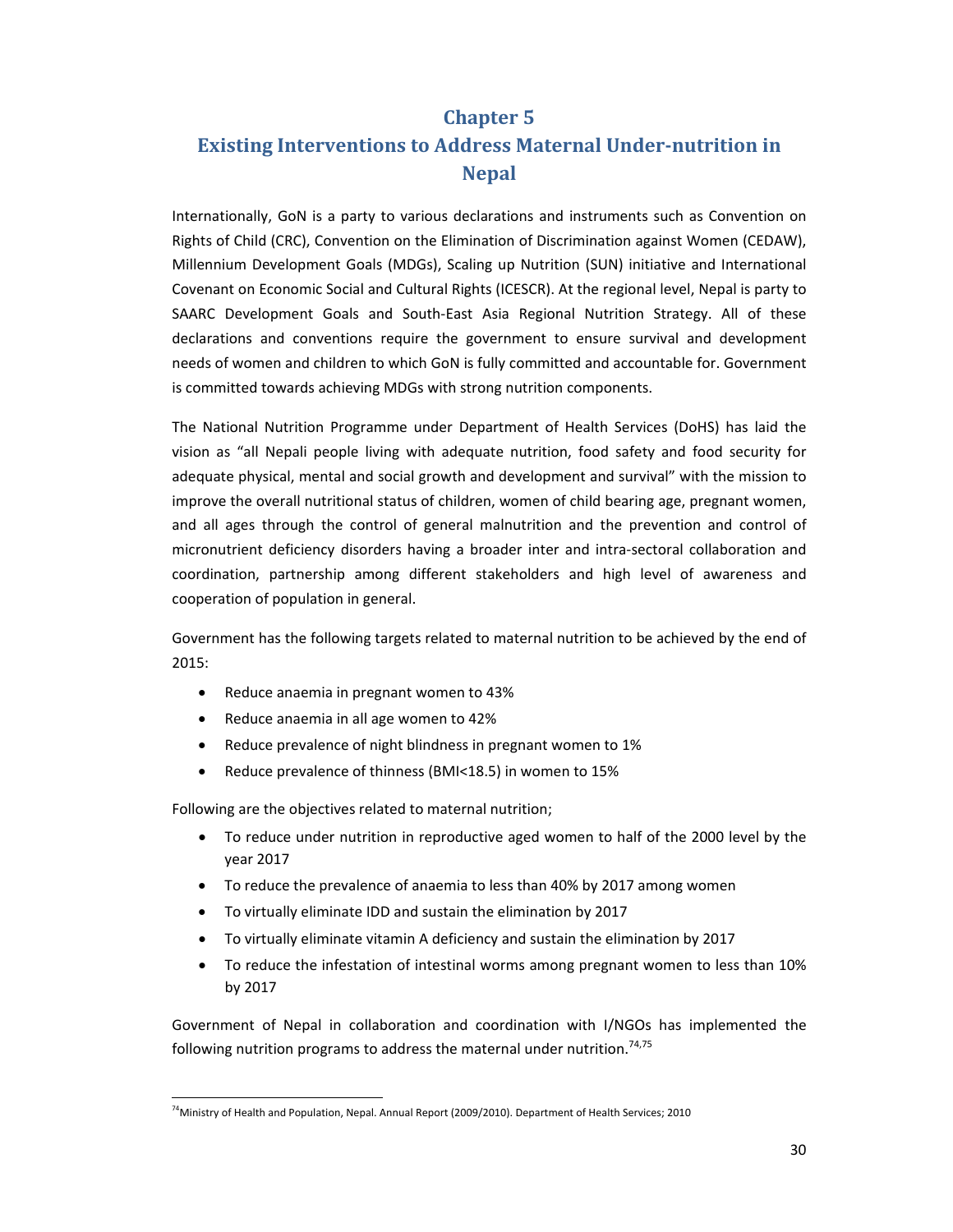# **5.1. Control of Protein Energy Malnutrition (PEM)**

Protein energy malnutrition (PEM) is one of the main problems affecting children in Nepal. One of the important causes of PEM in Nepal is low birth weight (LBW) which is a sign of poor maternal nutrition leading to an intergenerational cycle of malnutrition. To address the problem of maternal under‐nutrition, following are the strategies set by GoN;

- Create awareness of the importance of additional dietary intake during pregnancy and lactation
- Strengthen the activities of nutrition education and counselling to improve iron status of pregnant and lactating women
- Reduce heavy work load of pregnant and lactating women
- Prevent early pregnancy and ensure adequate birth spacing
- Promote social (community and family) support for maintaining good health care and dietary habit

# **5.2. Control of Iron Deficiency Anaemia**

Anaemia caused by iron deficiency is a major public health problem for pregnant women in Nepal. Iron and folic acid (IFA) supplementation for pregnant and lactating women as part of antenatal care and post natal care (PNC) has been a policy of the MOHP since 1998. The prevalence of anaemia among pregnant women according to NFHS 1996 was 75 percent while NDHS 2011 found the prevalence reduced to 48 percent. In order to further increase the coverage and compliance of iron tablets among pregnant and postnatal mothers 'Intensification of Maternal and Neonatal Micronutrient Program (IMNMP) is being implemented since 2003 through the existing health facilities and FCHVs.

Programme aimed at increasing coverage and compliance of iron and folic acid supplementation for pregnant women through awareness raising activities, advocacy, information through public media, and training of health workers/volunteers at all levels. It has also focused on reducing the burden of parasitic infestation, promoting dietary diversity, promoting maternal care practices and services to improve nutrition status of mothers, modalities to address iron deficiency in adolescents and non‐pregnant women of reproductive age. The strategies adopted by GoN are as follows:

- Create awareness of anaemia and importance of iron supplementation
- Ensure availability of iron/folate supplements at all health facilities and outreach clinics (ORC)
- Increase accessibility of iron/folate at the family and community level
- Create awareness about improving living conditions including sanitation and hygiene
- Increase awareness about iron rich foods, of both animal and vegetables sources

 <sup>75</sup>Ministry of Health and Population Nepal.National Nutrition Policy and Strategy. Department of Health Service, Child Health Division, Nutrition Section; 2008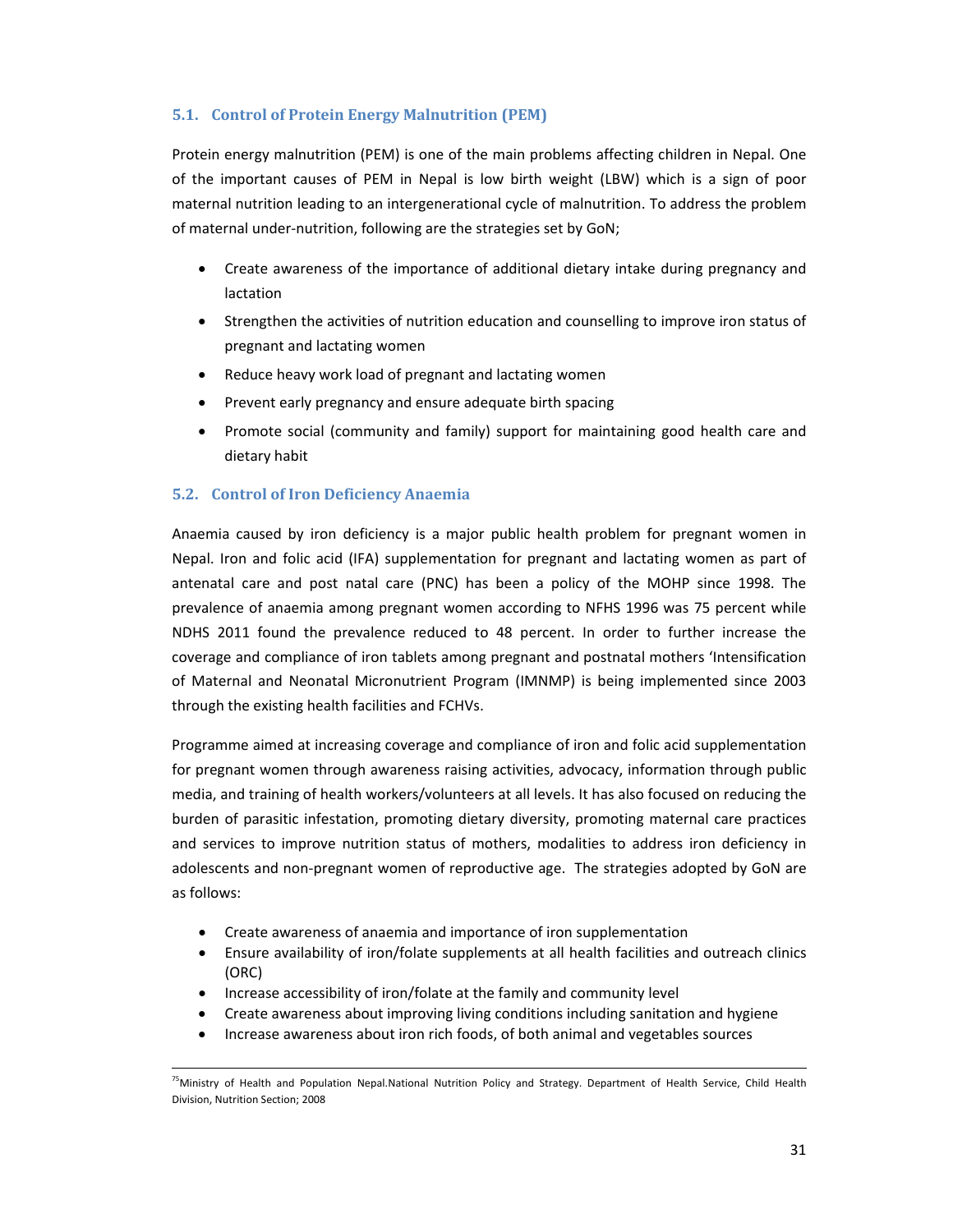- Advocate for equity among genders in access and control over household food
- Create awareness about the importance of increased food intake and reduced work load during pregnancy
- Promote advocacy campaigns against teenage pregnancy, early marriage and short birth spacing
- Develop a scheme for screening and diagnosing of high risk women for severe anaemia

# **5.3. Control of Vitamin A Deficiency**

Nepal has the experience in implementing a number of vitamin A supplementation interventions. The main intervention has been Vitamin A supplementation for all children 6‐59 months, together with de-worming of children 12-59 months, along with the inclusion of vitamin A supplementation in treatment for measles, xerophthalmia, persistent diarrhoea and severe malnutrition. Vitamin A supplementation of post‐partum women was introduced at scale. Additionally, treatment of night blindness in pregnant women with weekly low dose supplementation, and vitamin A supplementation of neonates was also piloted. The pilot of night blindness has been completed and is no longer running. The pilot of neonatal vitamin A supplementation (VAS) has also ended and is undergoing final evaluation.

The MoHP policy regarding maternal Vitamin A supplementation is to provide high dose Vitamin A (200,000 IU) capsule within with first 45 days after delivery<sup>76</sup> through health workers during post natal check‐ups. The programme has been operating since 1995.

- Promote vitamin A deficiency control program for pregnant and postpartum mothers
- Ensure availability of VA capsules at health facilities
- Increase awareness of importance of VA capsules supplementation
- Increase awareness of benefits of VA capsules supplementation
- Promote VA capsules supplementation within 6 weeks of delivery
- Advocate for increased home production, consumption and preservation of Vitamin A rich foods
- Strengthen implementation of fortification activity
- Promote the consumption of Vitamin A rich food and balanced diet through nutrition education

# **5.4. De‐worming**

As infections with intestinal parasites is one of the factors contributing to anaemia among pregnant women, de‐worming during second trimester of pregnancy with single dose of Albendazole tablet is being routinely distributed through all health facilities as per the National Nutrition Policy and Strategy 2004. The major strategies include:

- Advocate for people to improve their hygiene practices.
- Strengthen de-worming program for pregnant women through health facilities

 <sup>76</sup>Ministry of Health Population (MOHP) [Nepal]. 2004. National Nutrition Policy and Strategy. Kathmandu, Nepal: Nutrition Section, Child Health Division, Ministry of Health and Population.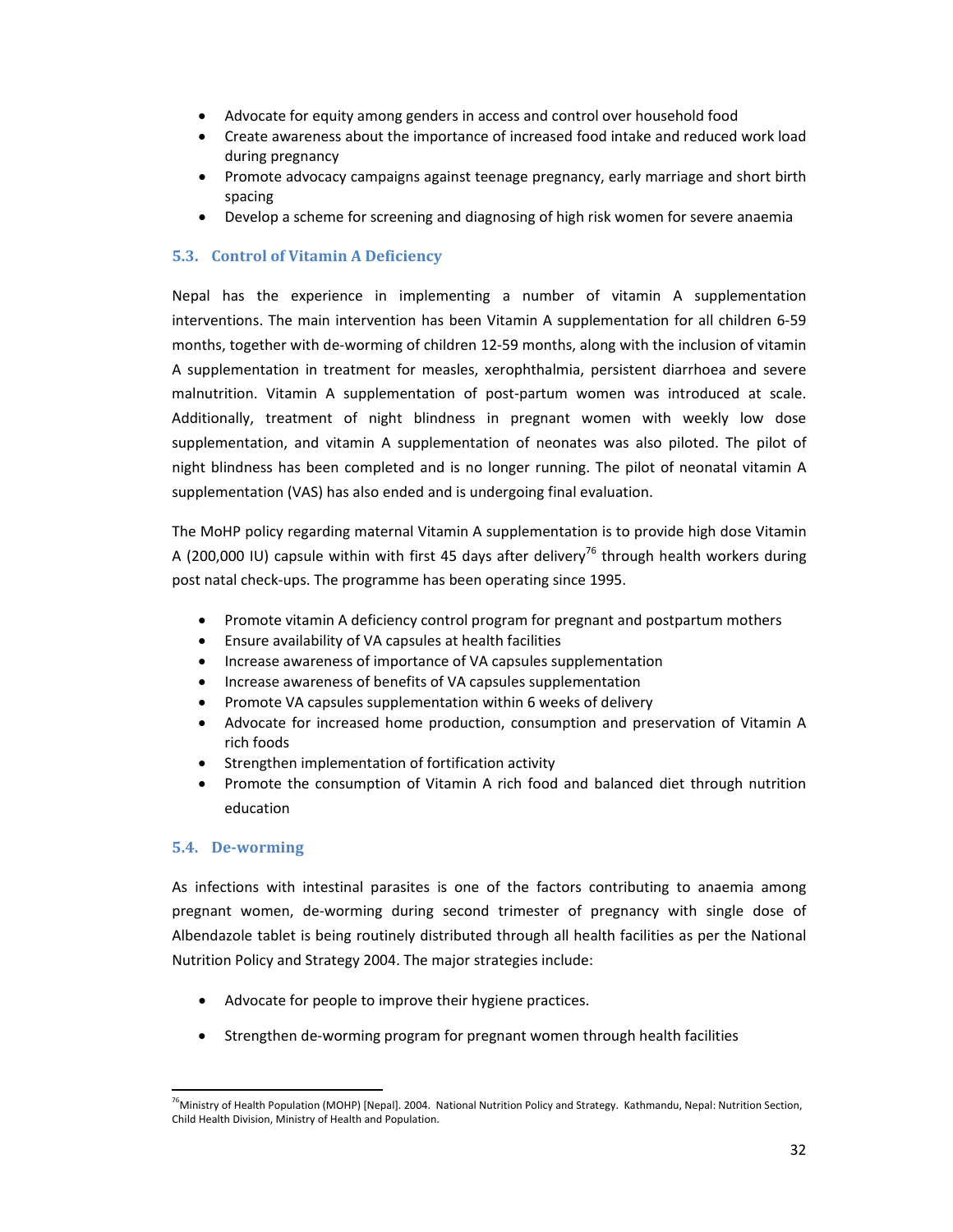In addition, biannual school deworming has also been launched under School Health and Nutrition (SHN) Program for the primary students at government schools throughout the country.

# **5.5. Control of Iodine Deficiency Disorders**

Iodine deficiency disorder (IDD) was an endemic problem in Nepal, especially in the western mountains and mid hills for which Ministry of Health and Population adopted a policy to fortify all edible common salt with iodine. Efforts are underway for raising awareness through social marketing for the use of the Government endorsed "two‐child‐logo" iodised salt packet. The month of February is used for creating awareness through mass campaign for the use of iodized salt. The program has following strategies;

- Strengthen the implementation of Iodized Salt Act, 2055 for regulation and monitoring of iodized salt trade in order to ensure that all edible salt is iodized
- Increase the accessibility and market share of iodized packet salt with 'two-child' logo
- Create awareness about the importance of use of iodized salt for the control of IDD through Social Marketing Campaign
- Explore the possibility of progress evaluation system in IDD control program on a rotational basis in all 5 development regions

# **5.6. Other Programmes Impacting on Maternal Nutrition**

There are programmes currently being implemented from Family Health Division that have components and activities that impact on maternal nutrition. The important ones are the National Safe Motherhood Programme, Birth Preparedness Programme (BPP), Family Planning Programme, Female Community Health Volunteer (FCHV) Programme, and the Primary Health Care Outreach Programme. To cite an example, the birth preparedness package is considered below:

The following are the important interventions for care of mother during pregnancy that is included in the birth preparedness package:

# **a. Dietary advice**

To eat nutrient rich food in adequate amounts (more than what is normally consumed) and increase the frequency of feeding of‐

- Food that provides energy: rice, wheat, millets, ghee, oil
- Food that enhances growth and development : lentils, meat, fish, milk, yoghurt and eggs
- Protective foods: green leafy vegetables, yellow fruits and vegetables
- Consumption of food rich in iron
- Consumption of iodised salt with two child logo

# **b. Health check‐up**

- Importance of regular ANC
- Supplementation with iron and folic acid along with deworming tablets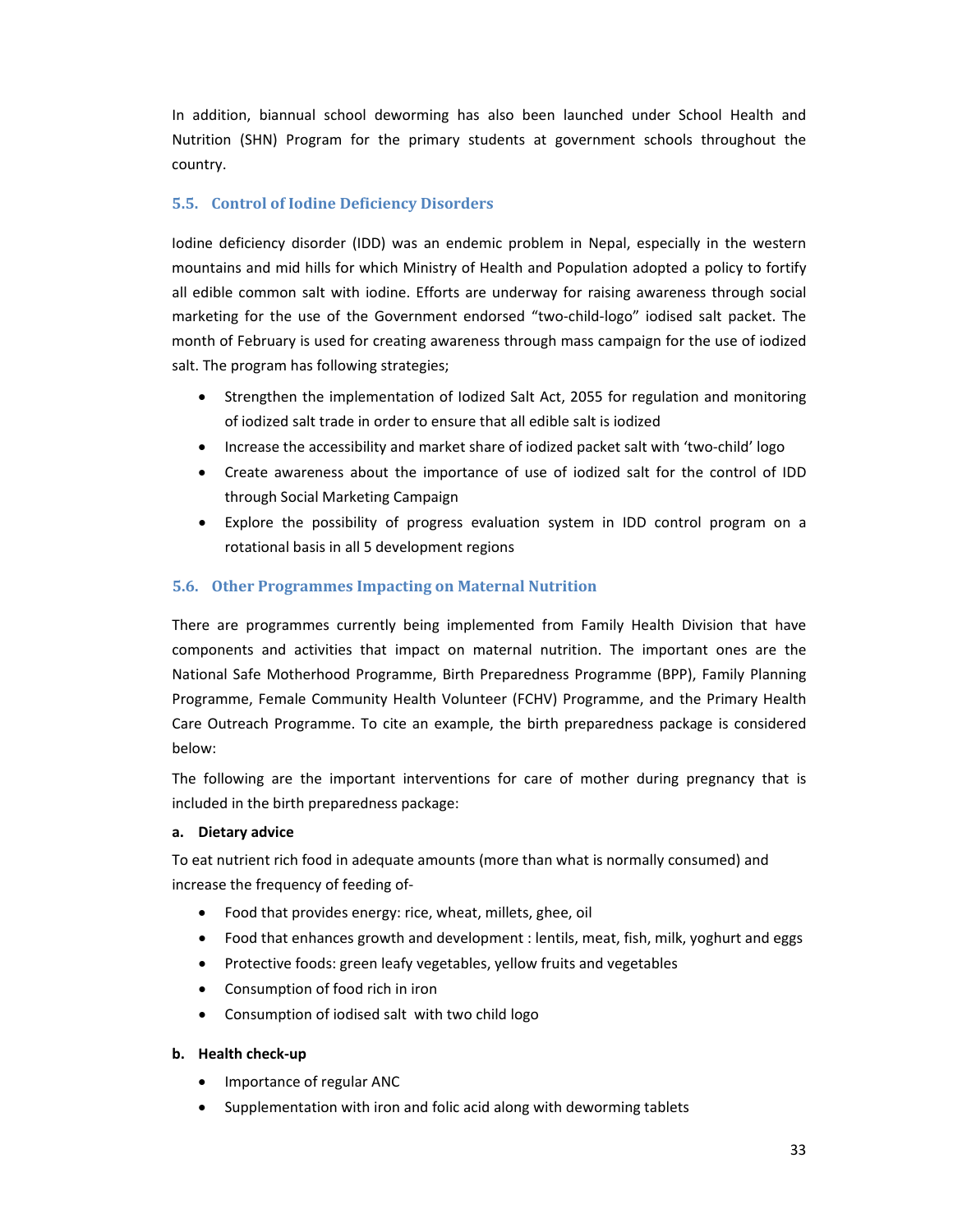- Personal hygiene (to keep hands, nails, the private parts and body) clean, in order to prevent infections.
- Take adequate rest even during the day time
- Avoid lifting of heavy weight
- Avoid alcohol, cigarette, and tobacco consumption as they may increase the risk of abortion, IUGR, and delay development.

# **c. Essential New‐born Care**

- Initial breast feeding within an hour of birth.
- Feed colostrum to the baby to improve the ability of fight infections.

### **d. Post‐Partum Period**

- To eat an adequate amount of nutrient rich food, in order to improve the growth and development and to enhance the ability of the baby to fight infections.
- Family planning
	- Counselling on advantages of FP
	- Promotion of the use of contraceptives

These programmes are currently being implemented throughout the country with components that include interventions at home, through outreach programme as well as health facility, as per programme design.

It is important to note that:

- The programmes have not been evaluated.
- Concerns have been raised about the quality of services, however they have not been assessed, and neither have their impact on desired behaviour change measured.
- The programmes are currently being implemented in a vertical manner, leaving room for the desired integration to ensure continuum of care.

### **5.7. Pilot Studies**

# **5.7.1. Mother and Child Health Care**

In order to improve the nutritional status of targeted women and children and raise the awareness and utilization of community‐based out‐reach services, this programme for supplementary food was implemented in remote food deficit districts of Nepal in Dadeldhura, Doti, Darchula, Baitadi, Bajhang, Bajura, Achham and Salyan in support of World Food Program (WFP). The final evaluation shows that such programme was relevant area with high level of food insecurity; it has also achieved the expected outcome of improving the utilization of health services by pregnant and lactating mothers, and the expected impact on reducing prevalence of underweight among children also been met.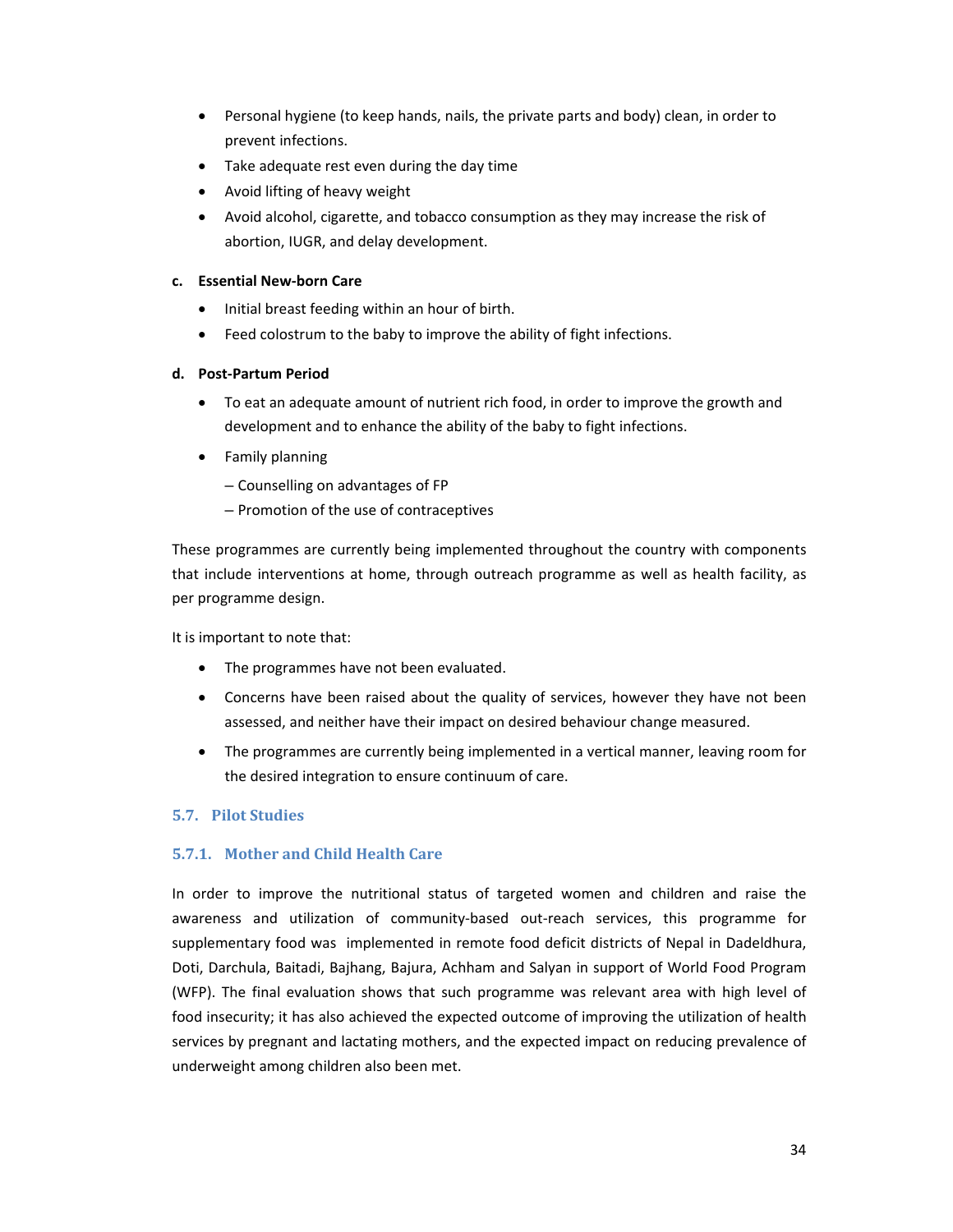### **5.7.2. School Health and Nutrition Programme**

School aged children, especially in the government-run schools are also one of the vulnerable groups to suffer from under nutrition. To address this issue, a 'National School Health and Nutrition Strategy' has also been jointly developed and approved by MoHP and Ministry of Education (MoE) in 2006. With the help of JICA technical assistance all components of the school health and nutrition strategy is implemented on pilot basis in 2 districts, Syangja and Sindhupalchowk from June 2008 and will continue up to May 2012. This strategy has been scaled in some other districts in a phase‐wise manner with technical and financial assistance of other EDPs and school health and nutrition network with good coordination between relevant sectors (especially Ministry of Health and Population and Ministry of Education).

The main goal of the programme is to develop physical, mental, emotional and educational status of the school children, and the objectives are as follows:

- Improve use of SHN services by school children
- Improve healthy school environment
- Improve health and nutrition behaviours and habits
- Improve and strengthen community support system and policy environment

The end line survey has recently been carried out and it was found that there had been notable positive improvement seen in terms of most of the indicators that were used during the baseline and mid‐term survey.

# **5.7.3. Maternal Nutrition Programme**

Mother and Infant Research Activities (MIRA) in collaboration with University College of London and Nepal Government has piloted maternal nutrition program in Makawanpur and Dhanusha districts facilitated through women's group. The study found the positive change in maternal eating behaviour in pregnancy and postpartum and maternal and child anthropometry.

#### **5.7.4. Action against Malnutrition through Agriculture**

Action Against Malnutrition through Agriculture (AAMA) project which is an innovation to significantly improve nutritional status by targeting pregnant and lactating women and children less than two years of age by addressing multiple determinant of malnutrition in 90 Village Development Committees (VDCs) of three districts in Far‐Western Nepal: Kailali in the southern Terai region, Baitadi in the central Hill region, and Bajura in the northern Mountain region.

AAMA merges two proven programs that address complementary and critical facets of malnutrition in Nepal and throughout the developing world: food security and nutrition knowledge/practices. The first element is HKI's signature Homestead Food Production (HFP) program, which establishes village model farms (VMFs) that provide technical support and inputs to associated beneficiary households to enable them to set up "developed" home gardens and raise poultry. The HFP program has demonstrated positive impact on household food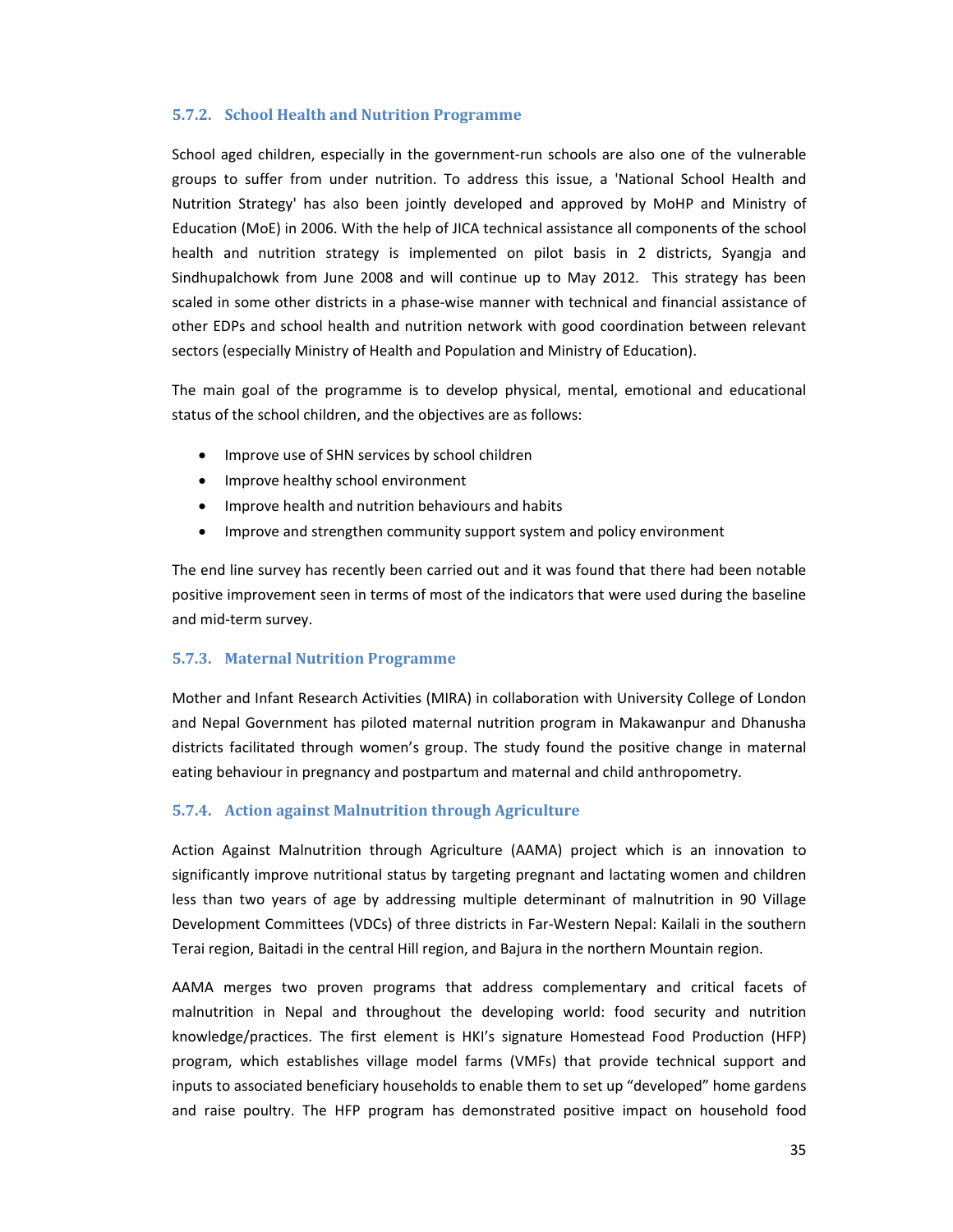production, consumption and micronutrient status, as well as on women's economic and social empowerment. The second element is the Essential Nutrition Actions (ENA) framework, which is a set of affordable and highly effective nutrition interventions that have a proven impact on nutrition practices.

The process evaluation report has shown encouraging improvement both in the production and consumption of diverse food among the mother and the children throughout the year.

### **5.7.5. Maternal Calcium Supplementation**

A small acceptability study has been undertaken on calcium supplementation during pregnancy to identify the form of calcium that women prefer. The study, which was carried out in two VDCs in Banke district found that coverage and acceptability was high and that tablets were preferred over sachets of powder. A pilot in one district is now planned, to assess coverage and compliance and to examine whether or not calcium supplementation interferes with IFA supplementation.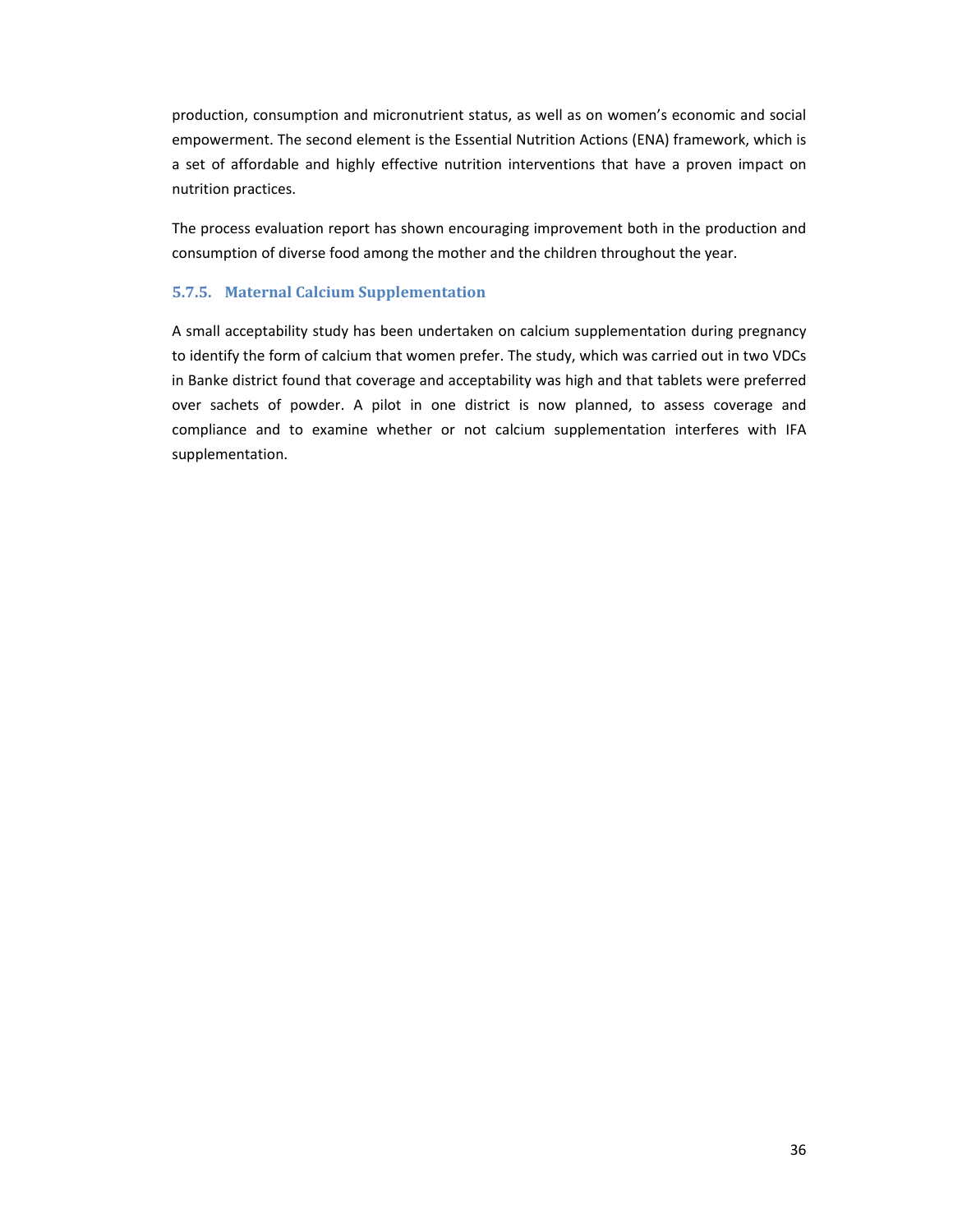# **Chapter 6 Recent Developments in Nepal**

Significant past successes in scaling up essential nutrition interventions in Nepal has resulted in success particularly in micronutrient interventions. Despite improvements however, prevalence of stunting is still high. The other priority is wasting as these children are at increased risk of death apart from its moral and humanitarian importance. Underlying both stunting and wasting is maternal nutrition which roughly accounts for half of the childhood stunting. There has been renewed interest and effort to address the above persistent problems of undernutrition and to accelerate the progress towards the MDGs. Some of the key developments are described below:

#### **6.1. Nutrition Assessment and Gap Analysis**

In the recent times, there has been increasing commitment both from the government as well as donors in order to increase the funding for nutrition and improve the architecture for collaboration. The process began with the Nutrition Assessment and Gap Analysis (NAGA) in 2009 to provide a synthesis of information necessary to develop a detailed Multi‐sector Plan for Nutrition for the next five years. The NAGA reviewed and made recommendations on evidence‐ based and feasible interventions for health, agriculture, education and welfare sectors.

#### **6.2. Nepal Health Sector Plan II (NHSP II)**

The lack of sufficient progress in improving the nutritional status of women and young children is also highlighted in the NHSP‐II, and has led the MoHP to identify nutrition as a high priority area for investment. The NHSP‐II establishes the activities that government will undertake to improve nutrition in the country. Within these activities are a range of food utilization and nutrition related services, including child growth monitoring and promotion, micronutrient supplementation, food supplementation and interventions to improve child survival. However, to reduce the prevalence of stunting, it is essential that health sector work closely with other sectors. This was also highlighted as one of the key lessons learned in the recent SWAp  $document<sup>77</sup>$ .

# **6.3. Review of Evidence**

A review<sup>78</sup> was commissioned by the World Bank, on behalf of the Ministry of Health and Population, Government of Nepal and the Nepal Nutrition Group of the external development partners working in Nepal, with the aim to provide suggestions for the government on effective, feasible and essential nutrition interventions in the health sector that would address the priority causes of maternal and child under nutrition in Nepal. It was envisaged that these interventions

<sup>77</sup> RTI International (May 2010): *The Sector‐Wide Approach in the Health Sector, Achievements and Lessons learned*. Research Triangle Park, NC, USA.

<sup>&</sup>lt;sup>78</sup> Accelerating Progress in Reducing Maternal and Child Under nutrition in Nepal: A review of global evidence of essential nutrition interventions for the Nepal Health Sector Plan II and Multi‐Sectoral plan for Nutrition, Report prepared by Karen odling, World Bank Consultant, October 2011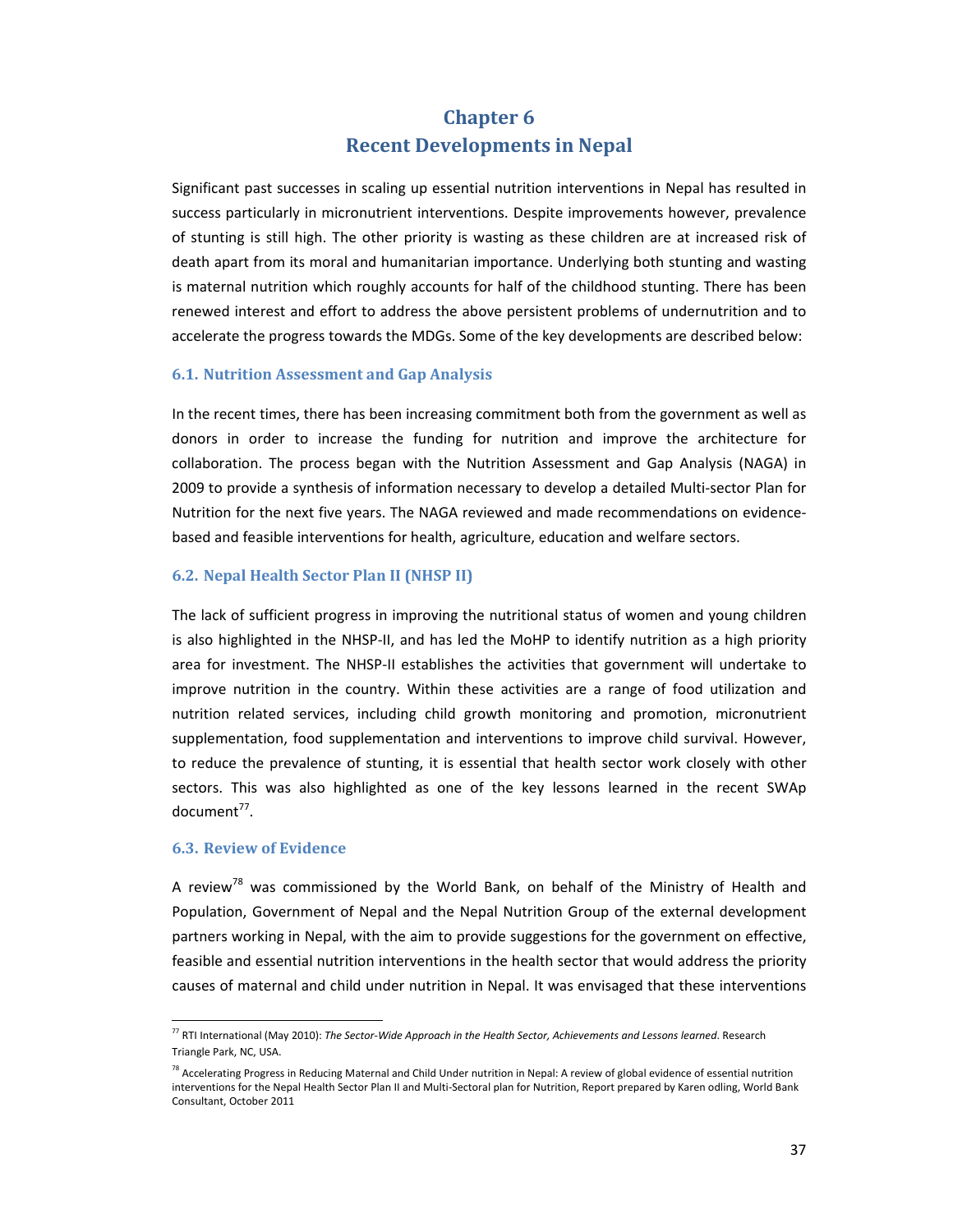would be implemented within the NHSP II and the Multi‐sectoral Plan for Nutrition. The document clearly states that in contrast to micro‐nutrient interventions (iron, folic acid and salt iodisation) for pregnant and post-partum women, and deworming, both global and Nepal evidence on what works was lacking for maternal nutrition, hence the review identified more evaluation for the following:

- Interventions to improve maternal nutrition
- Iron supplementation and deworming for adolescent girls
- Calcium supplementation during pregnancy

Technical review for Vitamin A supplementation for post‐partum mothers was also recommended in view of the WHO recommendation.

### **6.4. Multi‐sectoral Nutrition Plan**

As proposed by NAGA, a multi sectoral nutrition architecture has been created that comprises of a National Nutrition Coordinating Committee (NNCC) under the auspices of the National Planning Commission (NPC). A Multi‐sectoral Nutrition Plan (MSNP) for accelerating the reduction of maternal and child under‐nutrition in Nepal has been developed and handed over to NPC for its endorsement by the government. Its goal, over the next five years, is to improve maternal and child nutrition, which will result in the reduction of Maternal Infant and Young Child (MIYC)under nutrition, in terms of maternal BMI and child stunting, by one third. The main purpose is to strengthen capacity of the NPC and the key Ministries to promote and steer the multi‐sectoral nutrition programme for improved maternal and child nutrition at all the key levels of society. The interventions when implemented by each sector together is expected to improve maternal and child nutrition in the optimal window of opportunity from conception to 24 months of age. It incorporates proven the nutrition specific interventions through the MoHP and the nutrition sensitive interventions through the other sectors.

### **Nutrition Specific through MoHP**

- To address the "immediate causes, aimed at family and community levels
- Programs to improve M&IYC feeding
- Targeted at individual level of causality
	- M&IYC Feeding
	- **Prevention and management of infectious illnesses: diarrhea, ARI, malaria,** worm infestation etc

#### **Nutrition Sensitive through Other Sectors**

In the long term, interventions for the following are necessary and delivered through non health sector

- Availability of food
- Affordability of food
- Quality of food and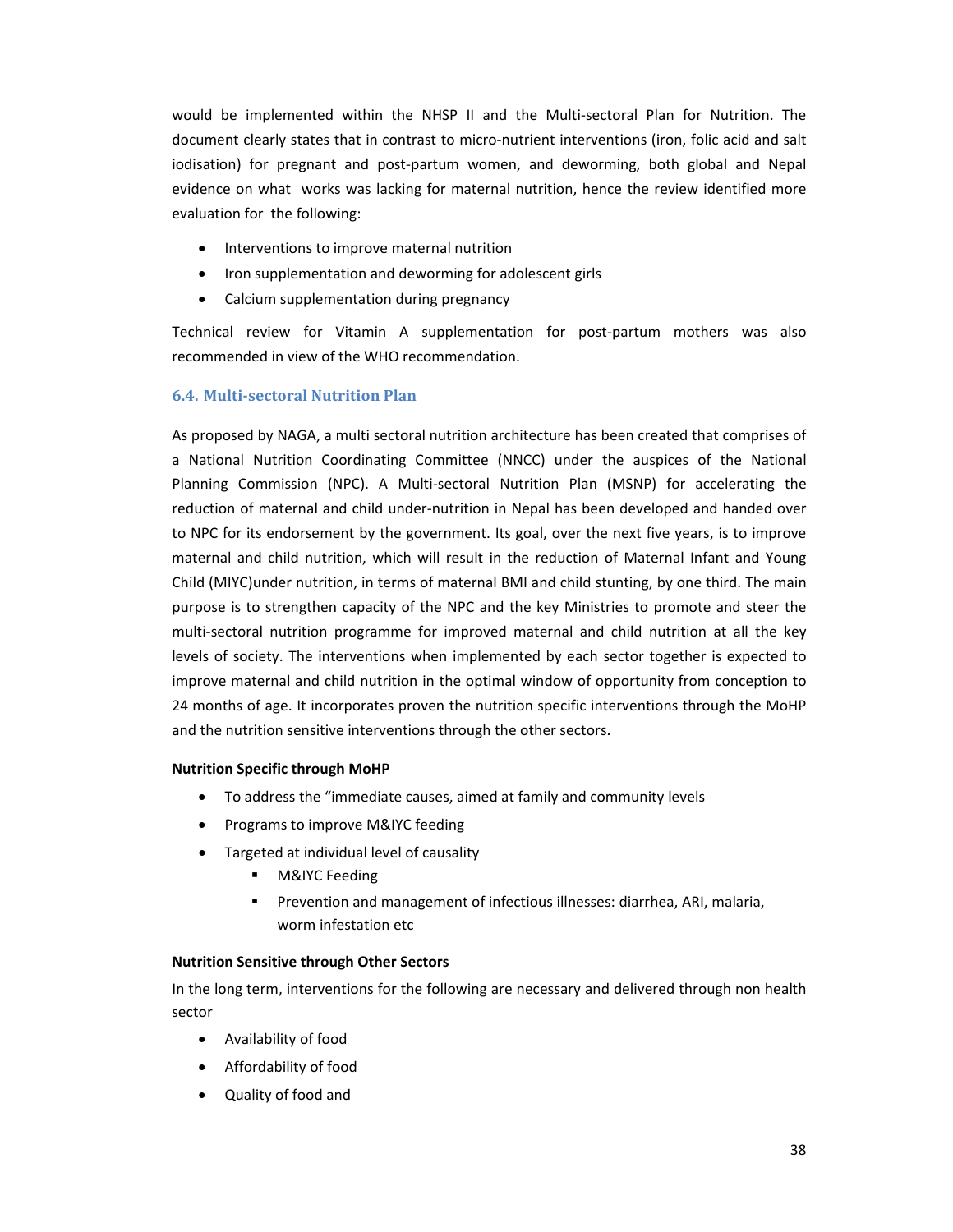- Utilization of food
- Access and use of toilets
- Access to food: MoAC/ MoLD (social protection)
- Access to sanitation: MoPPW
- Behaviour change: MoE
- Coordination between the different sectors: MoLD, NPC

# **6.5. Formation of Nutrition Technical Committee**

In recognition of the need for concerted efforts to address under‐nutrition within health sector a Nutrition Technical Committee (NUTEC) has been formed within DoHS/MoHP to provide advisory support and guidance on nutrition to key sectors, facilitate policy and technical dialogue across all relevant sectors, international donors, partners and technical experts, and to monitor performance with respect to nutrition against the goals, objectives, activities/interventions and targets in sector strategies and policies.

A Maternal Nutrition group has been formed under the Nutrition Technical Committee to develop the Health Sector Strategy for Maternal Under‐nutrition which is in the process.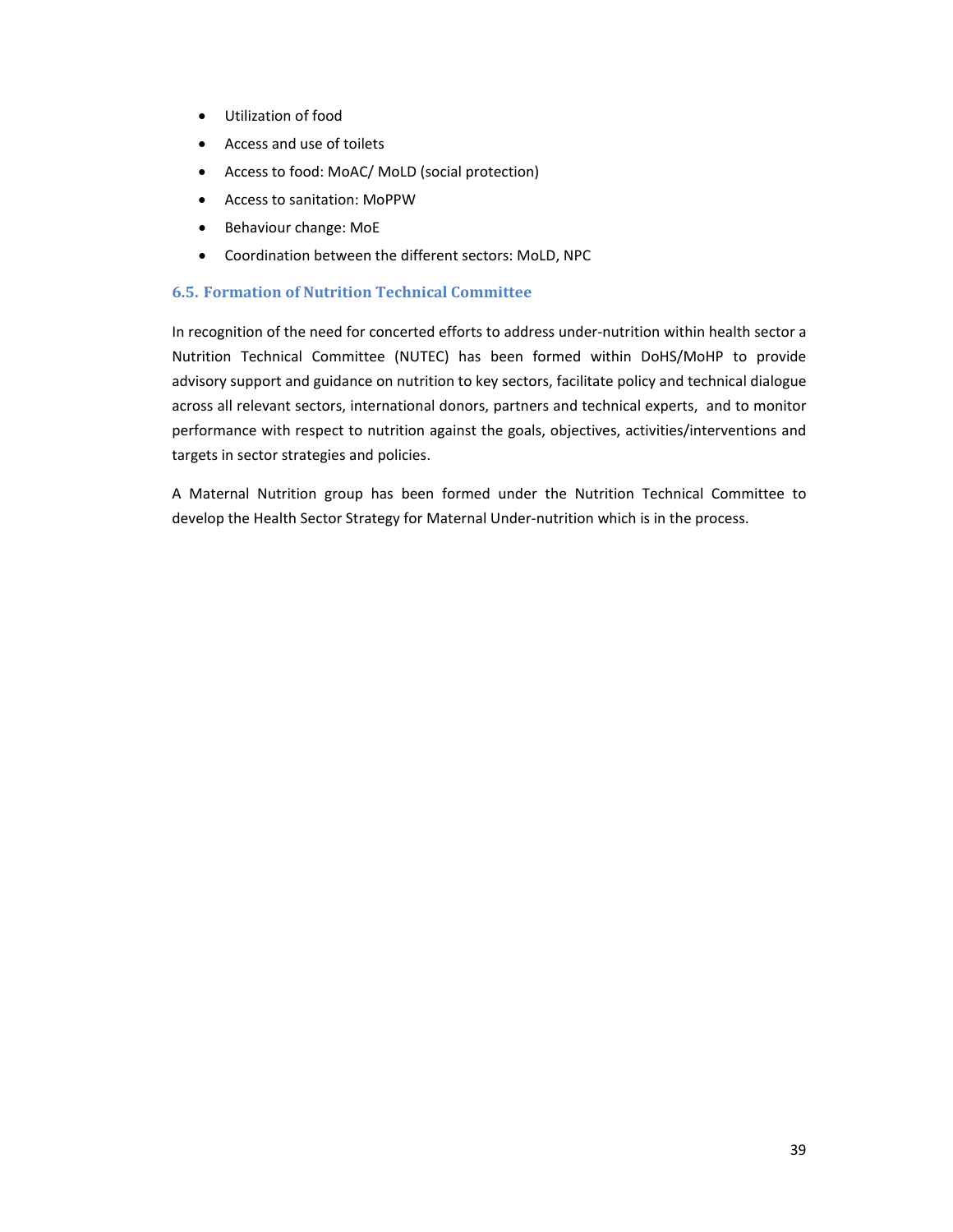# **Chapter 7 Gaps in Existing Interventions**

The gaps in existing interventions to address maternal under nutrition have been explored under a broad umbrella, starting from gaps in policy and strategy; the existing institutional arrangements including capacity; and lastly the programmatic gaps.

### **7.1. Policy and Strategy**

## **7.1.1. Continuum of Care and Life Cycle Approach**

Though there is support and discussion for developing a nutrition strategy that is life cycle and continuum of care (home to health facility and beyond) based. However, there is little mention of it in the policy or strategy documents including the NHSP‐II or its results framework. Linking technical interventions under the rubric of life cycle and continuum of care framework for understanding, planning and implementing nutrition interventions within the health sector and beyond to incorporate other sectors is lacking.

# **7.1.2. Maternal Nutrition**

Maternal nutrition is a critical need in Nepal; the government with the support of the partners are concerned about improving maternal nutritional status in the country. Maternal under nutrition and poor weight gain during pregnancy, low birth weight, maternal anaemia, intra‐ household work and food distribution during pregnancy and after birth, are essential issues that must be addressed. However there is lack of clarity about what interventions are required to adequately address this challenge. The lack of a strategy on maternal nutrition therefore is deeply felt.

### **7.1.3. Urban Nutrition**

The NHSP 2 document and current government programming have little or no focus on nutrition issues that face growing urban populations. Considering the recent trends towards urbanization the lack of an urban nutrition strategy, targets and programming is a major gap.

# **7.1.4. Gender and Social Inclusion (GESI)**

Nutrition interventions will greatly benefit from the system wide focus on integration of GESI strategies into existing and future interventions. By advocating a more community based approach for nutrition, NHSP‐II, allows for the opportunity for improving access to nutrition interventions by socially excluded women and families. However, challenges remain in designing strategies to address the needs of such communities in an equitable manner.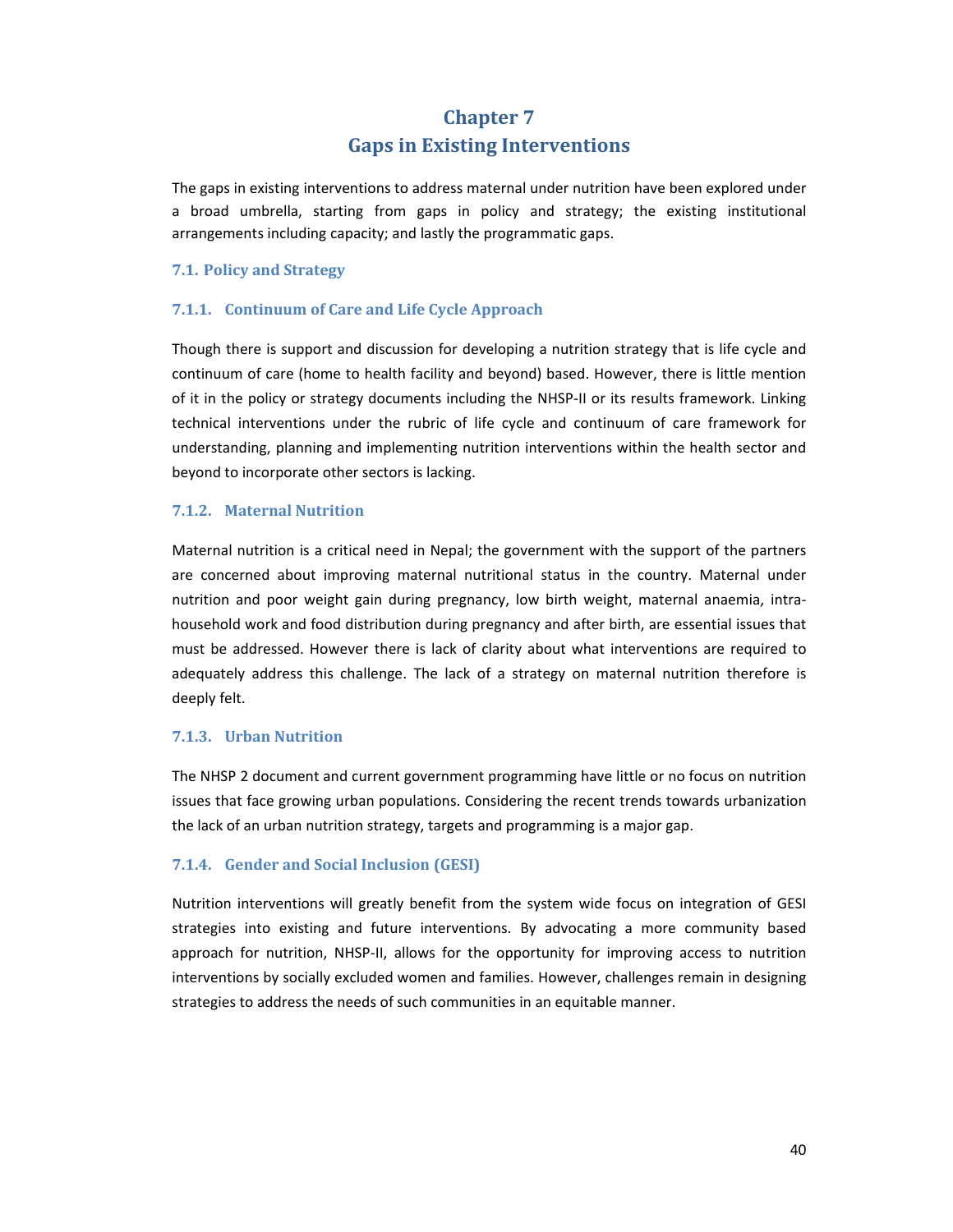#### **7.2. Institutional Arrangements and Capacity**

#### **7.2.1. Management of Nutrition Programming**

Nutrition Section under Child Health Division manages most of the nutrition programmes, namely, the micro-nutrient supplementation, school nutrition, IYCF and growth monitoring; while maternal nutrition is under the purview of the Family Health Division within the DoHS. Coordination between FHD and CHD therefore is crucial to address the continuum of care for nutrition.

#### **7.2.2. Coordination**

There is a need for better coordination within the divisions, centres, and MoHP for nutrition planning and implementation, specifically amongst, FHD, CHD, the National Health Education Information and Communication Centre (NHEICC), the National Health Training Centre (NHTC) and the EDPs within the health sector. With the MSNP ready to be rolled out, the need for stronger coordination mechanism has increased many folds.

#### **7.2.3. Human Resources**

Lack of human resources for nutrition is a critical barrier for implementation of existing nutrition interventions. Human resource challenges exist on many fronts, the first barrier is the number of staff allocated to serve the nutrition functions within DoHS at the national, regional and district level; secondly the knowledge and capacity of staff to design, plan, implement, monitor and refine nutrition programming; and thirdly, the capacity of the front-line health workers and volunteers for providing nutrition services and counselling regarding appropriate diet (including locally available foods) and care, needs to be strengthened at all levels.

### **7.2.4. Nutrition Monitoring and Evaluation**

The existing monitoring systems that provide information relevant to nutrition are the Health Management Information System (HMIS), which is complemented by periodic surveys, including the Demographic and Health Surveys (DHS) and Nepal Living Standards Survey (NLSS). HMIS provides information on staffing for each health facility level, and on a wide variety of service related statistics including nutrition indicators. The information on maternal nutrition captured, include: post-partum vitamin A, iron/folate distributed to pregnant women, ANC visits, information on infections and other morbidities, and hospital admissions.

The DHS reports on many nutrition indicators and determinants, secondary analysis of DHS information has potential to clarify the variation in determinants and how this variation affects nutritional status. A further valuable source of information on nutrition and factors affecting it is provided by the NLSS. This provides the analysis and targeting food security and nutrition interventions. These systems provide information in a periodic manner; however, lack of nutrition monitoring and surveillance system that could help in early detection of nutritional problems and their effective management in the country is a constraint.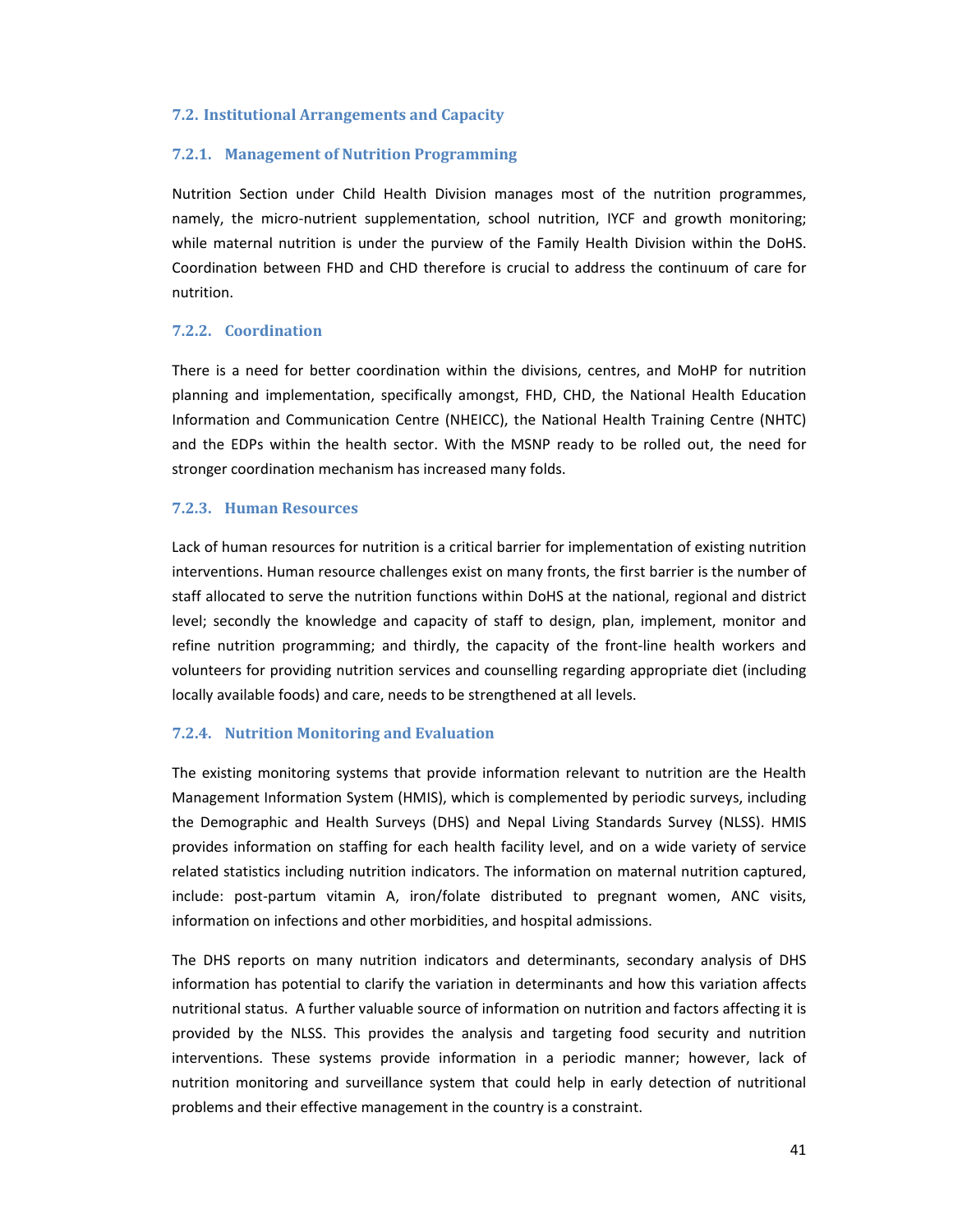# **7.3. Programmatic Gaps Pertaining to Maternal Under‐nutrition**

- Low coverage and compliance to IFA during pregnancy and particularly during the postpartum period.
- Weak nutrition education and counselling
- Nutrition programming is intermittent and lacks continuum of care, both through life cycle as well as home and health facility.
- Reaching the most vulnerable population groups (groups at risk) of mothers and children
- Urban nutrition- in the light of recent and continuing growth in urban areas
- Status of women and integration of GESI
- Low adequate HH iodine consumption in Hill and Mountain districts (73%) and rural 77.7% ‐ Specially low in the hilly areas in the Mid‐West, Far‐west and Eastern region
- Nutrition interventions within the health sector are mostly fragmented, targeting individual problems and micronutrient deficiencies
- Lack of linkages between health sector interventions and development programmes beyond the health sector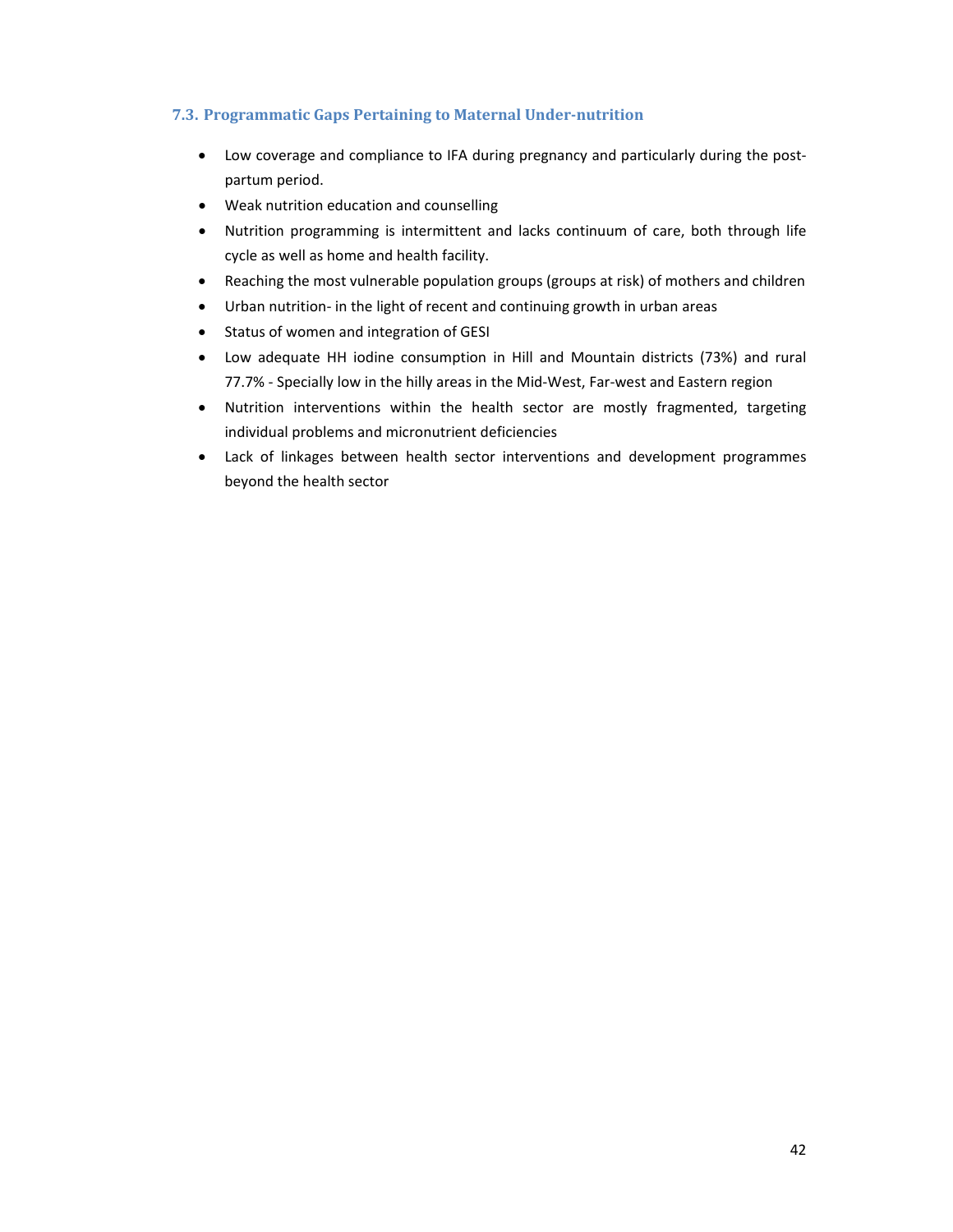# **Chapter 8 Recommendations**

### **8.1. Policy Recommendations**

The priority groups for nutrition interventions from MoHP have historically been women of reproductive age and children under five. However, to address the problem of under nutrition in a holistic manner, a comprehensive, sustainable approach that takes into account the needs of the adolescents and incorporates a continuum of care approach both across the life cycle as well as from home to health facility and beyond.

- **Target adolescent girls and pre‐pregnant women** to ensure that all women enter pregnancy with optimal health and nutrition in order to ensure optimal foetal growth and development and foetal outcomes. Nutrition interventions for adolescents could be piloted for integration with adolescent friendly sexual and reproductive health services and/or with the school health and nutrition programme. Piloting of weekly iron and folic acid, deworming, education on nutrition, discouragement for early marriage and childbearing and avoidance of smoking could be piggy‐backed with the ongoing services.
- **Improve the community based BCC Package** by incorporating maternal dietary intake with adequate macro and micro nutrient rich food, care and care seeking, FP, child spacing, avoidance of teenage pregnancy, reducing smoking and exposure to indoor smoke and personal hygiene. The BCC approach must imbue GESI principles. Linkages with other community-based programs such as the birth preparedness package, which incorporates key behaviour change messages for the pregnant woman, her husband and family and implemented through the FCHVs provides an ideal entry point for the community based nutrition programme that is envisioned in the NHSP‐II that aims to promote improved feeding and health practices via community health workers and volunteers..
- **Strengthen coordination between nutrition, safe motherhood and family planning services.** This would take into account access to contraceptive services so that women can plan their pregnancies, delay the age of first birth, lower fertility, improve birth spacing and prevent unwanted pregnancy. There is another reason: evidence exists that as birth weight increases (which is one of the hoped for outcomes of improved maternal nutrition), the relative risk of obstructed labour may also increase, $79$  particularly in populations where women are of short stature (due to under nutrition as children, or because of their young age). The interventions to improve maternal nutrition therefore should go hand in hand with access to emergency obstetric care services. Thus, should there be an obstructed labour due to increased birth size or other reasons; the woman is able to access quality emergency obstetric care services for the required Caesarean section.

<sup>79</sup>Rush, D., Nutrition and Maternal Mortality in the Developing World, *American Journal of Clinical Nutrition,* 72 (supplement), 2000, pp. 212S‐40S.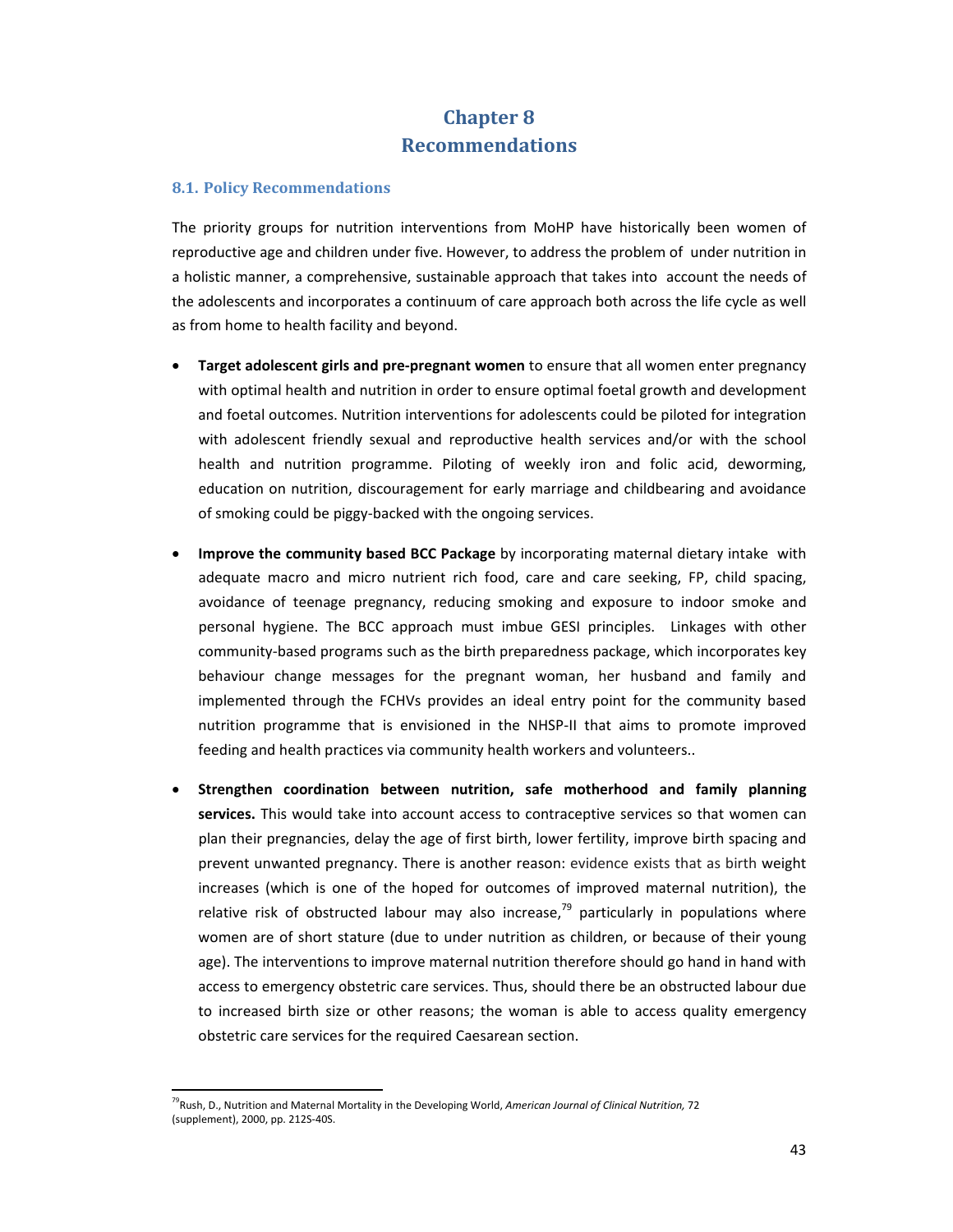- Strengthen the coordination and synergy between health/nutrition and the multi-sectoral initiatives underway in the country
- Address the growing concern of over-nutrition. There is a need to make cognisance of the problem of overnutrition and be prepared to address "double burden of malnutrition", the coexistence of under and over nutrition in the country. Unless addressed early and adequately, overnutrition will inevitably lead to increased risk of non‐communicable diseases. Infants and children who experience early growth retardation in life grow into young adults with higher risk of overnutrition and associated diseases (such as hypertension, diabetes and cardiovascular diseases). Health and nutrition education on the need of having balanced diet with plenty of vegetables, adopting healthy lifestyles with at least moderated physical activity should be planned in coordination with the other efforts to address non‐ communicable diseases in the country.

### **8.2. Programme Recommendations**

- The existing programs like coverage and compliance of iron, folic acid and de-worming during pregnancy should be continued as a short term strategy while comprehensive programs need to be developed incorporating existing best practices (eg. breastfeeding) with focus on nutrition and food security.
- Nutrition education to improve dietary intake, diversification of diet, consumption of pulse and vegetable, food that are rich in iron/folate, and food items that promote iron absorption should be promoted.
- Integrated, multi-sectoral programmatic approach for improving maternal weight gain through nutrition education and improved nutritional intake, diversification of diet, consumption of pulse and vegetable, food that are rich in iron/folate, and food items that promote iron absorption should be promoted and if required food supplementation in food deficit areas to improve the birth weight of infants born to undernourished women.
- Promotion of food fortification
- More focus on improving maternal nutrition through nutrition education and if required food supplementation in food deficit areas as an interim strategy to improve the birth weight of infants born to undernourished women.

### **8.3. Capacity Enhancement**

 To enhance the capacity of current and future staff on national, regional and local levels through appropriate training as per their job descriptions. For supervisors and managers, this would be on nutrition program management related aspect planning, monitoring, and supervision. The peripheral staff would need to have improved nutrition education as well as nutrition counselling skills on diet and nutrition needs, micronutrient and energy supplementation. Improving their knowledge in basic nutrition and building their capacity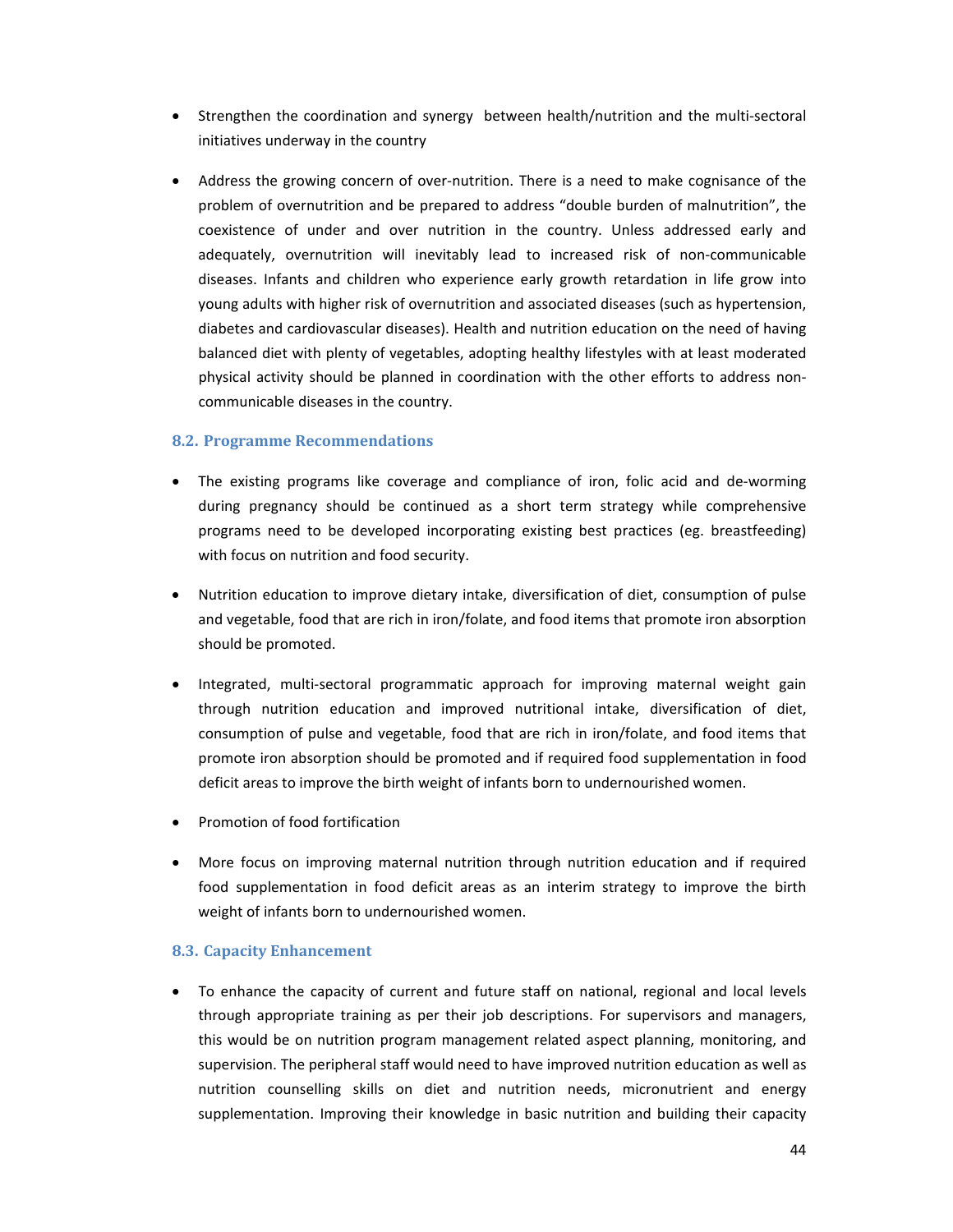will help them make better use of locally available foods and address the local food taboos and practices for improved nutrition

# **8.4. Nutrition Monitoring**

 Strengthening of nutrition indicators collected through different sources should be coupled with information on food security in the districts that may contribute to under nutrition. This would help to clarify factors that may differentially affect nutrition among different populations and in different geographic areas. The current DHS and NLSS provide information on nutrition situation and trends at a periodic interval; however, having a nutrition surveillance system could help in continuous assessment of nutritional status and detect changes in order to initiate corrective or remedial actions in a timely manner.

# **8.5. Programme Coordination within Health Sector**

- Better coordination and interaction amongst the various division, departments and centres is vital and thus cannot be over emphasized to improve program effectiveness in terms of human resource development, avoidance of duplication, optimal use of resources and standardization of training, and communication activities.
- The recently formed Nutrition Technical Committee (NUTEC) within the Department of Health Services can facilitate better co-ordination among the various divisions and centres within health sector.
- Develop the implementation plan for the Integrated MNCH Communication Strategy that has been developed with participation of all stakeholders and the leadership of NHEICC.

# **8.6. Inter‐sectoral Collaboration**

- The activities outlined in the Multi Sectoral Nutrition Plan (MSNP) need to be implemented in a co-ordinated approach among all relevant sectors (viz: agriculture, education, health, local development and beyond). There is a critical need to ensure that women have access to adequate amount of macro and micro nutrient rich foods, are equipped with knowledge regarding nutrient content of locally available foods and their optimal utilisation, and have access to quality health services.
- Various programmes conducted beyond the health sector have a profound impact on health and nutritional status of women, particularly on prevention of malnutrition. This needs to be assessed so as to find out ways in which these programmes and health interventions are complementary to each other. Effective linkages need to be in place between interventions within and beyond health sector.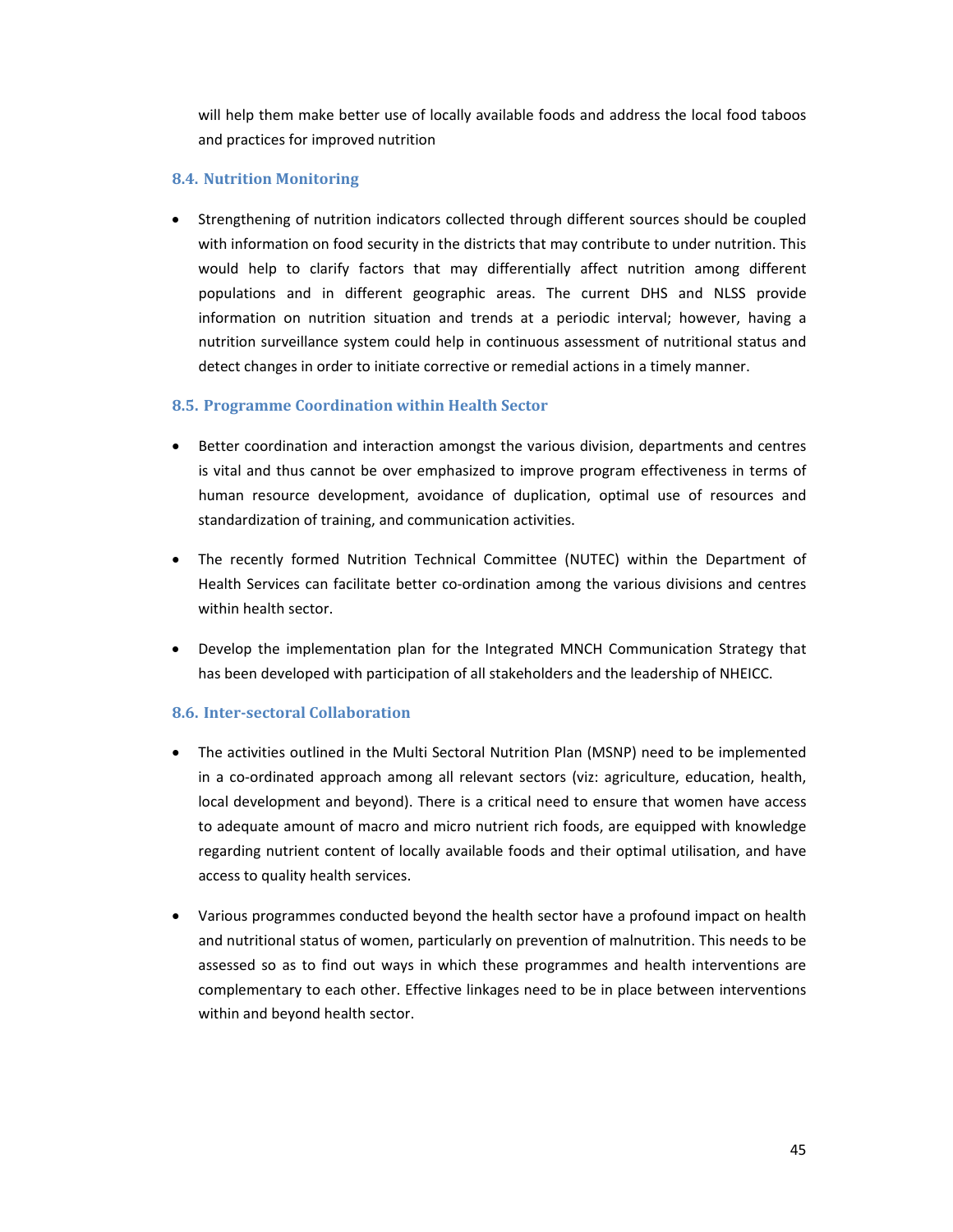#### **8.7. Addressing Social Determinants**

The framework for understanding malnutrition described elsewhere in this report, informs that occurrence of malnutrition basically arises from problems in the social and economic structures. This is further reinforced by the wide and growing nutritional disparity across economic classes, educational attainment levels, geographic locations and social groups. Social and economic reforms to promote equity among these groups must be a priority as a long term measure to prevent malnutrition, including that among women.

#### **8.8. Knowledge Generation**

The current review is focused on maternal nutrition status and the health sector interventions implemented by the Ministry of Health and Population and its external development partners. There is a need to explore:

- Health sector interventions and innovative approaches implemented at sub-national level by various non‐state actors (including NGOs, community groups, academic institutions etc.)
- Programmes and activities beyond the health sector that have positive impact on reducing women's workload, promoting gender equality, and also contributing directly or indirectly to women's health and nutritional outcomes.

#### **8.9. Use of Local Foods**

- It is widely accepted that the optimal utilisation of home grown food items is both effective and sustainable towards ensuring improved nutrition of all people including women. However, nutrition education and counseling efforts are weak as health workers lack the knowledge and skills to create awareness among women so that they can solve their nutrition problems themselves without relying heavily on external support.
- Research is needed to identify the nutritional values of indigenous foods and simple methods for their preservation and utilisation at household level.

#### **8.10. Community to Community Exchange**

 Nutritional status of women in some communities is better than others. This may be explained by the varying social and economic contexts among different locations. There are beneficial indigenous food and care practices in many communities which need to be explored and documented so that lesson can be drawn for adaptation in other similar communities across the country. Cross fertilization of beneficial knowledge and practices among various communities should be promoted.